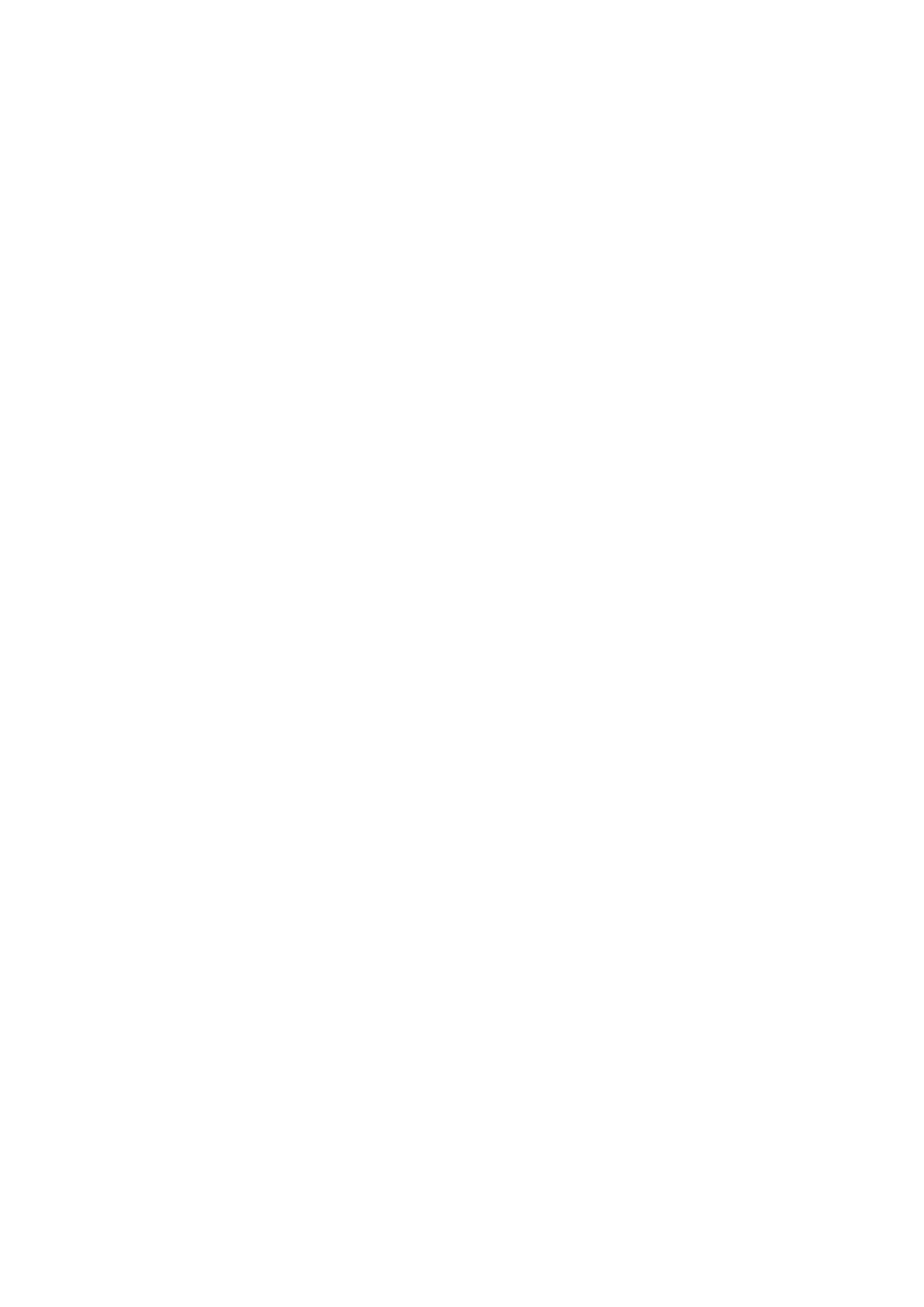# **UNITED STATES SECURITIES AND EXCHANGE COMMISSION Washington, D.C. 20549**

# **Form 10-Q**

# ☑ **QUARTERLY REPORT PURSUANT TO SECTION 13 OR 15(d) OF THE SECURITIES EXCHANGE ACT OF 1934**

**OR**

# **o TRANSITION REPORT PURSUANT TO SECTION 13 OR 15(d) OF THE SECURITIES EXCHANGE ACT OF 1934**

**Commission File Number 001-33462**

# **INSULET CORPORATION**

*(Exact name of Registrant as specified in its charter)*

**Delaware**

**For the quarterly period ended June 30, 2007**

*(State or other jurisdiction of incorporation or organization)* **9 Oak Park Drive**

**Bedford, Massachusetts** *(Address of principal executive offices)*

**01730** *(Zip Code)*

**Registrant's telephone number, including area code: (781) 457-5000**

Indicate by check mark whether the registrant: (1) has filed all reports required to be filed by Section 13 or 15(d) of the Securities Exchange Act of 1934 during the preceding 12 months (or for such shorter period that the registrant was required to file such reports), and (2) has been subject to such filing requirements for the past 90 days. Yes ⊠ No o

Indicate by check mark whether the registrant is a large accelerated filer, an accelerated filer, or a non-accelerated filer (as defined in Exchange Act Rule 12b-2.)

Large Accelerated Filer o Accelerated Filer o Non-Accelerated Filer **☑** 

Indicate by check mark whether the registrant is a shell company (as defined in Rule 12b-2 of the Exchange Act). Yes o No ☑

As of August 13, 2007, the registrant had 26,312,811 shares of common stock outstanding.

**04-3523891** *(I.R.S. Employer Identification Number)*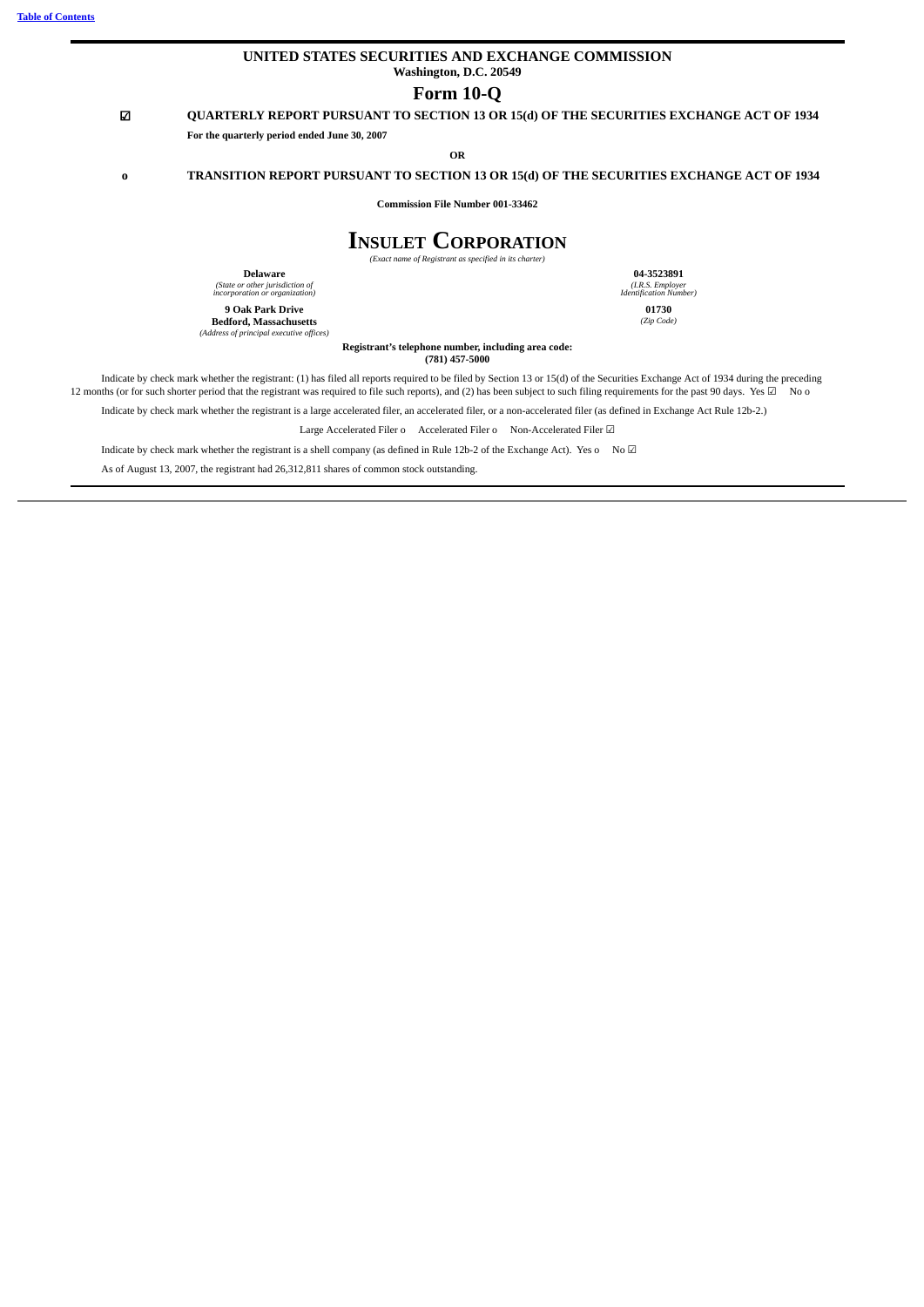#### **QUARTERLY REPORT ON FORM 10-Q FOR THE QUARTER ENDED JUNE 30, 2007**

# **TABLE OF CONTENTS**

<span id="page-2-0"></span>

|                   |                                                                                                           | Page |
|-------------------|-----------------------------------------------------------------------------------------------------------|------|
|                   | PART I. FINANCIAL INFORMATION                                                                             |      |
| Item 1.           | <b>Condensed Consolidated Financial Statements (unaudited)</b>                                            |      |
|                   | Condensed Consolidated Balance Sheets at June 30, 2007 and December 31, 2006                              |      |
|                   | Condensed Consolidated Statements of Operations for the three and six months ended June 30, 2007 and 2006 |      |
|                   | Condensed Consolidated Statements of Cash Flows for the six months ended June 30, 2007 and 2006           |      |
|                   | <b>Notes to Condensed Consolidated Financial Statements</b>                                               |      |
| Item 2.           | Management's Discussion and Analysis of Financial Condition and Results of Operations                     | 16   |
| Item 3.           | Quantitative and Qualitative Disclosures About Market Risk                                                | 25   |
| Item 4T.          | <b>Controls and Procedures</b>                                                                            | 25   |
|                   | <b>PART II. OTHER INFORMATION</b>                                                                         |      |
| Item 1.           | <b>Legal Proceedings</b>                                                                                  | 25   |
| Item 1A.          | <b>Risk Factors</b>                                                                                       | 25   |
| Item 2.           | <b>Unregistered Sales of Equity Securities and Use of Proceeds</b>                                        | 25   |
| Item 3.           | <b>Defaults Upon Senior Securities</b>                                                                    | 26   |
| Item 4.           | Submission of Matters to a Vote of Security Holders                                                       | 26   |
| Item 5.           | <b>Other Information</b>                                                                                  | 26   |
| Item 6.           | <b>Exhibits</b>                                                                                           | 27   |
| <b>Signatures</b> |                                                                                                           | 28   |
|                   | EX-31.1 Section 302 Certification of CEO                                                                  |      |
|                   | EX-31.2 Section 302 Certification of CFO                                                                  |      |
|                   | EX-32.1 Section 906 Certification of CEO & CFO                                                            |      |
|                   |                                                                                                           |      |

i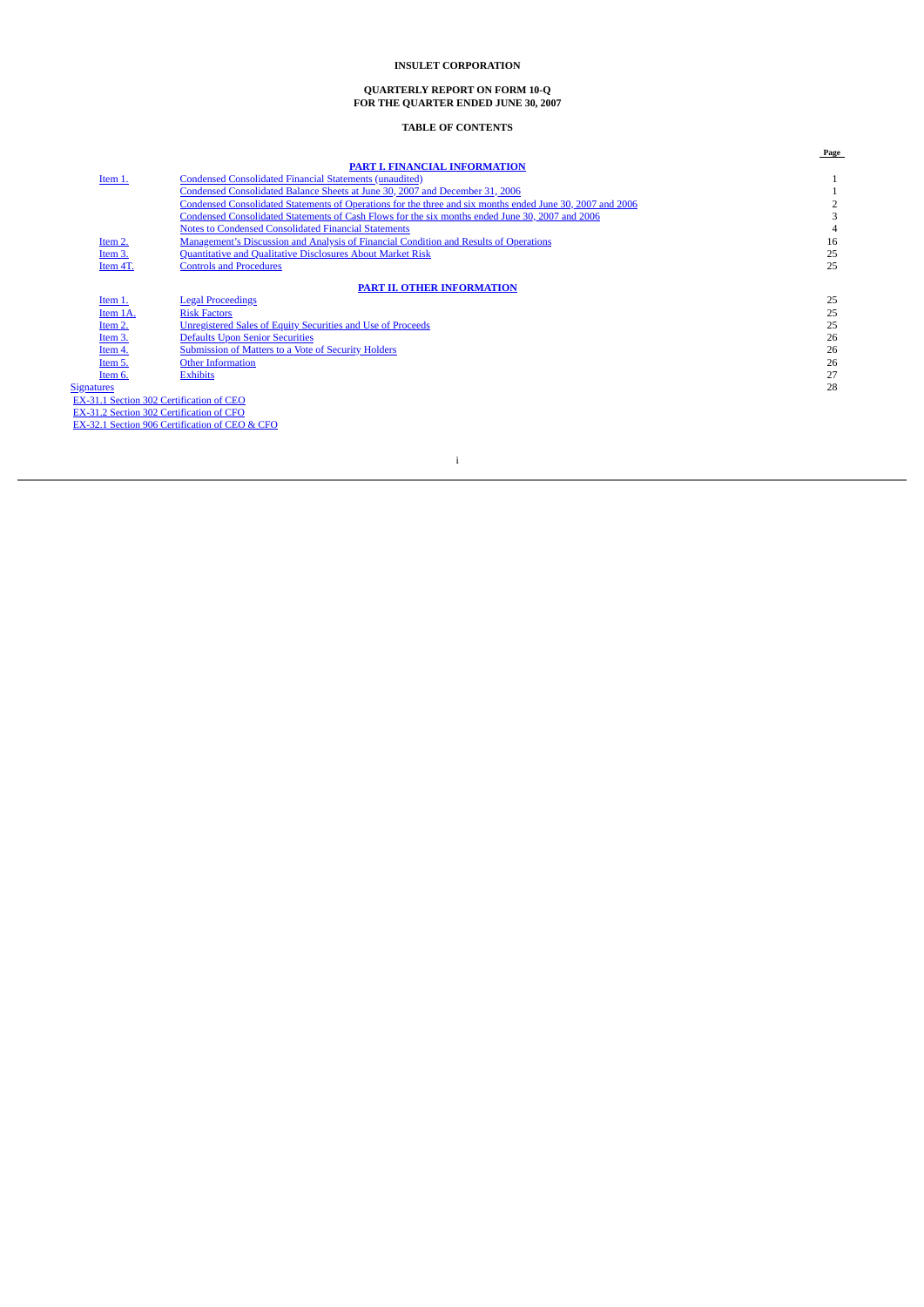<span id="page-3-1"></span><span id="page-3-0"></span>**Item 1.** *Financial Statements*

# **INSULET CORPORATION**

# <span id="page-3-2"></span>**CONDENSED CONSOLIDATED BALANCE SHEETS**

|                                                                                                                                                                                                            | As of<br><b>June 30.</b><br>2007 |                 |                                                     | As of<br>December 31,<br>2006 |
|------------------------------------------------------------------------------------------------------------------------------------------------------------------------------------------------------------|----------------------------------|-----------------|-----------------------------------------------------|-------------------------------|
|                                                                                                                                                                                                            |                                  |                 | (In thousands,<br>except share data)<br>(Unaudited) |                               |
| <b>ASSETS</b>                                                                                                                                                                                              |                                  |                 |                                                     |                               |
| <b>Currents Assets</b>                                                                                                                                                                                     |                                  |                 |                                                     |                               |
| Cash                                                                                                                                                                                                       |                                  | \$ 119,818      | \$                                                  | 33,231                        |
| Accounts receivable, net                                                                                                                                                                                   |                                  | 2.633           |                                                     | 1.417                         |
| Inventories                                                                                                                                                                                                |                                  | 4.129           |                                                     | 3,390                         |
| Prepaid expenses and other current assets                                                                                                                                                                  |                                  | 1,248           |                                                     | 1,827                         |
| Total current assets                                                                                                                                                                                       |                                  | 127,828         |                                                     | 39,865                        |
| Property and equipment, net                                                                                                                                                                                |                                  | 20,490          |                                                     | 16,999                        |
| Other assets                                                                                                                                                                                               |                                  | 822             |                                                     | 276                           |
| <b>Total assets</b>                                                                                                                                                                                        | S                                | 149,140         | \$                                                  | 57,140                        |
| LIABILITIES, REDEEMABLE CONVERTIBLE PREFERRED STOCK AND STOCKHOLDERS' EQUITY (DEFICIT)                                                                                                                     |                                  |                 |                                                     |                               |
| Currents Liabilities                                                                                                                                                                                       |                                  |                 |                                                     |                               |
| Accounts payable                                                                                                                                                                                           | $\mathbb{S}$                     | 5.485           | \$                                                  | 3,450                         |
| Accrued expenses                                                                                                                                                                                           |                                  | 2,854           |                                                     | 4,193                         |
| Deferred revenue                                                                                                                                                                                           |                                  | 763             |                                                     | 284                           |
| Current portion of long-term debt                                                                                                                                                                          |                                  | 7.943           |                                                     | 29,222                        |
| Preferred stock warrant liability                                                                                                                                                                          |                                  | $\qquad \qquad$ |                                                     | 1,931                         |
| Total current liabilities                                                                                                                                                                                  |                                  | 17.045          |                                                     | 39,080                        |
| Long-term debt, net of current portion                                                                                                                                                                     |                                  | 21,341          |                                                     |                               |
| Other long-term liabilities                                                                                                                                                                                |                                  | 1,234           |                                                     | 316                           |
| <b>Total liabilities</b>                                                                                                                                                                                   |                                  | 39,620          |                                                     | 39.396                        |
| Redeemable convertible preferred stock, \$0.001 par value:                                                                                                                                                 |                                  |                 |                                                     |                               |
| Authorized: zero and 46,408,050 shares at June 30, 2007 and December 31, 2006                                                                                                                              |                                  |                 |                                                     |                               |
| Issued and outstanding Series A: zero and 1,000,000 shares stated at liquidation and redemption value at June 30, 2007 and December 31, 2006, respectively                                                 |                                  |                 |                                                     | 1,000                         |
| Issued and outstanding Series B: zero and 5,945,946 shares stated at liquidation and redemption value at June 30, 2007 and December 31, 2006, respectively                                                 |                                  |                 |                                                     | 11,000                        |
| Issued and outstanding Series C: zero and 10,476,191 shares stated at liquidation and redemption value at June 30, 2007 and December 31, 2006, respectively                                                |                                  |                 |                                                     | 22,000                        |
| Issued and outstanding Series D: zero and 14,669,421 shares stated at liquidation and redemption value at June 30, 2007 and December 31, 2006, respectively                                                |                                  |                 |                                                     | 35,500                        |
| Issued and outstanding Series E: zero and 13,738,661 shares stated at liquidation and redemption value at June 30, 2007 and December 31, 2006, respectively                                                |                                  |                 |                                                     | 50,009                        |
| Stockholders' equity (deficit)                                                                                                                                                                             |                                  |                 |                                                     |                               |
| Preferred stock, \$.001 par value: Authorized 5,000,000 and zero shares at June 30, 2007 and December 31, 2006, respectively. Issued and outstanding zero shares at<br>June 30, 2007 and December 31, 2006 |                                  |                 |                                                     |                               |
| Common stock, \$.001 par value:                                                                                                                                                                            |                                  |                 |                                                     |                               |
| Authorized: 100,000,000 and 65,000,000 shares authorized at June 30, 2007 and December 31, 2006, respectively                                                                                              |                                  |                 |                                                     |                               |
| Issued: 26,312,811 and 457,076 shares at June 30, 2007 and December 31, 2006, respectively                                                                                                                 |                                  | 27              |                                                     | 1                             |
| Additional paid-in capital                                                                                                                                                                                 |                                  | 235.765         |                                                     | 293                           |
| <b>Accumulated deficit</b>                                                                                                                                                                                 |                                  | (126, 272)      |                                                     | (102, 040)                    |
| Subscription receivable                                                                                                                                                                                    |                                  |                 |                                                     | (19)                          |
| Total stockholders' equity (deficit)                                                                                                                                                                       |                                  | 109,520         |                                                     | (101, 765)                    |
| Total liabilities and stockholders' equity (deficit)                                                                                                                                                       | S                                | 149,140         | \$                                                  | 57,140                        |

The accompanying notes are an integral part of these condensed consolidated financial statements.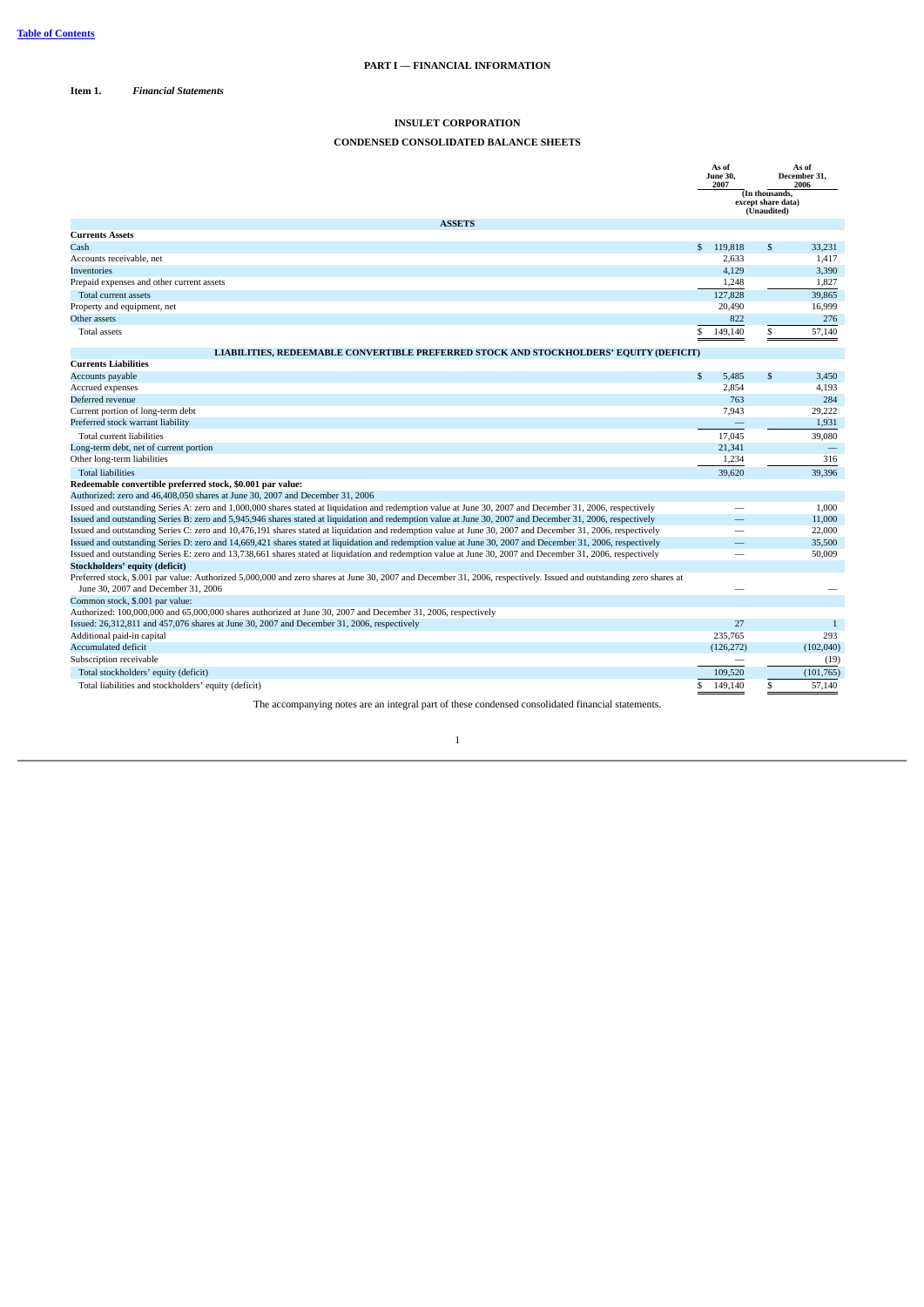# <span id="page-4-0"></span>**CONDENSED CONSOLIDATED STATEMENTS OF OPERATIONS**

|                                                                          | <b>Three Months Ended</b><br><b>June 30.</b> |     | <b>Six Months Ended</b><br><b>June 30,</b>                     |      |           |    |           |  |
|--------------------------------------------------------------------------|----------------------------------------------|-----|----------------------------------------------------------------|------|-----------|----|-----------|--|
|                                                                          | 2007                                         |     | 2006                                                           | 2007 |           |    | 2006      |  |
|                                                                          |                                              |     | (In thousands, except share and per share data)<br>(Unaudited) |      |           |    |           |  |
| Revenue                                                                  | \$<br>3,212                                  | \$. | 880                                                            | \$   | 5,220     | \$ | 1,102     |  |
| Cost of revenue                                                          | 6,899                                        |     | 4,586                                                          |      | 11,471    |    | 7,339     |  |
| Gross loss                                                               | (3,687)                                      |     | (3,706)                                                        |      | (6,251)   |    | (6,237)   |  |
| Operating expenses:                                                      |                                              |     |                                                                |      |           |    |           |  |
| Research and development                                                 | 2,520                                        |     | 2,053                                                          |      | 4,990     |    | 3,808     |  |
| General and administrative                                               | 2,798                                        |     | 1,773                                                          |      | 5,457     |    | 3,324     |  |
| Sales and marketing                                                      | 3,404                                        |     | 1,475                                                          |      | 6,508     |    | 2,545     |  |
| Total operating expenses                                                 | 8,722                                        |     | 5,301                                                          |      | 16,955    |    | 9,677     |  |
| <b>Operating loss</b>                                                    | (12, 409)                                    |     | (9,007)                                                        |      | (23, 206) |    | (15, 914) |  |
| Interest income                                                          | 713                                          |     | 563                                                            |      | 1,017     |    | 798       |  |
| Interest expense                                                         | (986)                                        |     | (269)                                                          |      | (1,969)   |    | (537)     |  |
| Change in value of preferred stock warrant liability                     | 10                                           |     |                                                                |      | (74)      |    |           |  |
| Net loss                                                                 | (12, 672)                                    |     | (8,713)                                                        |      | (24, 232) |    | (15, 653) |  |
| Accretion of redeemable convertible preferred stock                      |                                              |     |                                                                |      |           |    | (222)     |  |
| Net loss attributable to common shareholders                             | (12, 672)                                    |     | (8,713)                                                        | \$   | (24, 232) | S. | (15, 875) |  |
| Net loss per share basic and diluted                                     | (0.99)                                       |     | (24.77)                                                        |      | (3.63)    |    | (45.89)   |  |
| Weighted-average number of shares used in calculating net loss per share | 12,791,190                                   |     | 351,748                                                        |      | 6,671,807 |    | 345,959   |  |

The accompanying notes are an integral part of these condensed consolidated financial statements.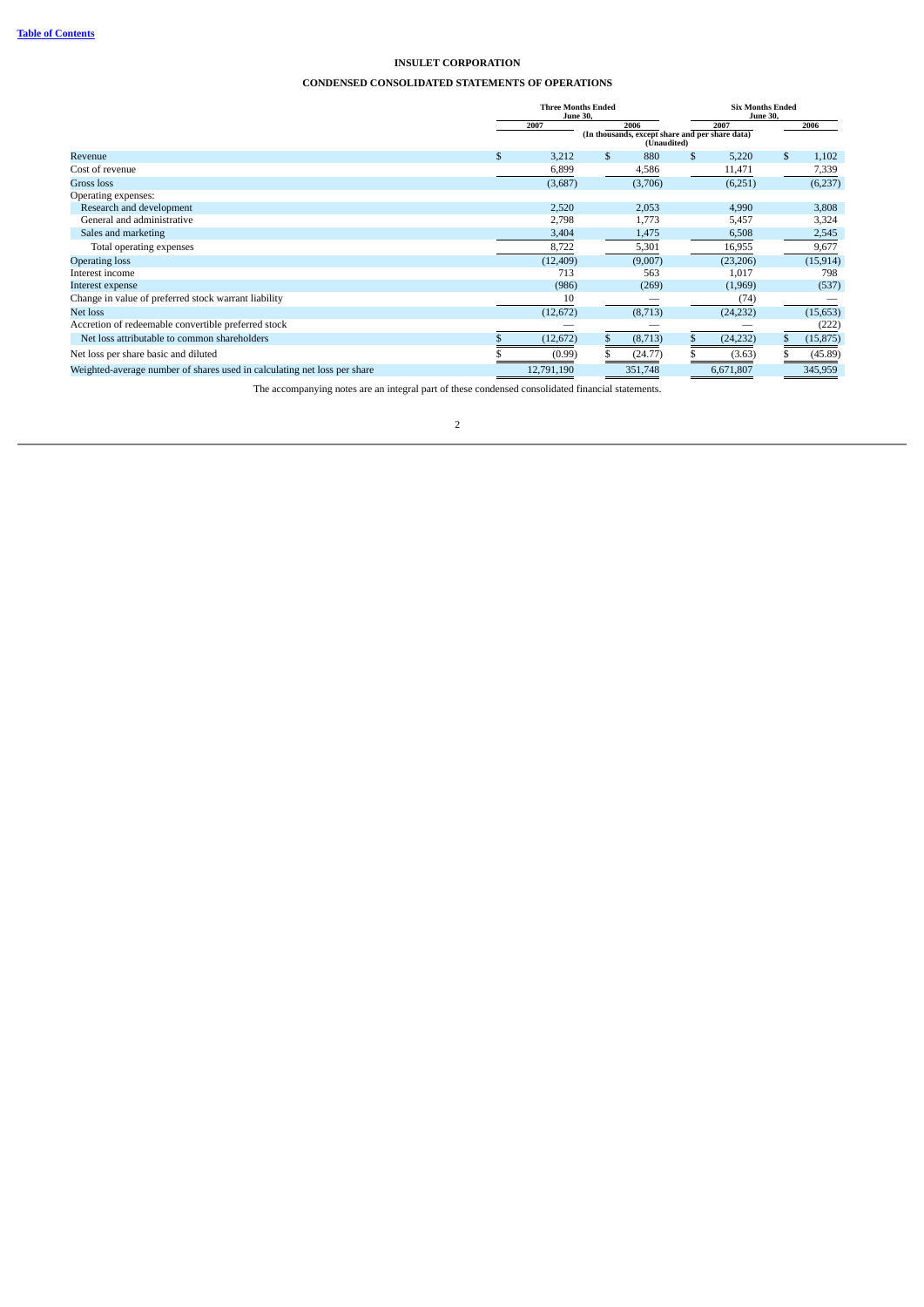# <span id="page-5-0"></span>**CONDENSED CONSOLIDATED STATEMENTS OF CASH FLOWS**

|                                                                            |    | <b>Six Months Ended</b><br><b>June 30.</b> |    |                   |
|----------------------------------------------------------------------------|----|--------------------------------------------|----|-------------------|
|                                                                            |    | 2007                                       |    | 2006              |
|                                                                            |    | (In thousands)<br>(Unaudited)              |    |                   |
| <b>Cash flows from operating activities</b>                                |    |                                            |    |                   |
| Net loss                                                                   | \$ | (24, 232)                                  | \$ | (15, 653)         |
| Adjustments to reconcile net loss to net cash used in operating activities |    |                                            |    |                   |
| Depreciation                                                               |    | 2,019                                      |    | 1,146             |
| Amortization of debt discount                                              |    | 119                                        |    | 28                |
| Redeemable convertible preferred stock warrant expense                     |    | 74                                         |    |                   |
| Stock compensation expense                                                 |    | 507                                        |    | 154               |
| Provision for bad debts                                                    |    | 389                                        |    | 74                |
| Non cash interest expense                                                  |    | (57)                                       |    | $\qquad \qquad -$ |
| Changes in operating assets and liabilities:                               |    |                                            |    |                   |
| Accounts receivable                                                        |    | (1,605)                                    |    | (716)             |
| Inventory                                                                  |    | (739)                                      |    | (1,130)           |
| Prepaids and other current assets                                          |    | 579                                        |    | 176               |
| Other assets                                                               |    | (546)                                      |    | $\overline{1}$    |
| Accounts payable and accrued expenses                                      |    | 696                                        |    | 3,511             |
| Other long term liabilities                                                |    | 918                                        |    | 182               |
| Deferred revenue                                                           |    | 479                                        |    | $\overline{2}$    |
| Net cash used in operating activities                                      |    | (21, 399)                                  |    | (12, 225)         |
| <b>Cash flows from investing activities</b>                                |    |                                            |    |                   |
| Purchases of property and equipment                                        |    | (5,510)                                    |    | (6,870)           |
| Net cash used in investing activities                                      |    | (5,510)                                    |    | (6,870)           |
| <b>Cash flows from financing activities</b>                                |    |                                            |    |                   |
| Proceeds from sale of Series E preferred stock, net of issuance cost       |    |                                            |    | 49,787            |
| Principal payments of long term debt                                       |    |                                            |    | (207)             |
| Proceeds from issuance of common stock, net of offering expenses           |    | 113,496                                    |    | 35                |
| Net cash provided by financing activities                                  |    | 113,496                                    |    | 49,615            |
| Net increase in cash and cash equivalents                                  |    | 86,587                                     |    | 30,520            |
| Cash and cash equivalents, beginning of year                               |    | 33,231                                     |    | 7,660             |
| Cash and cash equivalents, end of period                                   | \$ | 119,818                                    | \$ | 38,180            |
| Supplemental disclosure of cash flow information                           |    |                                            |    |                   |
| Cash paid for interest                                                     | \$ | 1.472                                      | \$ | 400               |
|                                                                            |    |                                            |    |                   |
| Non-cash financing activities                                              |    |                                            |    |                   |
| Accretion of redeemable convertible preferred stock                        | S  |                                            | \$ | 222               |
| Conversion of preferred stock to common stock upon initial public offering | \$ | 119,509                                    | \$ |                   |

The accompanying notes are an integral part of these condensed consolidated financial statements.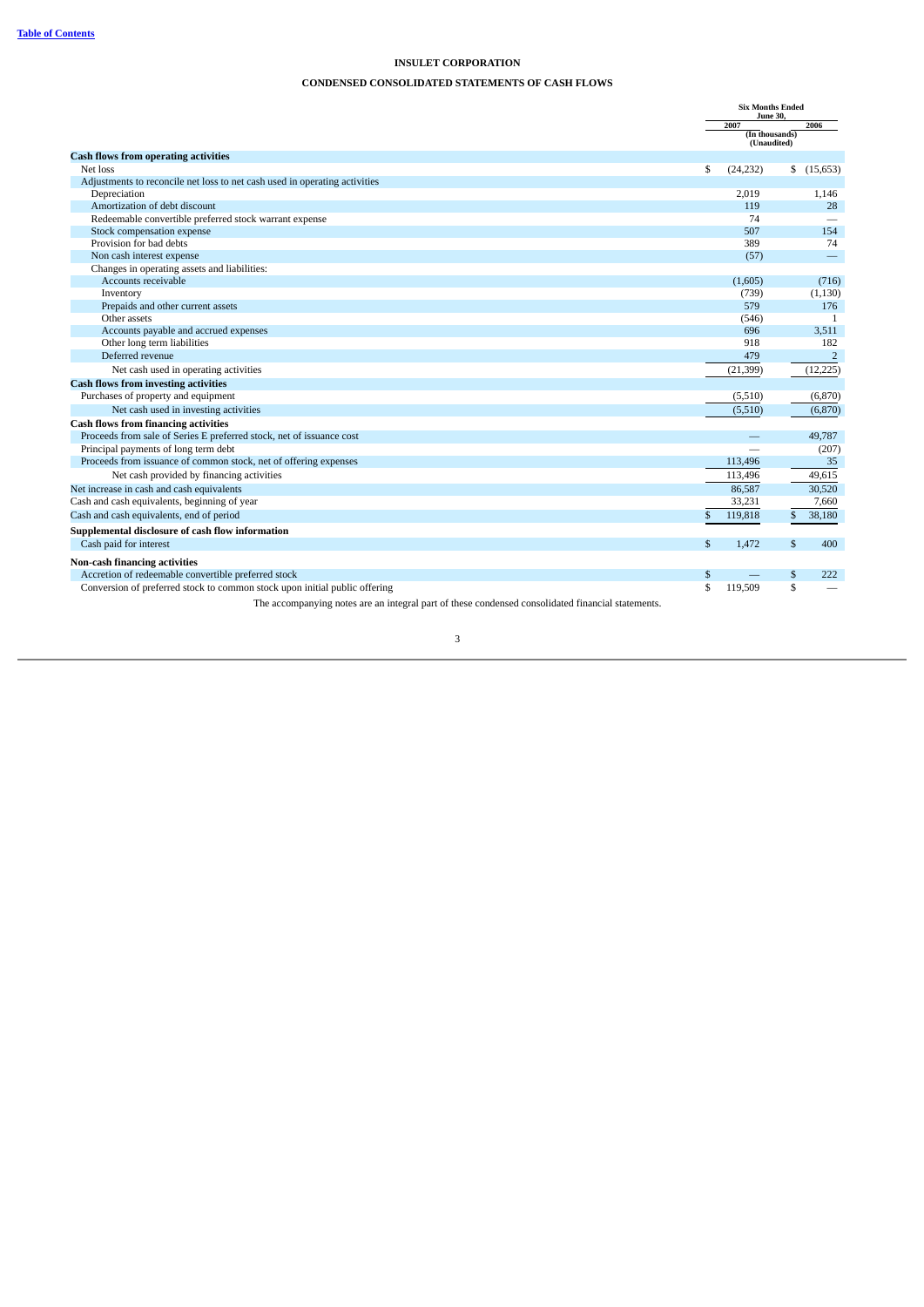#### <span id="page-6-0"></span>**NOTES TO CONDENSED CONSOLIDATED FINANCIAL STATEMENTS (Unaudited)**

#### **1. Nature of Business**

Insulet Corporation (the "Company") is principally engaged in the development, manufacture and marketing of an insulin infusion system for people with insulin-dependent diabetes. The Company was incorporated in Delaware in 2000 and has its corporate headquarters in Bedford, Massachusetts. Since inception, the Company has devoted substantially all of its efforts to designing, developing and marketing the OmniPod Insulin Management System. The Company was considered a development stage company pursuant to Statement of Financial Accounting Standards ("SFAS") No. 7, *Accounting and Reporting by Development Stage Enterprises*, through December 31, 2005. The year 2006 was the first year during which the Company was an operating company and was no longer in the development stage. The Company commercially launched the OmniPod Insulin Management System in August 2005 after receiving FDA 510(k) approval in January 2005. The first commercial product was shipped in October 2005. In May 2007, the Company completed an initial public offering of its common stock.

#### **2. Summary of Significant Accounting Policies**

## *Unaudited Interim Financial Statements*

The accompanying unaudited condensed consolidated financial statements have been prepared in accordance with generally accepted accounting principles for interim financial information and with the instructions to Form 10-Q and Article 10 of Regulation S-X. Accordingly, they do not include all of the information and footnotes required by generally accepted accounting principles for the complete financial statements. In the opinion of management, all adjustments (consisting of normal recurring accruals) considered necessary for a fair presentation have been included. Operating results for the three and six month periods ended June 30, 2007 are not necessarily indicative of the results that may be expected for the full fiscal year ending December 31, 2007.

The condensed consolidated balance sheet at December 31, 2006 has been derived from the audited consolidated financial statements at that date but does not include all of the information and notes required by generally accepted accounting principles for complete financial statements.

The condensed consolidated financial statements should be read in conjunction with the Company's consolidated financial statements and notes thereto contained in the Company's registration statement on Form S-1 for the year ended December 31, 2006.

#### *Use of Estimates in Preparation of Financial Statements*

The preparation of financial statements in conformity with generally accepted accounting principles in the United States requires management to make estimates and assumptions that affect the reported amounts of assets and liabilities and disclosure of contingent assets and liabilities at the date of the financial statements, and the reported amounts of revenue and expense during the reporting periods. The most significant estimates used in these financial statements include the valuation of inventories and equity instruments, the lives of property and equipment, and warranty and bad debt reserve calculations. Actual results may differ from those estimates.

### *Principles of Consolidation*

The consolidated financial statements include the accounts of the Company and its wholly-owned subsidiary, Sub-Q Solutions, Inc. All material intercompany balances and transactions have been eliminated in consolidation. To date there has been no activity in Sub-Q Solutions, Inc.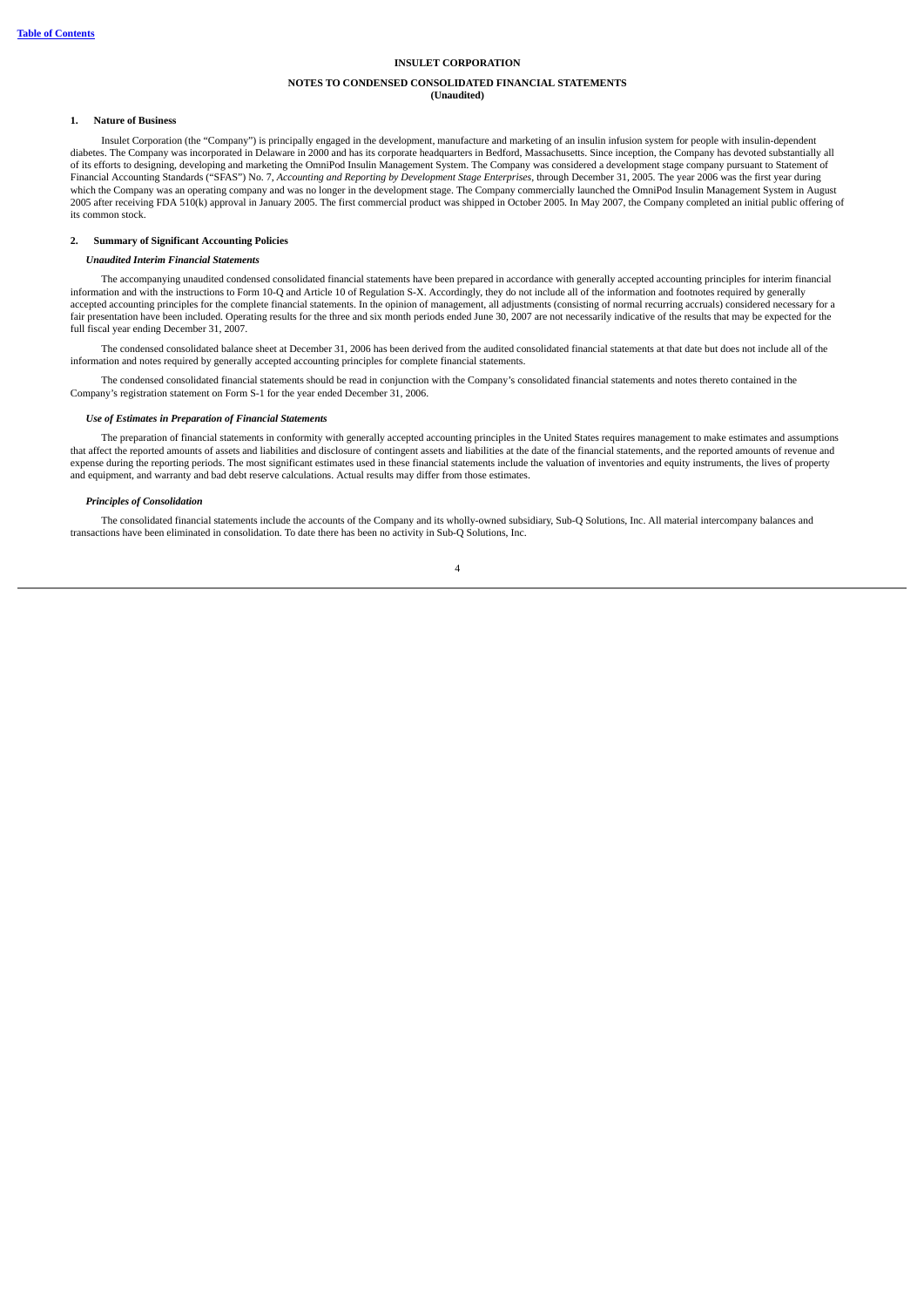# **NOTES TO CONDENSED CONSOLIDATED FINANCIAL STATEMENTS (Unaudited) — (Continued)**

#### *Cash and Cash Equivalents*

For the purposes of the financial statement classification, the Company considers all highly liquid investment instruments with original maturities of ninety days or less, when purchased, to be cash equivalents. Cash equivalents consist of money market accounts and are carried at cost, which approximates their fair values. Outstanding letters of credit, principally relating to security deposits for lease obligations, totaled \$200,000 as of June 30, 2007 and December 31, 2006.

### *Accounts Receivable and Allowance for Doubtful Accounts*

Accounts receivable consist of amounts due from third-party payors and patients. In estimating whether accounts receivable can be collected, the Company analyzes payor and patient concentrations, payor and patient credit-worthiness, and competitive benchmarks. Any allowances are recorded in the period when the revenue is recorded, and allowances are adjusted currently for any changes in estimated collections.

Bad debt expense for the three and six months ended June 30, 2007 amounted to \$270,000 and \$389,000, respectively. There were \$26,000 and \$52,000 in write-offs or other adjustments to the allowance for doubtful accounts during the three months and six months ended June 30, 2007, respectively. There were no write-offs during 2006.

#### *Inventories*

Inventories are valued at the lower of actual cost or market, using the first-in, first-out ("FIFO") method. Inventory has been written down to market for all periods presented as the Company currently manufactures its product at a loss. Work in process is calculated based upon a build up in the stage of completion using estimated labor inputs for each stage in production. Costs for Personal Diabetes Managers ("PDMs") and OmniPods include raw material, labor and manufacturing overhead. The Company evaluates inventory valuation on a quarterly basis for obsolete or slow-moving items.

#### *Property & Equipment*

Property and equipment is stated at cost and depreciated using the straight-line method over the estimated useful lives of the respective assets. Leasehold improvements are amortized over their useful life or the life of the lease, whichever is shorter. Assets capitalized under capital lease are amortized in accordance with the respective class of owned assets and the amortization is included with depreciation expense. Maintenance and repair costs are expensed as incurred.

### *Impairment of Property & Equipment*

The Company reviews the carrying value of its property and equipment to assess the recoverability of these assets whenever events indicate that impairment may have occurred. As part of this assessment, the Company reviews the future undiscounted operating cash flows expected to be generated by those assets. If impairment is indicated through this review, the carrying amount of the asset would be reduced to its estimated fair value.

#### *Revenue Recognition*

The Company generates revenue from sales of its OmniPod Insulin Management System to diabetes patients. The initial sale to a new customer typically includes OmniPods and a Starter Kit, which include the PDM, two OmniPods, the OmniPod System User Guide and the OmniPod System Interactive Training CD. The Company offers a 45-day right of return for its Starter Kits sales (the Company changed from a 30-day right of return effective for shipments prior to December 1, 2006). Subsequent sales to existing customers typically consist of additional OmniPods. Revenue is recognized in accordance with Staff Accounting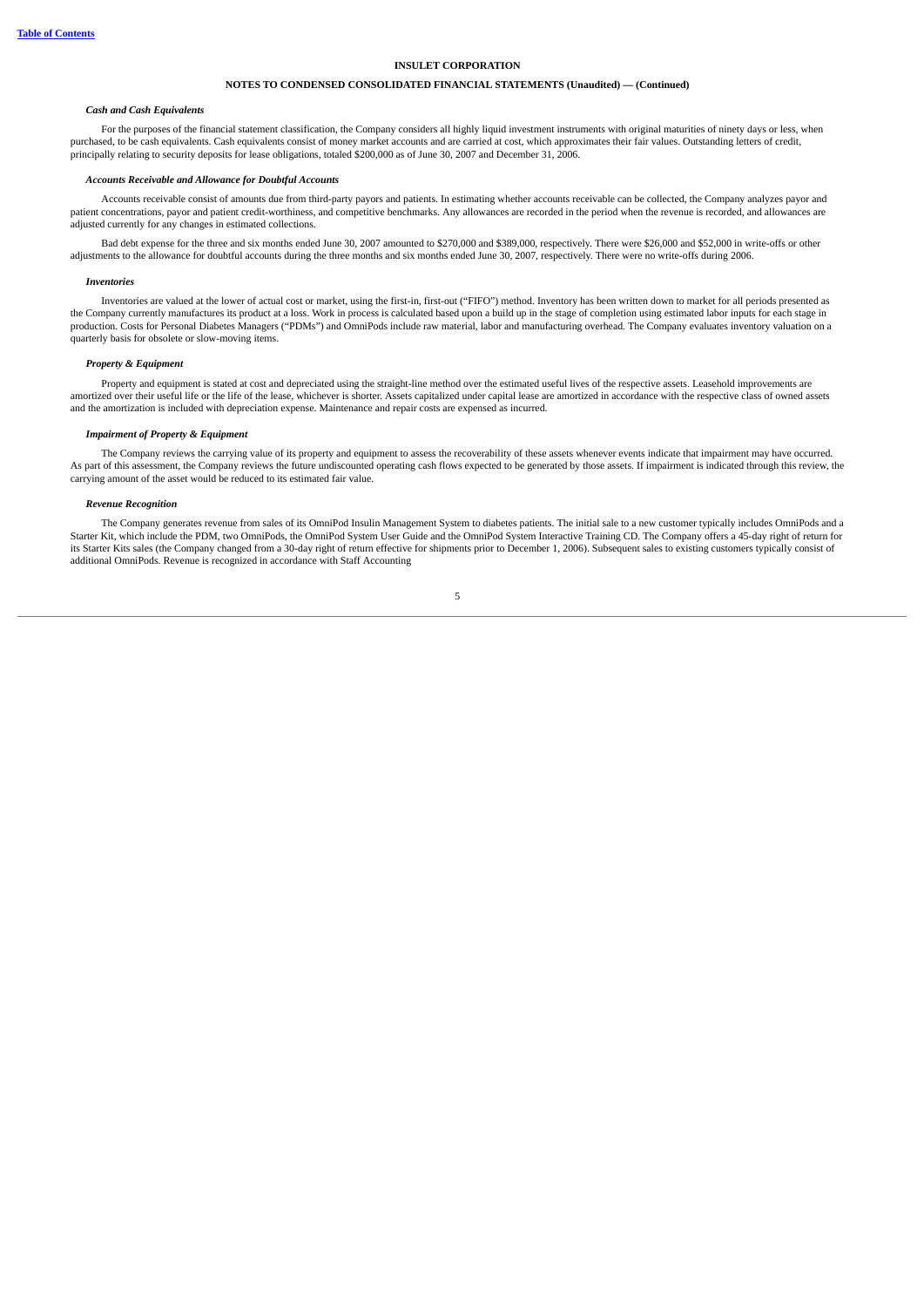### **NOTES TO CONDENSED CONSOLIDATED FINANCIAL STATEMENTS (Unaudited) — (Continued)**

Bulletin No. 104, *Revenue Recognition in Financial Statements* ("SAB 104"), which requires that persuasive evidence of a sales arrangement exists, delivery of goods occurs through transfer of title and risk and rewards of ownership, the selling price is fixed or determinable and collectibility is reasonably assured. With respect to these criteria:

- The evidence of an arrangement generally consists of a physician order form, a patient information form, and if applicable, third-party insurance approval.
- Transfer of title and risk and rewards of ownership are passed to the patient upon shipment from the Company.
- The selling prices for all sales are fixed and agreed with the patient, and if applicable, the patient's third-party insurance provider(s) prior to shipment and are based on established list prices or, in the case of certain third-party insurers, contractually agreed upon prices.

The Company has considered the requirements of Emerging Issues Task Force ("EITF") No. 00-21, *Revenue Arrangements with Multiple Deliverables*, when accounting for the OmniPods and Starter Kits. EITF 00-21 requires that the Company assess whether the different elements qualify for separate accounting. The Company recognizes revenue for the initial shipment to a patient or other third party once all elements have been delivered and the right of return has expired.

The Company has applied Statement of Financial Accounting Standards ("SFAS") No. 48, *Revenue Recognition When the Right of Return Exists*. In accordance with SFAS No. 48, the Company defers the revenue and, to the extent allowed, all related costs of all initial shipments until the right of return has lapsed. The Company had deferred revenue of \$763,000 and \$284,000 as of June 30, 2007 and December 31, 2006, respectively.

The Company recognizes subsequent sales of OmniPods upon shipment in accordance with the provisions set forth by SAB 104.

#### *Concentration of Credit Risk*

Financial instruments that subject the Company to credit risk consist primarily of cash and cash equivalents. The Company maintains the majority of its cash with one accredited financial institution. Although revenues are recognized from shipments directly to patients, the majority of shipments are billed to third party insurance payors.

#### *Research and Development*

The Company's research and development expenses consist of engineering, product development, quality assurance, clinical function and regulatory expenses. These expenses are primarily comprised of employee compensation, including salary, benefits and stock-based compensation. The Company also incurs expenses related to consulting fees, materials and supplies, and marketing studies, including data management and associated travel expenses. Research and development costs are expensed as incurred.

#### *Income Taxes*

In June 2006, the Financial Accounting Standards Board ("FASB") issued FASB Interpretation ("FIN") No. 48, *"Accounting for Uncertainty in Income Taxes"*, which clarifies the accounting for uncertainty in income taxes recognized in an entity's financial statements in accordance with SFAS No. 109. FIN 48 prescribes a recognition threshold and measurement accordance with SFAS No. 109. FIN 48 pres attribute for the financial statement recognition and measurement of a tax position taken or expected to be taken in a tax return. In addition, FIN 48 provides guidance on derecognition, classification, interest and penalties, accounting in interim periods, disclosure and transition. FIN 48 is effective for fiscal years beginning after December 15, 2006.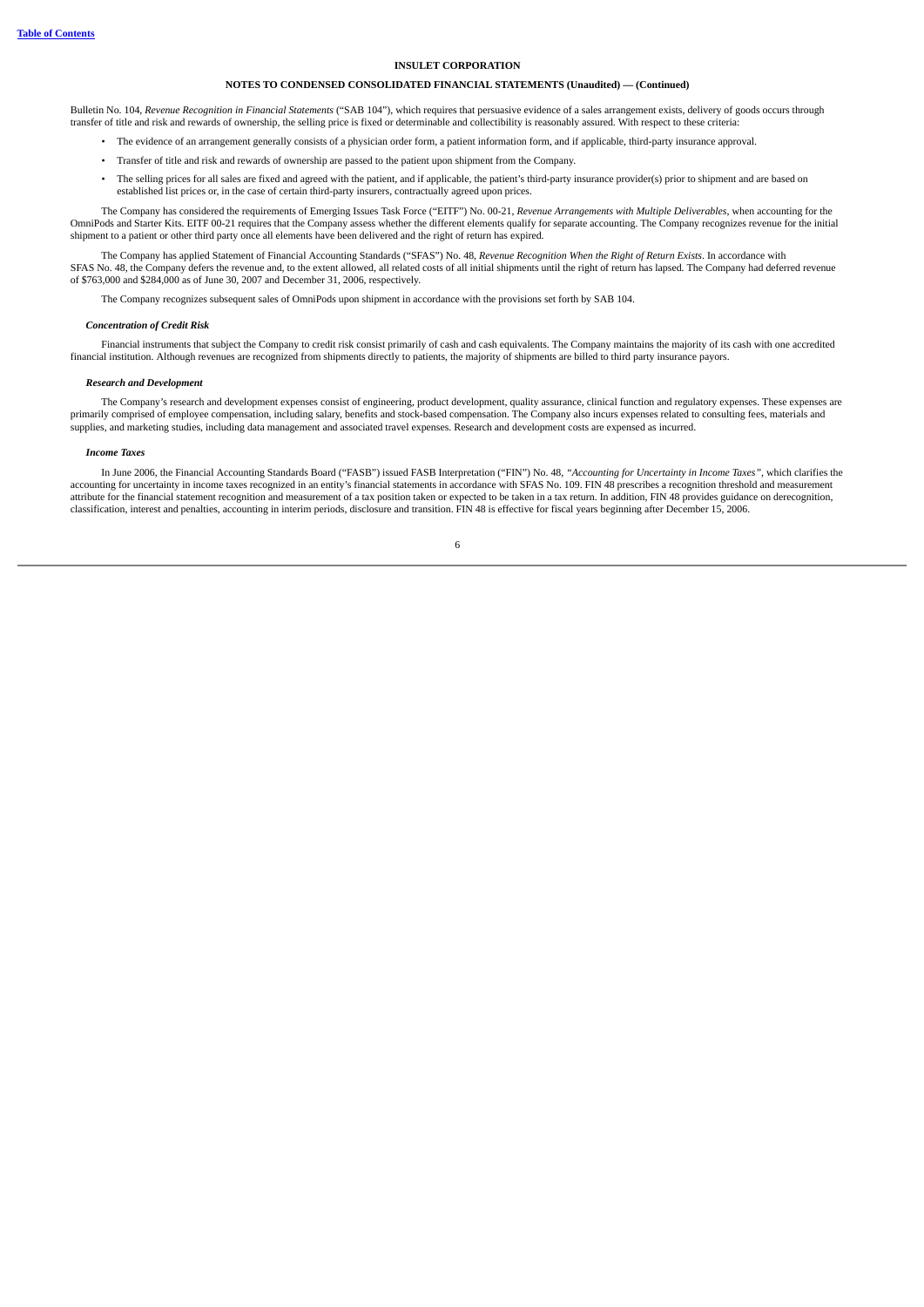### **NOTES TO CONDENSED CONSOLIDATED FINANCIAL STATEMENTS (Unaudited) — (Continued)**

The Company adopted FIN 48 on January 1, 2007. The adoption of FIN 48 did not have a material impact on the Company's financial position or results of operations. Upon adoption and as of June 30, 2007, the Company had no unrecognized tax benefits recorded.

The Company files federal and state tax returns. The Company has accumulated significant losses since its inception in 2000. Since the net operating losses may potentially be utilized in future years to reduce taxable income, all of the Company's tax years remain open to examination by the major taxing jurisdictions to which the Company is subject.

The Company recognizes estimated interest and penalties for uncertain tax positions in income tax expense. Upon adoption and as of June 30, 2007, the Company had no interest and penalty accrual or expense.

#### *Stock Based Compensation*

Effective January 1, 2006, the Company adopted Statement of Financial Accounting Standards ("SFAS") No. 123 (revised 2004), *Share Based Payment* ("SFAS 123R"), which is a revision of Statement No. 123 ("SFAS 123") Accounting for Stock Based Compensation. SFAS 123R supersedes Accounting Principles Board ("APB") No. 25, Accounting for Stock *Issued to Employees* ("APB 25"), and amends FASB Statement No. 95 *Statement of Cash Flows*. SFAS 123R requires all share-based payments to employees, including grants of employee stock options, to be recognized in the income statement based on their fair values.

Prior to January 1, 2006, the Company accounted for employee stock based compensation in accordance with the provisions of APB 25 and FASB Interpretation No. 44, Accounting for Certain Transactions Involving Stock Compensation - an Interpretation of APB No. 25, and complied with the disclosure provisions of SFAS 123, and related SFAS No. 148, Accounting for Stock-Based Compensation — Transaction and Disclosure. Under APB 25, compensation expense is based on the difference, if any, on the date of the grant, between the fair value of the stock and the exercise price of the option. The stock based compensation is amortized using the straight-line method over the vesting period.

SFAS 123R requires nonpublic companies that used the minimum value method in SFAS 123R for either recognition or pro forma disclosures to apply SFAS 123R using the prospective-transition method. As such, the Company will continue to apply APB 25 in future periods to equity awards outstanding at the date of SFAS 123R adoption that were measured using the minimum value method. In accordance with the requirements of SFAS 123R, the Company will not present pro forma disclosures for periods prior to the adoption of SFAS 123R, as the estimated fair value of the Company's stock options granted through December 31, 2005 was determined using the minimum value method.

Effective January 1, 2006 with the adoption of SFAS 123R, the Company elected to use the Black-Scholes option pricing model to determine the weighted-average fair value of options granted. In accordance with SFAS 123R, the Company will recognize the compensation expense of share-based awards on a straight-line basis over the vesting period of the award.

The determination of the fair value of share-based payment awards utilizing the Black-Scholes model is affected by the stock price and a number of assumptions, including expected volatility, expected life, risk-free interest rate and expected dividends. Due to the recent completion of its initial public offering, the Company does not have sufficient history of market prices of its common stock as it was not a public company, and as such estimates volatility in accordance with Securities and Exchange Commission's Staff Accounting Bulletin No. 107, *Share-Based Payment* (SAB 107) using historical volatilities of comparable public entities. The expected life of the awards is estimated based on the "SEC Shortcut Approach" as defined in SAB 107, which is the midpoint between the vesting date and the end of the contractual term. The risk-free interest rate assumption is based on observed interest rates appropriate for the terms of the awards. The dividend yield assumption is based on company history and expectation of paying no dividends. Forfeitures are estimated at the time of grant and revised, if necessary, in subsequent periods if actual forfeitures differ from those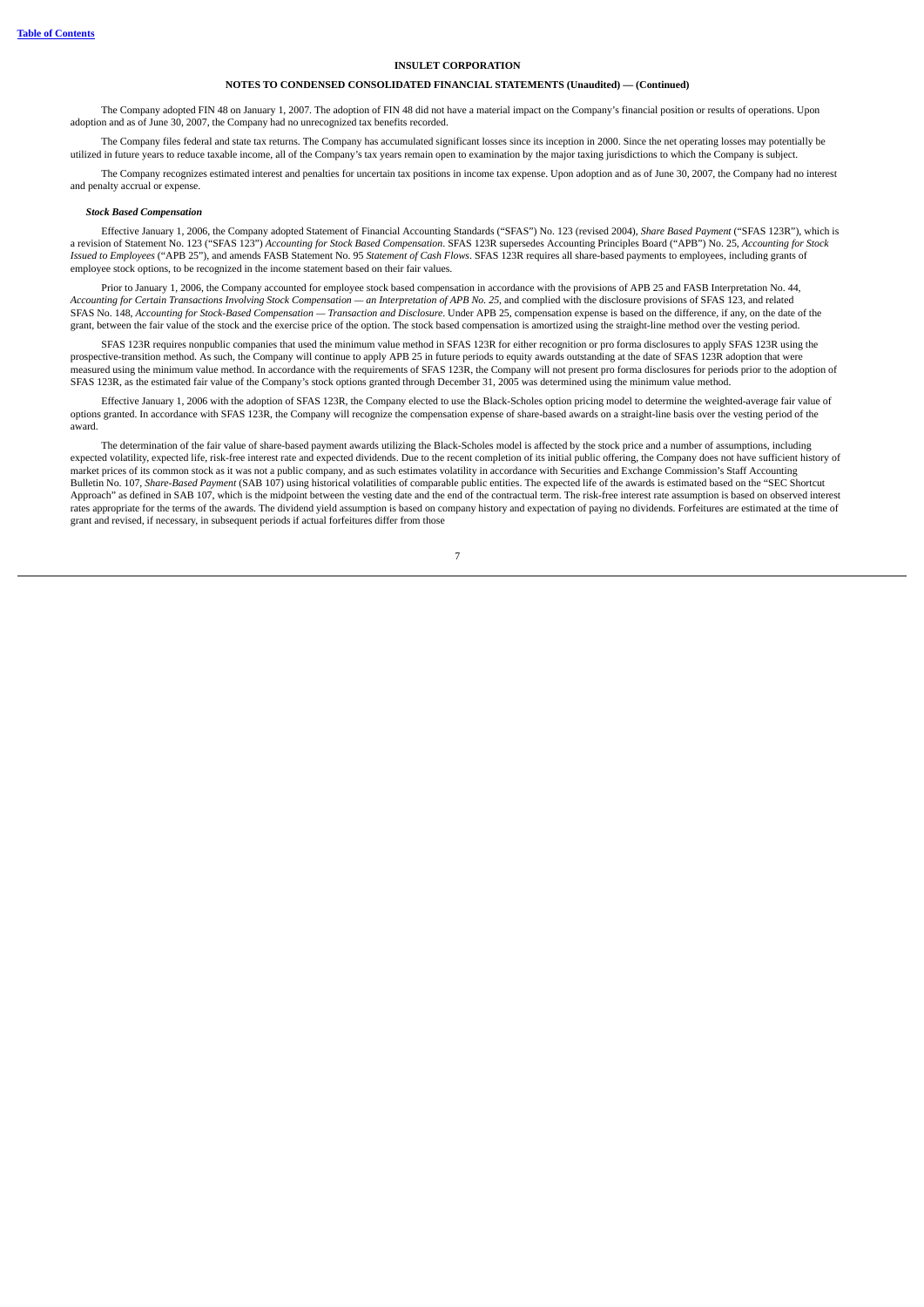### **NOTES TO CONDENSED CONSOLIDATED FINANCIAL STATEMENTS (Unaudited) — (Continued)**

estimates. Stock based compensation expense recognized in the financial statements in 2006 and thereafter is based on awards that are ultimately expected to vest. The Company evaluates the assumptions used to value the awards on a quarterly basis and if factors change and different assumptions are utilized, stock based compensation expense may differ significantly from what has been recorded in the past. If there are any modifications or cancellations of the underlying unvested securities, the Company may be required to accelerate, increase or cancel any remaining unearned stock based compensation expense.

Prior to April 1, 2006, the exercise prices for options granted were set by the Company's board of directors based upon guidance set forth by the American Institute of Certified Public Accountants ("AICPA") in the AICPA Technical Practice Aid, "Valuation of Privately-Held-Company Equity Securities Issued as Compensation". To that end, the board considered a number of factors in determining the option price, including the following factors: (1) prices for the Company's preferred stock, which the Company had sold to outside investors in arms-length transactions, and the rights, preferences and privileges of the Company's preferred stock and common stock in the Series A through Series E financing, (2) obtaining FDA 510(k) clearance, (3) launching the OmniPod System and (4) achievement of budgeted revenue and results.

In connection with the preparation of the financial statements for the initial public offering, the Company retrospectively estimated the fair value of its common stock based upon several factors, including the following: (1) operating and financial performance, (2) progress and milestones attained in the business, (3) past sales of convertible preferred stock, (4) the results of the retrospective independent valuations, and (5) the expected valuation obtained in an initial public offering. The Company believes this to have been a reasonable methodology based on the factors above and based on several arm's length transactions involving the Company's stock supportive of the results produced by this valuation methodology.

See Note 7 for a summary of the stock option activity under our stock based employee compensation plan.

#### *Recent Accounting Pronouncements*

In September 2006, the FASB issued SFAS No. 157, *Fair Value Measurements* ("SFAS 157"). This standard defines fair value, establishes a framework for measuring fair value in accounting principles generally accepted in the United States, and expands disclosure about fair value measurements. This pronouncement applies under other accounting standards that require or permit fair value measurements. Accordingly, this statement does not require any new fair value measurement. This statement is effective for fiscal years beginning after November 15, 2007, and interim periods within those fiscal years. The Company will be required to adopt SFAS 157 in the first quarter of fiscal year 2008. The Company is currently evaluating the requirements of SFAS 157 and has not yet determined the impact on its financial statements.

In February 2007, the FASB issued SFAS No. 159, *Fair Value Option for Financial Assets and Financial Liabilities* — Including an amendment of FASB Statement 115 ("SFAS 159"), which permits entities to choose to measure many financial instruments and certain other items at fair value. SFAS 159 is effective as of the beginning of an entity's first fiscal year that begins after November 15, 2007. The Company is currently evaluating if it will elect the fair value option for any of its eligible financial instruments and other items.

#### **3. Net Loss Per Share**

Basic net loss per share is computed by dividing net loss attributable to common stockholders by the weighted average number of common shares outstanding for the period, excluding unvested restricted common shares. For all periods presented there were no unvested restricted common shares. Diluted net loss per share is computed using the weighted restricted common shares. For all periods pr average number of common shares outstanding and, when dilutive, potential common share equivalents from options and warrants (using the treasury-stock method), and potential common shares from convertible securities (using the if-converted method). Because the Company reported a net loss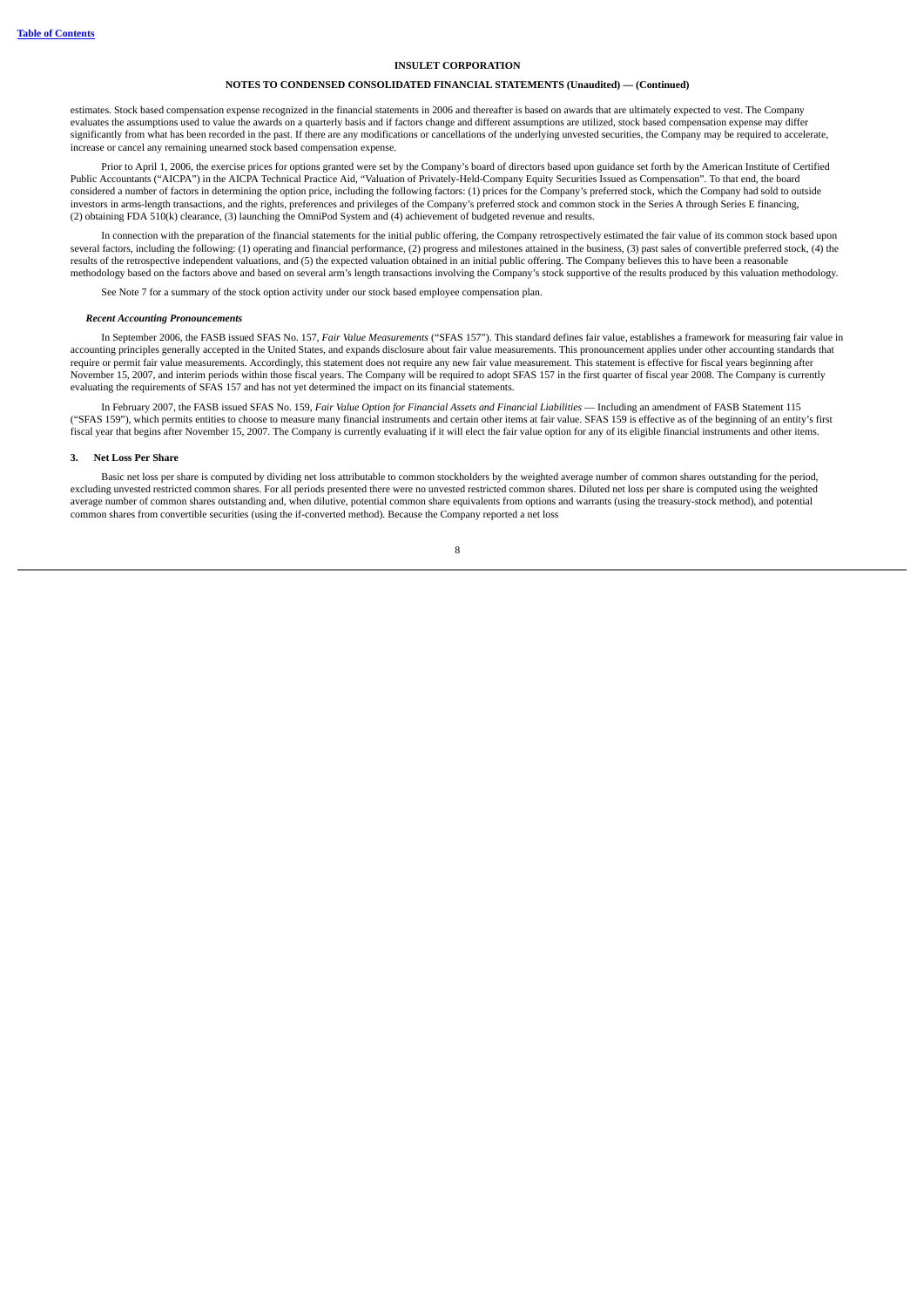## **NOTES TO CONDENSED CONSOLIDATED FINANCIAL STATEMENTS (Unaudited) — (Continued)**

for the three and six months ended June 30, 2007 and 2006, respectively, all potential common shares have been excluded from the computation of the dilutive net loss per share for all periods presented because the effect would have been antidilutive. Such potential common share equivalents consist of the following:

|                                                 | As of                           |            | As of<br>March 31. |            |
|-------------------------------------------------|---------------------------------|------------|--------------------|------------|
|                                                 | <b>June 30,</b><br>2006<br>2007 |            | 2007               | 2006       |
| Series A redeemable convertible preferred stock |                                 | 380,705    |                    | 380,705    |
| Series B redeemable convertible preferred stock |                                 | 2,263,651  |                    | 2,263,651  |
| Series C redeemable convertible preferred stock |                                 | 3,988,337  |                    | 3,988,337  |
| Series D redeemable convertible preferred stock |                                 | 5,584,722  |                    | 5,584,722  |
| Series E redeemable convertible preferred stock |                                 | 5,230,376  |                    | 5,230,376  |
| Outstanding options                             | 2.765.148                       | 2.406.206  | 2.511.691          | 2,173,256  |
| <b>Outstanding warrants</b>                     | 204,293                         | 125,853    | 219,981            | 125,853    |
| Total                                           | 2,969,441                       | 19.979.850 | 2,731,672          | 19,746,900 |

#### **4. Inventories**

Inventories consist of the following:

|                 | As of<br><b>June 30,</b><br>2007 |                | As of<br>December 31,<br>2006 |
|-----------------|----------------------------------|----------------|-------------------------------|
|                 |                                  | (In thousands) |                               |
| Raw materials   | 1,895                            |                | 1,177                         |
| Work-in-process | 572                              |                | 367                           |
| Finished goods  | 1,662                            |                | 1,846                         |
|                 | 4,129                            |                | 3,390                         |

Inventory was adjusted by \$580,000 and \$1.5 million as of June 30, 2007 and December 31, 2006, respectively, to reflect values at the lower of cost or market. At June 30, 2007 and December 31, 2006, 40% and 54%, respectively, of the reported finished goods inventory is valued below the Company's cost. The Company's production process has a high degree of fixed costs due to the early stage of capacity build-up and market penetration of its products. Consequently, sales and production volumes have not been adequate to result in per-unit costs that are lower than the current market price for the Company's products.

### **5. Indebtedness and Warrants to Purchase Shares Subject to Redemption**

#### *Loan and Security Agreements*

On June 2, 2005, the Company entered into a \$10.0 million term loan and security agreement with Lighthouse Capital Partners V, L.P. Interest on this term loan was set at a rate of 8%. This term loan required only interest payments through June 1, 2006. After that date, the principal and interest was payable ratably over 42 months. At the end of the amortization period of the term loan, the Company was obligated to make a final payment of \$1.0 million, which was being amortized as interest expense over the life of the loan. Upon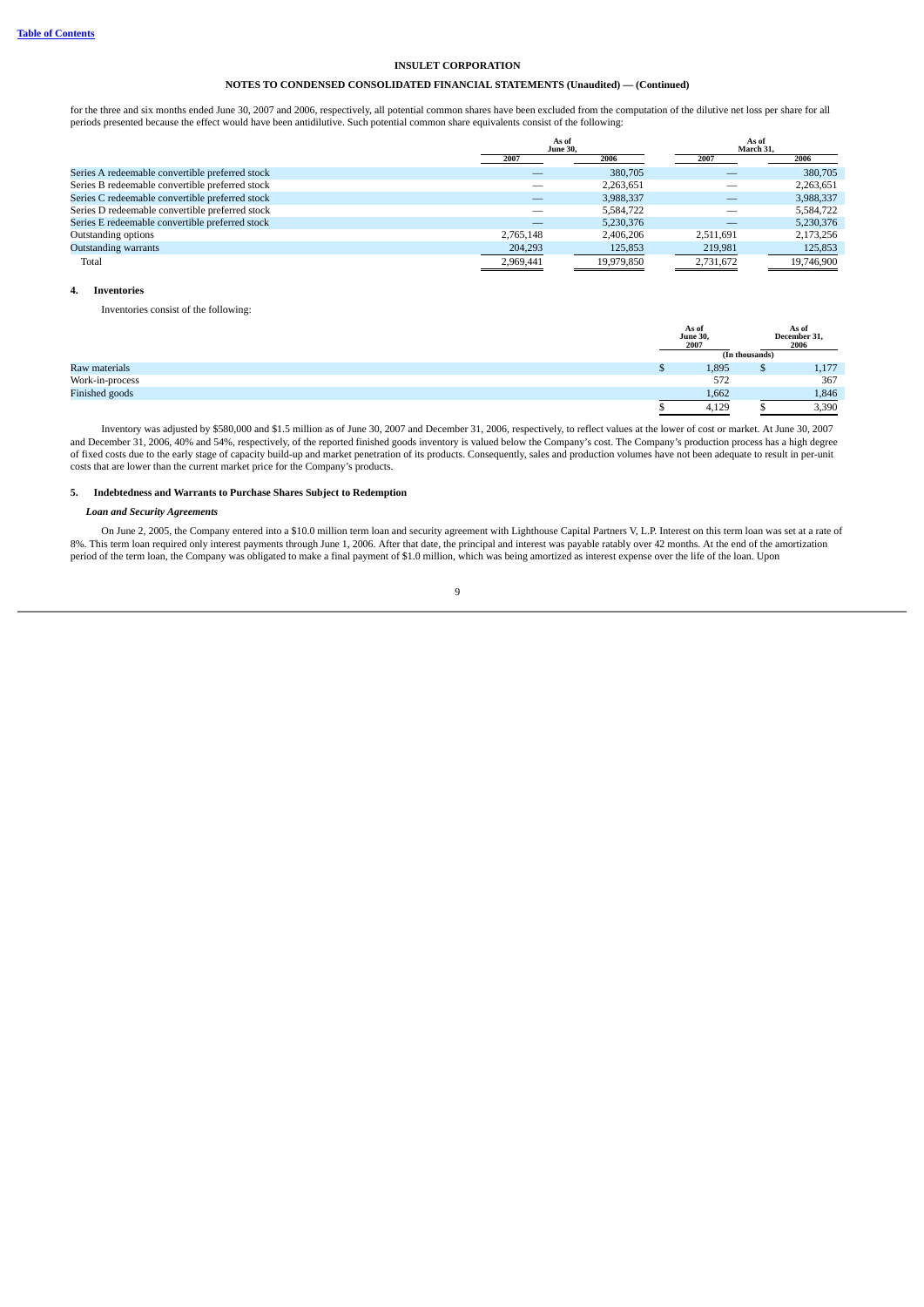### **NOTES TO CONDENSED CONSOLIDATED FINANCIAL STATEMENTS (Unaudited) — (Continued)**

payment of the term loan in December 2006, the remaining unamortized balance of the final \$1.0 million payment was recognized as interest expense.

In connection with this term loan, the Company issued a warrant to the lender to purchase up to 330,579 shares of Series D preferred stock. The Company recorded the \$251,000 fair value of the warrant as a discount to the term loan. The cost of the warrant was being amortized to interest expense over the 54-month life of this term loan. The remaining balance of the discount was expensed upon payment of the term loan in December 2006.

On December 27, 2006, the Company entered into a credit and security agreement with a group of lenders led by Merrill Lynch Capital pursuant to which the Company borrowed \$30.0 million in a term loan. The Company used \$9.5 million of the proceeds from this term loan to repay all amounts owed under the term loan with Lighthouse Capital Partners V, L.P. This term loan is secured by all the assets of the Company other than its intellectual property. The borrowings under the term loan bear interest at a floating rate equal to the LIBOR rate plus 6% per annum. Interest is payable on a monthly basis during the term of the loan and, beginning on October 1, 2007, principal will be repaid in 33 equal monthly installments of plus 0.0 per unitant increased by just on a montary business are connected to the Company has capitalized these costs as deferred financing costs as of December 31, 2006.<br>\$909,091. This term loan is also subject to a loan The deferred cost asset will be amortized to interest expense over the 42-month life of this term loan. This term loan is subject to acceleration upon the occurrence of any fact, event or circumstance that has resulted or could reasonably be expected to result in a material adverse effect. Consequently, such term loan was classified as a current liability at December 31, 2006 in accordance with the provisions set forth by FASB Technical Bulletin No. 79-3 Subjective Acceleration Clause in Long-Term Debt Agreements. At June 30, 2007, the term loan principal has been presented in the Company's consolidated balance sheet with its current and non-current components stated separately. Subsequent to the Company's initial public offering of common stock in May 2007, and the receipt of proceeds from the offering, the provisions set forth by FASB Technical Bulletin No. 79-3 *Subjective Acceleration Clause in Long-Term Debt Agreements* no longer require such debt to be classified as current.

In connection with this term loan, the Company issued warrants to the lenders to purchase up to 247,252 of Series E preferred stock. The Company recorded the \$835,000 fair value of the warrants as a discount to the term loan. The costs of the warrants are being amortized to interest expense over the 42-month life of this term loan.

#### *Warrants*

In connection with the term loans with Lighthouse Capital Partners and a group of lenders led by Merrill Lynch Capital, the Company issued warrants to the lenders to purchase shares of its redeemable convertible preferred stock. Prior to the Company's initial public offering, these warrants were recorded as "warrants to purchase shares subject to redemption" in current liabilities in accordance with FASB Statement No. 150, Accounting for Certain Financial Instruments with Characteristics of Both Liabilities and Equity and FASB Staff Position No. 150-5 Issuer's Accounting under FASB Statement No. 150 for Freestanding Warrants and Other Similar Instruments on Shares That Are Redeemable ("FSP-150").

Upon the closing of the Company's initial public offering, all warrants converted into warrants to purchase shares of common stock at a ratio of one share of common stock for every 2.6267 shares of redeemable convertible preferred stock. In connection with this conversion, the exercise prices of the warrants were also adjusted to an exercise price of \$6.36 per share in the case of the Series D warrant and an exercise price of \$9.56 per share in the case of the Series E warrants.

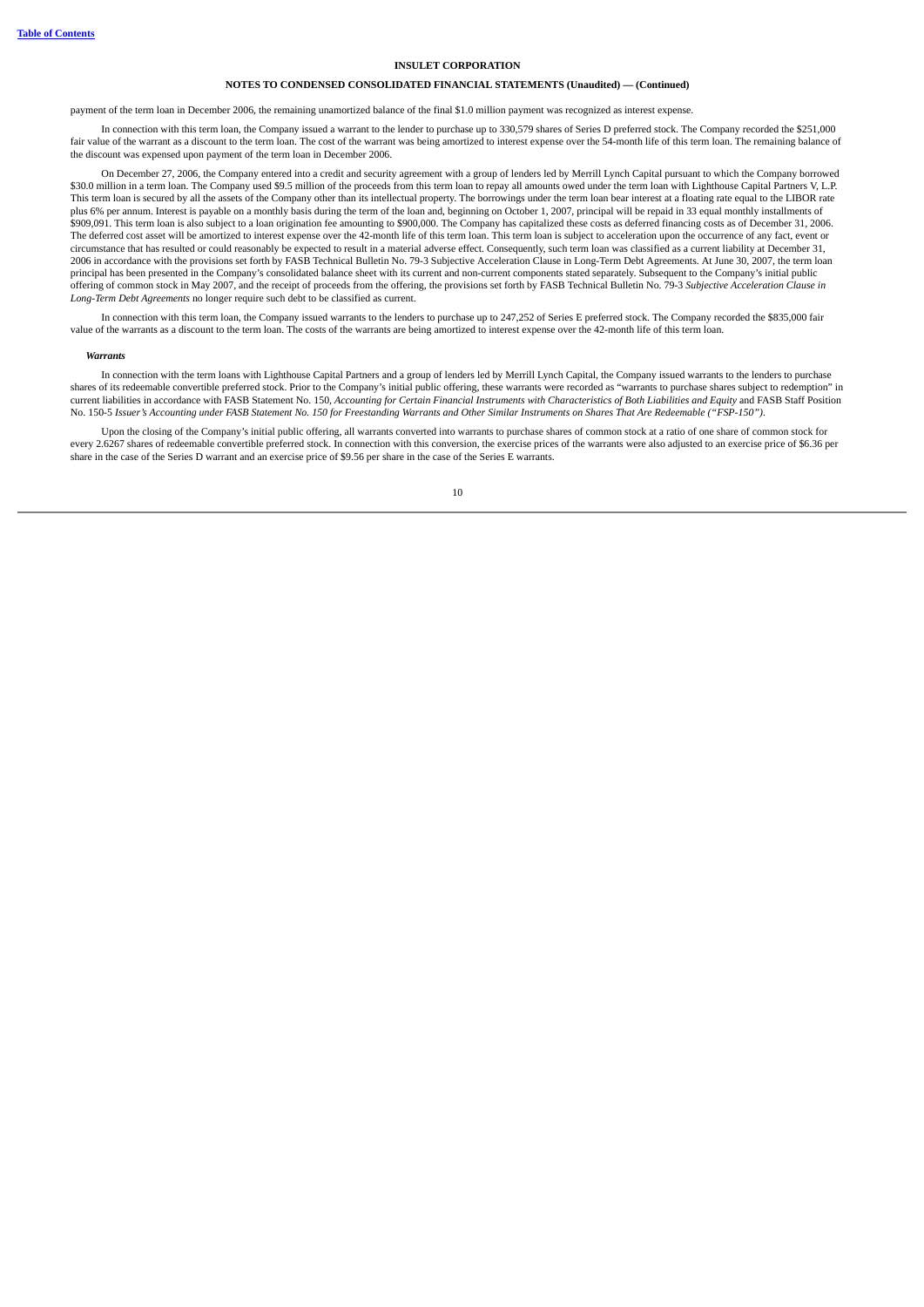## **NOTES TO CONDENSED CONSOLIDATED FINANCIAL STATEMENTS (Unaudited) — (Continued)**

Significant terms and fair values of warrants to purchase common stock are as follows (in thousands except share and per share data), and reflecting the conversion ratio of 2.6267 redeemable convertible preferred stock for each one common share:

|                        |                    |                                    |      |                         | Shares as of         | <b>Fair Value as of</b> |
|------------------------|--------------------|------------------------------------|------|-------------------------|----------------------|-------------------------|
| <b>Stock</b><br>$\sim$ | Expiration<br>Date | <b>Exercise Price</b><br>per Share |      | <b>June 30.</b><br>2007 | December 31.<br>2006 | December 31,<br>2006    |
| Series D preferred     | June 2, 2012       |                                    | 6.36 | 125,853                 | 125,853              | 1,096                   |
| Series E preferred     | Dec. 27, 2013      |                                    | 9.56 | 78,440                  | 94.128               | 835                     |
| Total                  |                    |                                    |      | 204.293                 | 219.981              | 1,931                   |

In the three months ended June 30, 2007, a member of the group of lenders led by Merrill Lynch Capital exercised their right to convert 15,688 warrants into common stock, resulting in the issuance of 5,688 common shares.

The Company recorded \$835,000 fair value of the warrants for Series E preferred stock as a discount to the term loan. The fair value of the warrants is being amortized to interest expense over the 42-month life of this term loan

Upon the closing of the Company's initial public offering on May 18, 2007, all outstanding warrants to purchase shares of the Company's preferred stock were converted into warrants to purchase shares of common stock and, as a result, are no longer be subject to FSP 150-5 for periods ended or ending on or after that date. The aggregate fair value of these warrants as of May 18, 2007, determined to be \$2,005,000, was reclassified from liabilities to additional paid-in capital, a component of stockholders' equity. No periodic fair value adjustments will be made in future periods.

The Company recorded other income of approximately \$10,000 in the three months ended June 30, 2007, as the aggregate fair value of warrants decreased from the value recorded at March 31, 2007. The decrease in fair value is primarily caused by a lower expected life for the warrants, considering the existence of a market for the Company's common stock.

### **6. Commitments and Contingencies**

### *Operating Leases*

The Company leases its facilities, which are accounted for as operating leases. The leases generally provide for a base rent plus real estate taxes and certain operating expenses related to the leases. The Company entered into a new lease in 2004 which contains renewal options, escalating payments and leasehold allowances over the life of the lease. The Company has considered FASB Technical Bulletin 88-1, Issues Relating to Accounting for Leases, and FASB Technical Bulletin 85-3, Accounting for Operating Leases with Scheduled Rent Increases, in accounting for these lease provisions.

### *Legal Proceedings*

The Company is currently not subject to any material pending legal proceedings.

#### *Indemnifications*

In the normal course of business, the Company enters into contracts and agreements that contain a variety of representations and warranties and provide for general indemnifications. The Company's exposure under these agreements is unknown because it involves claims that may be made against the Company in the future, but have not yet been made. To date, the Company has not paid any claims or been required to defend any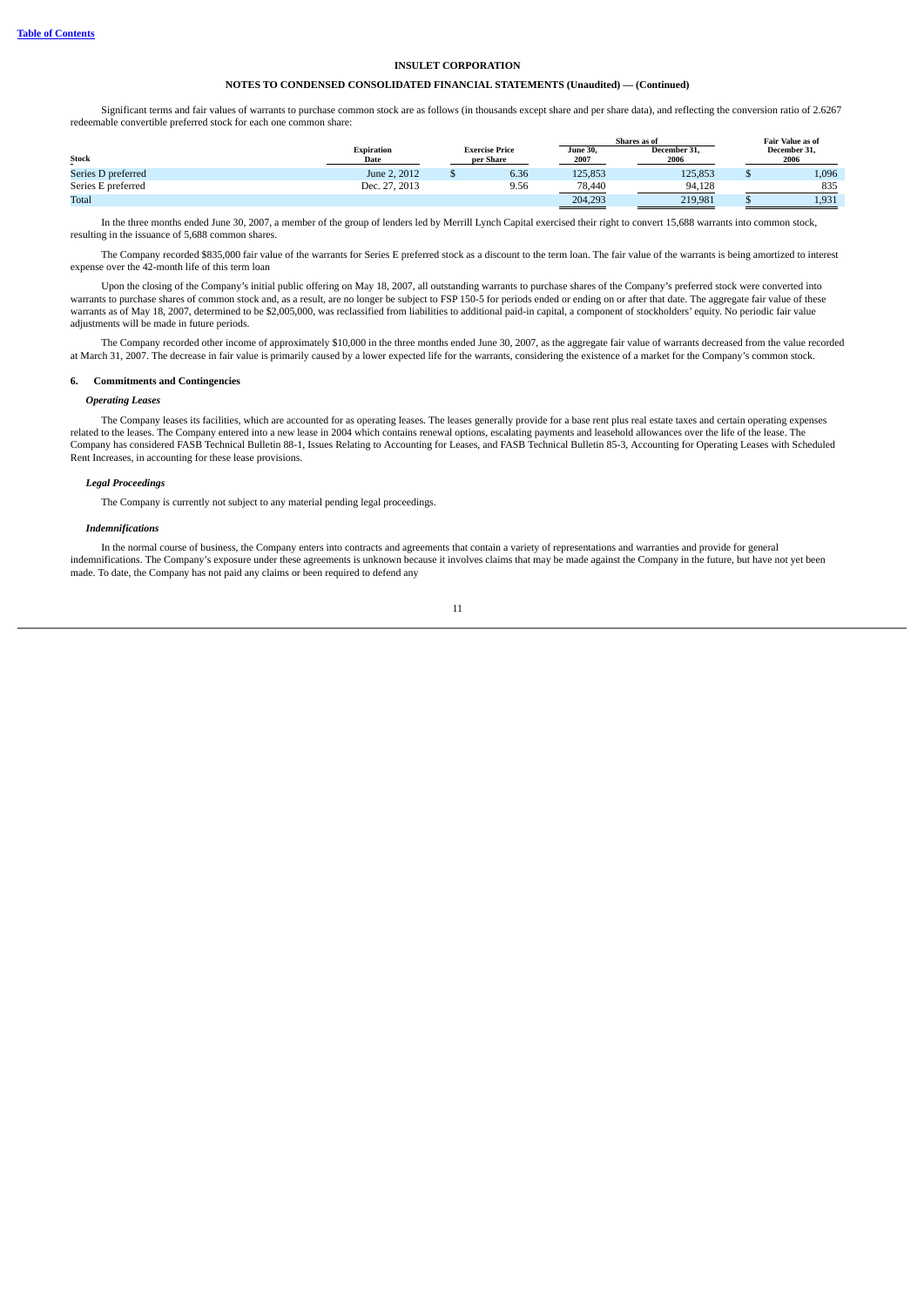### **NOTES TO CONDENSED CONSOLIDATED FINANCIAL STATEMENTS (Unaudited) — (Continued)**

action related to its indemnification obligations. However, the Company may record charges in the future as a result of these indemnification obligations.

In accordance with its bylaws, the Company has indemnification obligations to its officers and directors for certain events or occurrences, subject to certain limits, while they are serving at the Company's request in such capacity. There have been no claims to date and the Company has a director and officer insurance policy that enables it to recover a portion of any amounts paid for future claims.

#### **7. Equity**

On April 12, 2007, the Company's Board of Directors approved a 1-for-2.6267 reverse stock split of the Company's common stock, which was executed on May 10, 2007. All share and per share amounts of common and preferred stock in the accompanying consolidated financial statements have been restated for all periods to give retroactive effect to the stock split.

On May 18, 2007, the Company issued and sold 7,700,000 shares of common stock at a price to the public of \$15.00 per share. On June 12, 2007, the Company issued and sold an additional 665,000 shares of common stock at a price to the public of \$15.00 per share pursuant to the underwriters' partial exercise of their over-allotment option. In connection with the initial public offering, the Company received total gross proceeds of \$125.5 million, or approximately \$113.4 million in net proceeds after deducting underwriting discounts and offering expenses.

In the three months ended June 30, 2007, 15,688 warrants issued in relation to the Company's term loan were converted into common stock, resulting in the issuance of 5,688 common shares. In addition, 8,888 and 37,256 common shares were issued related to exercises of employee stock options in the three and six months ending June 30, 2007, respectively.

#### *Redeemable Convertible Preferred Stock Conversion*

Upon the closing of the initial public offering of the Company's common stock, all redeemable convertible preferred stock converted to common stock.

#### *Stock Option Plans*

On May 18, 2007, upon the closing of the Company's initial public offering, the Company's 2007 Stock Option and Incentive Plan (the "2007 Plan") became effective and the Company's board of directors determined not to make any further grants under the Company's 2000 Stock Option and Incentive Plan. Under the 2007 Plan, awards may be granted to persons who are, at the time of grant, employees, officers, non-employee directors or key persons (including consultants and prospective employees) of the Company. The 2007 Plan provides for the granting of stock options, stock appreciation rights, deferred stock awards, restricted stock, unrestricted stock, cash-based awards, performance share awards or dividend equivalent rights. The Company has reserved 535,000 shares of common stock for issuance under the 2007 Plan, which amount will be increased on January 1, 2008, and on each January 1 thereafter through January 1, 2012, by a number of shares equal to 3% of the number of shares of common stock of the Company outstanding as of the immediately preceding December 31, or 725,000 shares. At June 30, 2007, 433,632 options were available for future grant.

Under the Company's 2000 Stock Option and Incentive Plan (the "2000 Plan"), options could be granted to persons who were, at the time of grant, employees, officers, or directors of, or consultants or advisors to, the Company. The 2000 Plan provided for the granting of non-statutory stock options, incentive stock options, stock bonuses, and rights to acquire restricted stock. The option price at the date of grant was determined by the Board of Directors and, in the case of incentive stock options, could not be less than the fair market value of the common stock at the date of grant, as determined by the Board of Directors. Options granted under the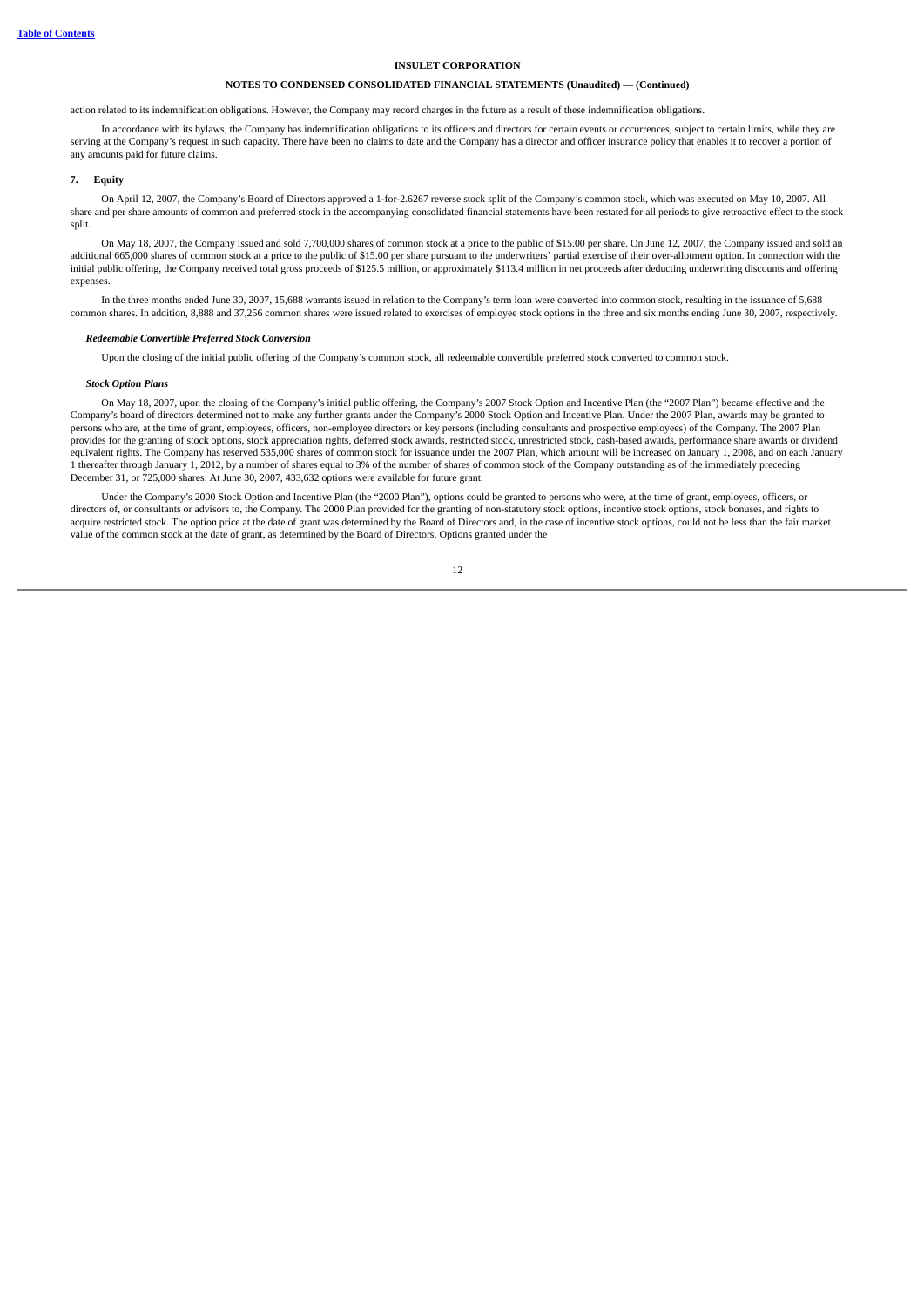### **NOTES TO CONDENSED CONSOLIDATED FINANCIAL STATEMENTS (Unaudited) — (Continued)**

2000 Plan generally vest over a period of four years and expire 10 years from the date of grant. The provisions of the Plan limit the exercise of incentive stock options. At the time of grant, options are typically immediately exercisable, but subject to restrictions. The restrictions generally lapse over a period of four years.

Activity under the Company's Stock Option Plans:

| Number of<br>Options(#) | Weighted<br>Average<br><b>Exercise</b><br>Price(\$) | Aggregate<br><b>Intrinsic</b><br>Value(\$) |
|-------------------------|-----------------------------------------------------|--------------------------------------------|
| 2,318,250               | 3.15                                                |                                            |
| 499.206                 | 12.98                                               |                                            |
| (37, 256)               | 0.95                                                | 428,116(1)                                 |
| (15,052)                | 5.91                                                |                                            |
| 2,765,148               | 5.06                                                | 25,285,827(2)                              |
| 1,949,109               | 2.13                                                | 23,532,816(2)                              |
| 2,488,080               |                                                     |                                            |
|                         |                                                     |                                            |

(1) The aggregate intrinsic value was calculated based on the positive difference between the estimated fair value of the Company's common stock as of the date of exercise and the exercise price of the underlying options.

- (2) The aggregate intrinsic value was calculated based on the positive difference between the estimated fair value of the Company's common stock as of June 30, 2007, and the exercise price of the underlying options.
- (3) Represents the number of vested options as of June 30, 2007, plus the number of unvested options expected to vest as of June 30, 2007, based on the unvested options outstanding at June 30, 2007, adjusted for an estimated forfeiture rate of 10.02%.

#### *Employee Stock-Based Awards Granted On or Subsequent to January 1, 2006*

Effective January 1, 2006, the Company adopted SFAS 123R, using the prospective transition method, which requires the measurement and recognition of compensation expense for all share-based payment awards made to the Company's employees, directors and consultants. The Company's financial statements as of and for the year ended December 31, 2006 reflect the impact of SFAS 123R. In accordance with the prospective transition method, the Company's financial statements for prior periods have not been restated to reflect, and do not include, the impact of SFAS 123R. Stock-based compensation expense recognized is based on the value of the portion of stock-based awards that is ultimately expected to vest. Stockbased compensation expense recognized in the Company's statements of operations during the year ended December 31, 2006 includes compensation expense for stock-based awards based on the fair value estimated in accordance with the provisions of SFAS 123R. The Company attributes the value of stock-based compensation to expense using the straight-line method, which was previously used for its pro forma information required under SFAS 123.

The weighted average estimated fair value of the employee stock options granted was \$9.2284 and \$5.7913 per share for the three months ended June 30, 2007 and 2006, respectively. The weighted average estimated fair value of the employee stock options granted was \$8.5183 and \$5.0717 per share for the six months ended June 30, 2007 and 2006, respectively.

The Company uses the Black-Scholes option pricing model to determine the fair value of stock options. The determination of the fair value of stock-based payment awards on the date of grant using a pricing model is affected by the Company's stock price as well as assumptions regarding a number of complex and subjective variables. The estimated grant date fair values of the employee stock options were calculated using the Black-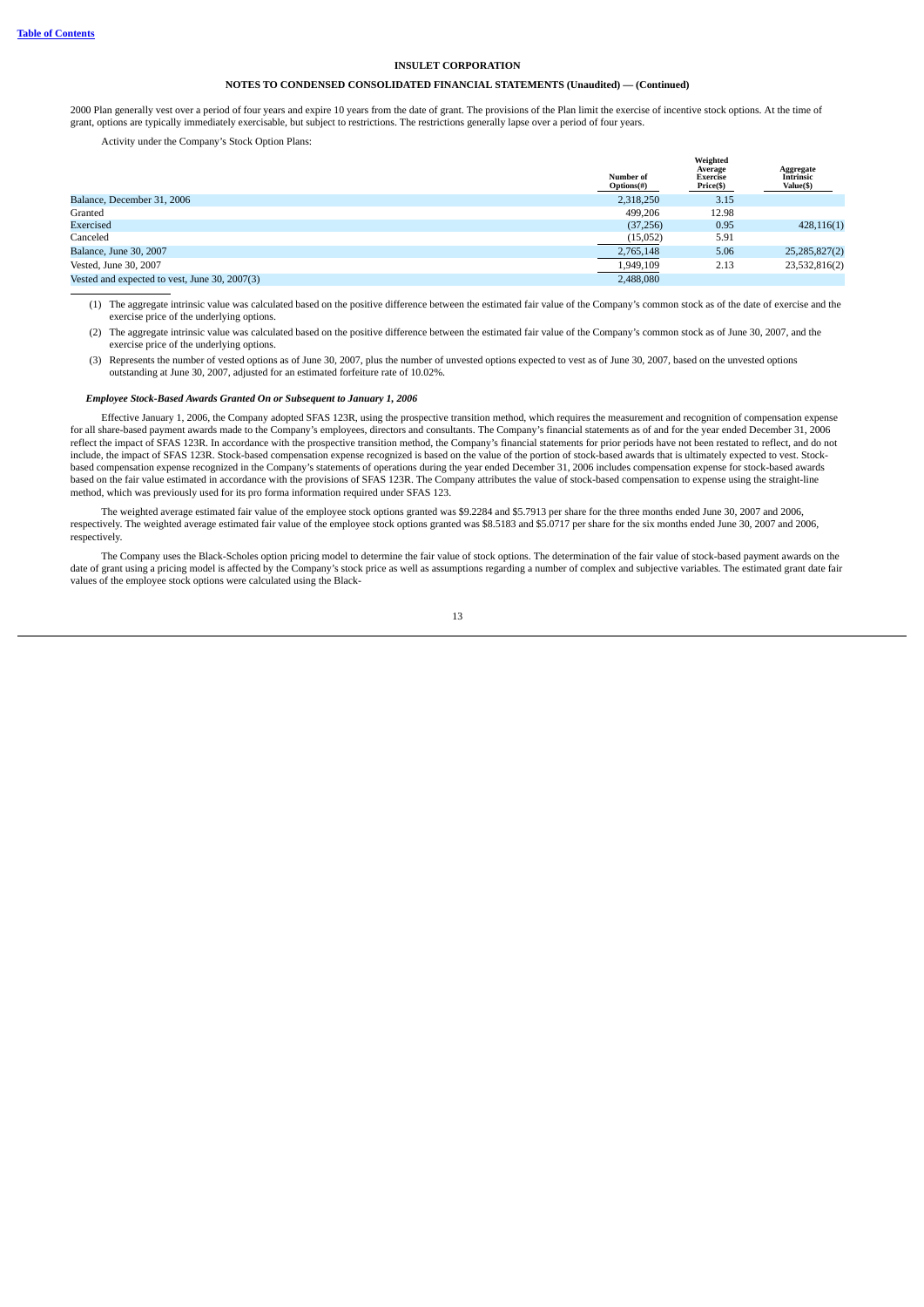## **NOTES TO CONDENSED CONSOLIDATED FINANCIAL STATEMENTS (Unaudited) — (Continued)**

Scholes option pricing model, based on the following assumptions for the three and six months ended June 30, 2007 and 2006, respectively:

|                            | <b>Three Months Ended</b><br><b>June 30.</b> |        | <b>Six Months Ended</b><br><b>June 30.</b> |        |
|----------------------------|----------------------------------------------|--------|--------------------------------------------|--------|
|                            | 2007                                         | 2006   | 2007                                       | 2006   |
| Risk-free interest rate    | 4.81%                                        | 5.05%  | 4.81%                                      | 4.89%  |
| Expected term (in years)   | 6.25                                         | 6.25   | 6.25                                       | 6.25   |
| Dividend vield             |                                              |        |                                            |        |
| <b>Expected volatility</b> | 67.00%                                       | 71.36% | 67.00%                                     | 71.36% |

*Risk-free interest rate.* The risk-free interest rate is based on U.S. Treasury zero-coupon issues with remaining terms similar to the expected term on the options.

*Expected volatility.* Expected volatility measures the amount that a stock price has fluctuated or is expected to fluctuate during a period. The Company determines volatility based on an analysis of comparable companies.

*Expected term.* The expected term of stock options represents the period the stock options are expected to remain outstanding and is based on the "SEC Shortcut Approach" as defined in SAB 107, *Share-Based Payments*, which is the midpoint between the vesting date and the end of the contractual term.

*Dividend yield.* The Company has never declared or paid any cash dividends and does not plan to pay cash dividends in the foreseeable future, and, therefore, used an expected dividend yield of zero in the valuation model.

*Forfeitures.* SFAS 123R also requires the Company to estimate forfeitures at the time of grant, and revise those estimates in subsequent periods if actual forfeitures differ from those estimates. The Company uses historical data to estimate pre-vesting option forfeitures and record stock-based compensation expense only for those awards that are expected to vest. If the Company's actual forfeiture rate is materially different from its estimate, the stock-based compensation expense could be significantly different from what the Company has recorded in the current period.

The amount of stock-based compensation expense that is expected to be recognized for outstanding, unvested options as of June 30, 2007 is as follows (in thousands):

| 2007         | - 1 | 762   |
|--------------|-----|-------|
| 2008<br>2009 |     | 1,487 |
|              |     | 1,487 |
| 2010<br>2011 |     | 1,156 |
|              |     | 254   |
|              |     | 5,146 |

Employee stock-based compensation expense under SFAS 123R recognized in the three and six months ended June 30, 2007 was \$298,000 and \$507,000, respectively. For the same periods in 2006, employee stock-based compensation recognized was \$126,000 and \$154,000, respectively.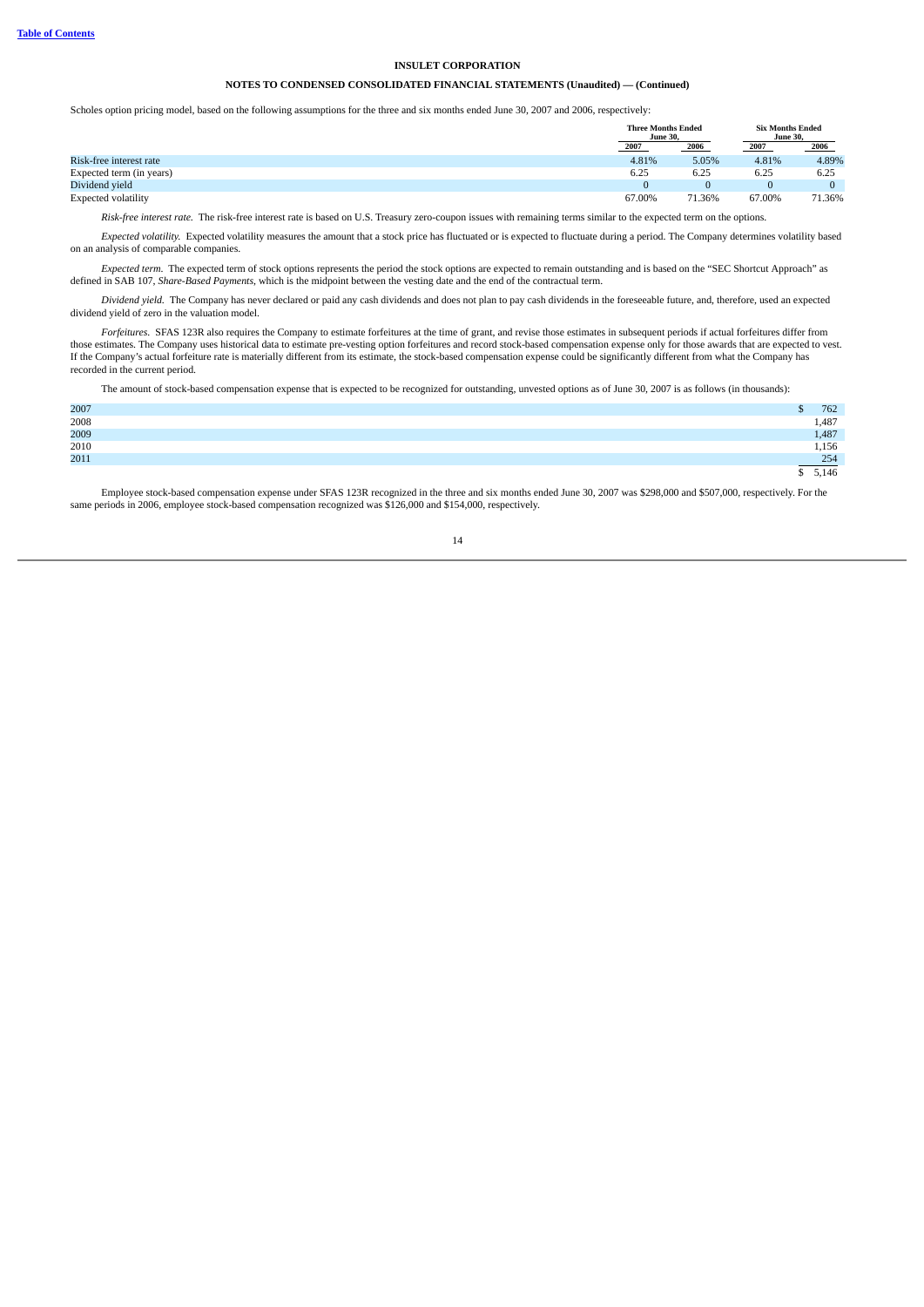# **NOTES TO CONDENSED CONSOLIDATED FINANCIAL STATEMENTS (Unaudited) — (Continued)**

At June 30, 2007, the Company had \$5,146,000 of total unrecognized compensation expense under SFAS 123R, net of estimated forfeitures. The expense will be recognized over a weighted-average period of approximately two years.

### **8. Income Taxes**

The Company provided a valuation allowance for the full amount of its net deferred tax asset for all periods because realization of any future tax benefit cannot be sufficiently assured as we do not expect income in the near-term.

Deferred income taxes reflect the net tax effects of temporary differences between the carrying amount of assets and liabilities for financial reporting purposes and the amounts used for income tax purposes.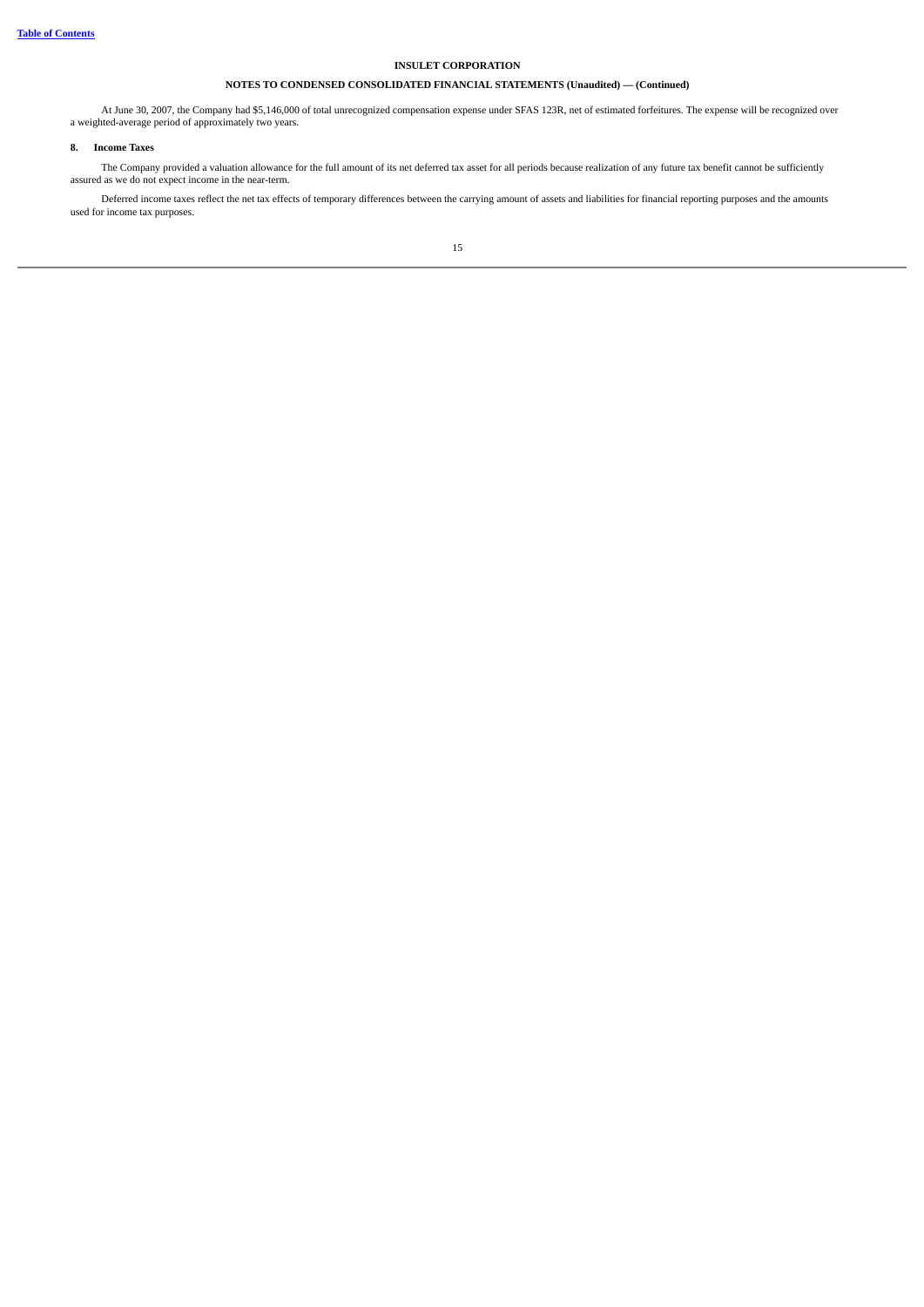### <span id="page-18-0"></span>**Item 2.** *Management's Discussion and Analysis of Financial Condition and Results of Operations*

You should read the following discussion of our financial condition and results of operations in conjunction with our selected financial data, our financial statements and the accompanying notes to those financial statements included in this Quarterly Report on Form 10-Q. These forward-looking statements are based on our current expectations and beliefs concerning future developments and their potential effects on it. There can be no assurance that future developments affecting it will be those that it has anticipated. These forwardlooking statements involve a number of risks, uncertainties (some of which are beyond our control) or other assumptions that may cause actual results or performance to be materially different from those expressed or implied by these forward-looking statements. These risks and uncertainties include, but are not limited to: risks associated with our dependence on the OmniPod System; our ability to achieve and maintain market acceptance of the OmniPod System; potential manufacturing problems, including damage, destruction or loss of any of our automated assembly units or difficulties in implementing our automated manufacturing strategy; potential problems with sole source or other third-party suppliers on which we are dependent; our ability to obtain favorable reimbursement from third-party payors for the OmniPod System and potential adverse changes in reimbursement rates or policies relating to the OmniPod; potential adverse effects resulting from competition with competitors; technological innovations adversely affecting our business; potential termination of our license to incorporate a blood glucose meter into the OmniPod System; our ability to protect our intellectual property and other proprietary rights; conflicts with the intellectual property of third parties; adverse regulatory or legal actions relating to the OmniPod System; the potential violation of federal or state laws prohibiting "kickbacks" and false and fraudulent claims or adverse affects of challenges to or investigations into our practices under these laws; product liability lawsuits that may be brought against us; unfavorable results of clinical studies relating to the OmniPod System or the products of our competitors; potential future publication of articles or announcement of positions by physician associations or other organizations that are unfavorable to our products; our ability to attract and retain key personnel; our ability to manage our growth; risks associated with potential future acquisitions; our ability to maintain compliance with the restrictions and covenants contained in our existing credit and security agreement; our ability to successfully maintain effective internal controls; and other risks and uncertainties described in the section of our prospectus, dated May 14, 2007, filed with the Securities and Exchange Commission on May 15, 2007 entitled "Risk Factors" and our other filings from time to time with the Securities and Exchange Commission. Should one or more of these risks or uncertainties materialize, or should any of our assumptions prove incorrect, actual results may vary in material respects from those projected in these forward-looking statements. We undertake no obligation to publicly update or revise any forwardlooking statements.

#### **Overview**

We are a medical device company that develops, manufactures and markets an insulin infusion system for people with insulin-dependent diabetes. Our proprietary OmniPod Insulin Management System consists of our OmniPod disposable insulin infusion device and our handheld, wireless Personal Diabetes Manager.

Since inception and until 2005, we devoted substantially all of our efforts to designing and developing the OmniPod System, raising capital and recruiting personnel. As a result, we were considered a development stage company pursuant to Statement of Financial Accounting Standards ("SFAS") No. 7, *Accounting and Reporting by Development Stage Enterprises*, through December 31, 2005. The year 2006 was the first year during which we were an operating company and were no longer in the development stage. In October 2005, we shipped our first commercial OmniPod System. Since October 2005, in order to align the demand for the OmniPod System with our capacity to manufacture the OmniPod, we have engaged in limited marketing efforts focused in the Eastern and Midwestern United States and with some key diabetes practitioners, academic centers and clinics elsewhere in the United States. Our total revenues were \$3.2 million and \$5.2 million for the three and six months ended June 30, 2007, respectively. As of June 30, 2007, we had approximately 2,450 patients using the OmniPod System in the United States.

At present, the expansion of our business is constrained by our current capacity to manufacture the OmniPod insulin infusion device, and our primary near-term goal is to expand our manufacturing volume for OmniPods. Currently, the sale price of the OmniPod System is not sufficient to cover our direct manufacturing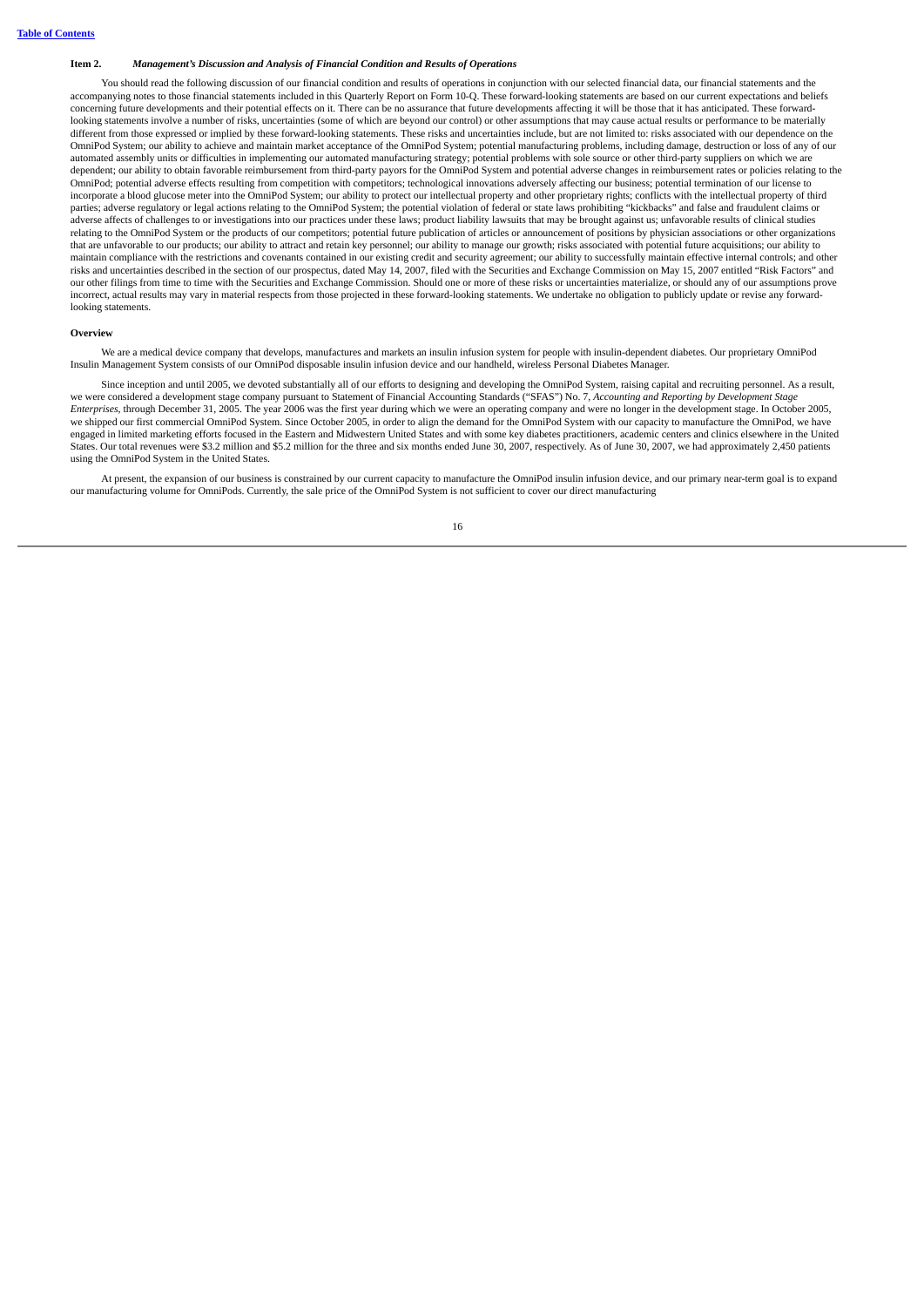costs. We are in the process of completing the construction, testing and installation of automated manufacturing equipment to be used in the assembly of the OmniPod in order to increase our manufacturing volume. Increased volumes will allow for volume purchase discounts to reduce our raw material costs and improve absorption of manufacturing overhead costs.

During 2008, we expect to complete the planned automation of our existing manufacturing line, which is designed exclusively for the manufacture of the OmniPod, and begin construction of a second manufacturing line. Pending construction and installation of the remaining automated manufacturing equipment that we plan to use, we are manually performing these steps in the manufacturing process, which limits our ability to increase our manufacturing capacity and decrease our per-unit cost of goods sold, thereby causing us to incur negative gross margins. We are exploring alternative site manufacturing capabilities both domestically and abroad. No assurances can be given that we will successfully complete the planned automation of our existing manufacturing line or subsequent lines in the future or otherwise reduce the per-unit cost of manufacturing the OmniPod. Failure to do so would limit our production capacity and not allow us to achieve per-unit cost improvements, which could severely constrain our ability to achieve profitability. On January 3, 2007, we entered into a nonexclusive contract manufacturing agreement with a subsidiary of Flextronics International Ltd. ("Flextronics") for the supply of a sub-assembly of some of the OmniPod's components. In the second quarter of 2007, we received the initial shipments of OmniPod sub-assemblies from Flextronics under the agreement.

Additionally, as a medical device company, reimbursement from third-party payors is an important element of our success. If patients are not adequately reimbursed for the costs of using the OmniPod System, it will be much more difficult for us to penetrate the market. We continue to negotiate contracts establishing reimbursement for the OmniPod System with national and regional third-party payors, and we believe that substantially all of the units sold have been reimbursed by third-party payors, subject to applicable deductible and copayment amounts. As we expand our sales and marketing focus and increase our manufacturing capacity, we will need to maintain and expand available reimbursement for the OmniPod System.

We continue to expand the geographical scope of our sales organization to include a larger portion of the U.S. market. The addition of territories progressed according to plan in the first half of 2007.

Since our inception in 2000, we have incurred losses every quarter. In the three and six months ended June 30, 2007, we incurred a net loss of \$12.7 million and \$24.2 million, respectively. As of June 30, 2007, we had an accumulated deficit of \$126.3 million. We have financed our operations through the private placement of equity securities, secured indebtedness and an initial public offering of our common stock. As of June 30, 2007, we had \$30.0 million of secured debt outstanding. Since inception, we have received net proceeds of \$232.9 million from the issuance of redeemable convertible preferred stock and common stock.

In May 2007, in our initial public offering, we issued and sold 7,700,000 shares of common stock at a price to the public of \$15.00 per share. In June 2007, we issued and sold an additional 665,000 shares of common stock at a price to the public of \$15.00 per share pursuant to the underwriters' partial exercise of their over-allotment option. In connection with the initial public offering, including the partial exercise of the over-allotment option, we received total gross proceeds of \$125.5 million, or approximately \$113.4 million in net proceeds after deducting underwriting discounts and offering expenses.

Our long-term financial objective is to achieve and sustain profitable growth. Our efforts for the remainder of 2007 will be focused primarily on expanding our manufacturing capacity, reducing our per-unit production costs and expanding our sales and marketing efforts for the OmniPod System. The expansion of our manufacturing capacity will allow us to increase production volumes which will help us to achieve lower material costs due to volume purchase discounts and improve the absorption of manufacturing overhead costs. Achieving these objectives is expected to require additional investments in manufacturing and additional hiring of sales and administrative personnel with the goal of increasing our market penetration. We believe that we will continue to incur net losses in the near term in order to achieve these objectives, although we believe that the accomplishment of these combined efforts will have a positive impact on our financial condition in the future.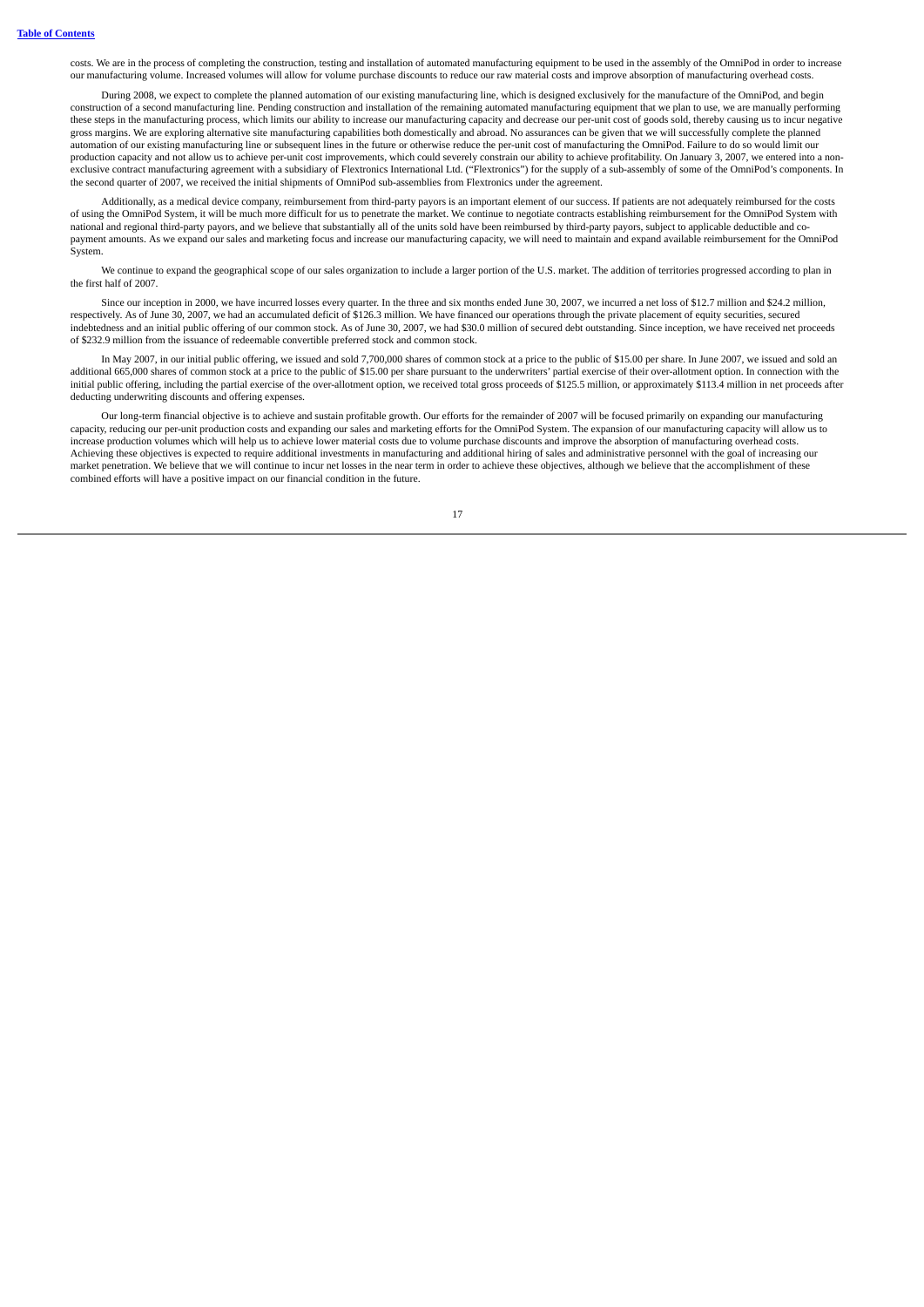#### **Financial Operations Overview**

*Revenues.* Revenues are recognized in accordance with Securities and Exchange Staff Accounting Bulletin No. 104 ("SAB 104") and Statement of Financial Accounting Standards No. 48, Revenue Recognition when the Right of Return Exists ("SFAS 48"). We derive all of our revenues from the sale of the OmniPod System directly to patients. The OmniPod System is comprised of two devices: the OmniPod, a disposable insulin infusion device that the patient wears for up to three days and then replaces; and the Personal Diabetes Manager ("PDM"), a handheld device much like a personal digital assistant that wirelessly programs the OmniPod with insulin delivery instructions, assists the patient with diabetes management and incorporates a blood glucose meter. Revenues are derived from the sale to new customers of OmniPods and Starter Kits, which include the PDM, two OmniPods, the OmniPod System User Guide and our Interactive Training CD, and from the follow-on sales of OmniPods to existing customers. Customers generally order a three-month supply of OmniPods. Our first commercial shipment was in October 2005, and we recognized no revenue before this time. During the years ended December 31, 2005 and 2006, all of our revenues were derived from sales within the United States. During that period, we deferred recognition of revenue from the OmniPods and Starter Kit shipped as part of a customer's initial shipment for thirty days during which time the items could be returned and completely refunded (we changed prospectively to a forty-five day right of return effective for shipments subsequent to December 1, 2006). We recorded deferred revenue of \$763,000 as of June 30, 2007.

For the remainder of 2007, we expect our revenues to increase, but we expect that this increase will continue to be limited by our OmniPod manufacturing capacity. We expect our OmniPod manufacturing capacity to grow as we continue the process of automating our OmniPod manufacturing process and receive increased supplies from Flextronics, but we do not expect the most significant increase in manufacturing capacity to occur until substantially all of the OmniPod manufacturing process is automated. Currently, our manufacturing capacity is approximately 30,000 OmniPods per month, and we expect our manufacturing capacity to increase five to seven fold over this level upon the completion of the planned automation of our current manufacturing line during 2008. However, we are still in the process of designing and testing the custom equipment that we will need in order to automate our OmniPod manufacturing process, and we cannot be assured that our efforts will be successful or that the expected increases will be realized. Additionally, increased revenues will be dependent upon the success of our sales efforts and subject to many risk and uncertainties.

*Cost of revenues.* Cost of revenues consists primarily of raw material, labor, warranty and overhead costs related to the OmniPod System. Cost of revenues also includes depreciation, distribution, and freight and packaging costs. Currently, the sale price of the OmniPod System is not sufficient to cover the direct manufacturing costs. Accordingly, inventory has been adjusted down to reflect the values at the lower of cost or market. For the remainder of 2007, we expect the cost of revenues to decrease as a percentage of revenues due to expected reductions in per-unit raw materials costs associated with volume purchase discounts and increases in our OmniPod manufacturing capacity as our OmniPod manufacturing process becomes more automated. The increase in our OmniPod manufacturing capacity is expected to reduce the per-unit cost of manufacturing the OmniPods by allowing us to spread our fixed and semi-fixed overhead costs over a greater number of units. However, if sales volumes do not increase or we are not successful in our efforts to automate the OmniPod manufacturing process, then the average cost of revenues per OmniPod may not decrease and we may continue to realize negative gross margins.

*Research and development.* Research and development expenses consist primarily of personnel costs within our product development, regulatory and clinical functions, and the costs of market studies and product development projects. We expense all research and development costs as incurred. For the remainder of 2007, we expect overall research and development spending to increase to support our current research and development efforts, which are focused primarily on increased functionality, design for ease of use and reduction of production cost, as well as developing a new OmniPod System that incorporates continuous glucose monitoring technology.

*Sales and marketing.* Sales and marketing expenses consist primarily of personnel costs within our sales, marketing, reimbursement support, customer support and training functions, sales commissions paid to our

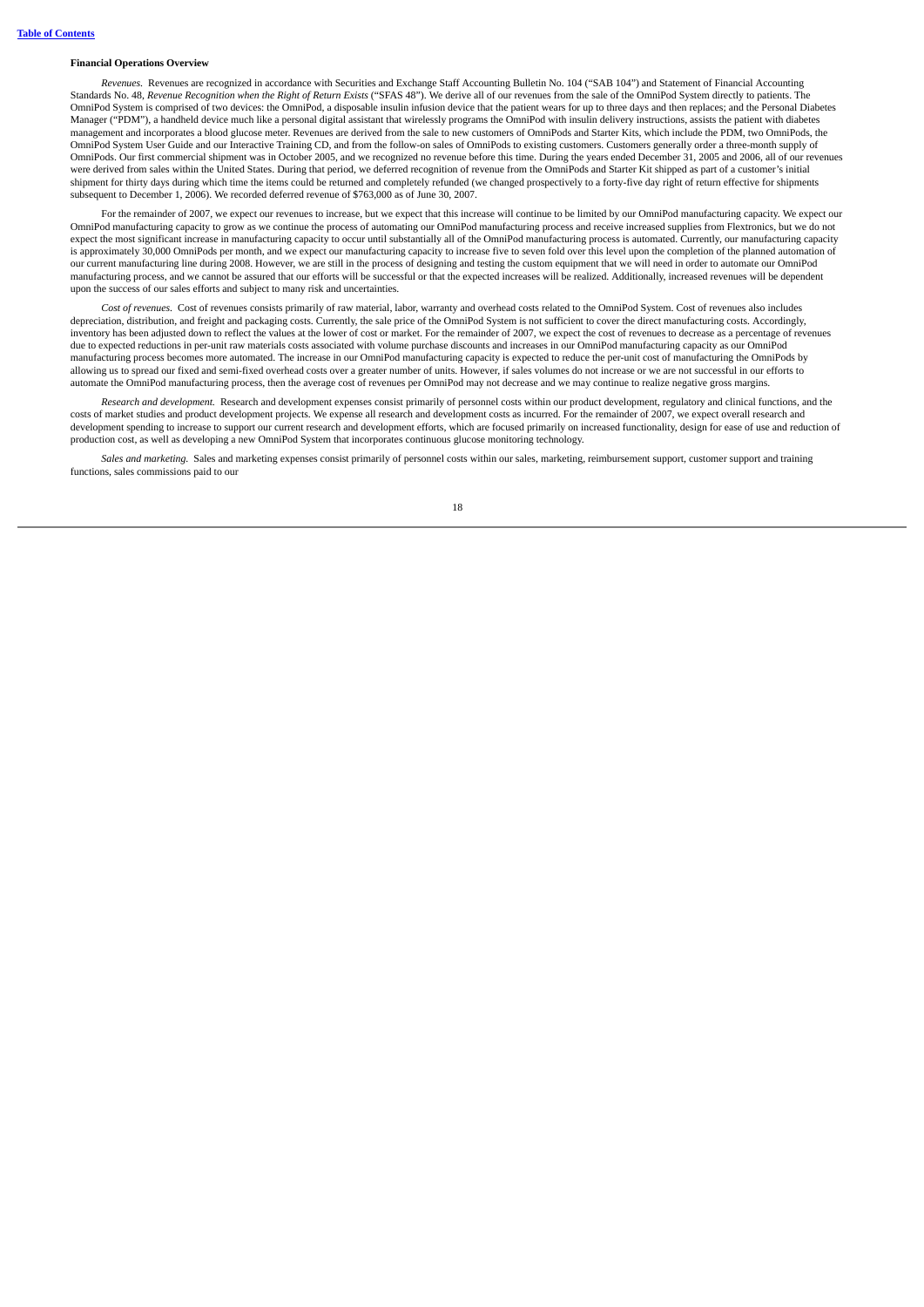sales representatives and costs associated with participation in medical conferences, physician symposia and promotional activities, including distribution of units used in our demonstration kit programs. In 2007, we expect sales and marketing expenses to more than double compared to 2006 as we hire additional sales and marketing personnel, incur additional sales commission expense related to sales growth and expand our sales and marketing efforts, which will include the implementation of broader direct-to-consumer marketing programs and the roll-out of our Patient Demonstration Kit Program.

*General and administrative.* General and administrative expenses consist primarily of salaries and other related costs for personnel serving the executive, finance, information technology and human resource functions, as well as legal fees, accounting fees, insurance costs and facilities-related costs. We expect general and administrative expenses to increase as we increase personnel.

*Stock based compensation expense.* Prior to January 1, 2006, we accounted for our stock option plan under the recognition and measurement provisions of APB Opinion No. 25, Accounting for Stock Issued to Employees, and related Interpretations, as permitted by the Financial Accounting Standards Board Statement No. 123, Accounting for Stock-Based *Compensation* ("SFAS 123"). Effective January 1, 2006, we adopted the fair value recognition provisions of SFAS Statement No. 123 (revised 2004), *Share-Based Payment* ("SFAS 123R"), using the prospective method and therefore we have not restated our financial results for prior periods.

### **Results of Operations**

The following table presents certain statement of operations information for the three and six months ended June 30, 2007 and 2006:

|                             | <b>Three Months Ended</b><br><b>June 30.</b> |           |               |         |                                           |     |           |    |           |          |
|-----------------------------|----------------------------------------------|-----------|---------------|---------|-------------------------------------------|-----|-----------|----|-----------|----------|
|                             | 2007                                         |           | 2006          |         | % Change<br>(In thousands)<br>(Unaudited) |     | 2007      |    | 2006      | % Change |
| Revenue                     | \$                                           | 3,212     | $\mathcal{S}$ | 880     | 265%                                      | \$. | 5,220     | \$ | 1,102     | 374%     |
| Cost of revenue             |                                              | 6,899     |               | 4,586   | 50%                                       |     | 11,471    |    | 7,339     | 56%      |
| Gross loss                  |                                              | (3,687)   |               | (3,706) | $1\%$                                     |     | (6,251)   |    | (6,237)   | 0%       |
| Operating expenses:         |                                              |           |               |         |                                           |     |           |    |           |          |
| Research and development    |                                              | 2,520     |               | 2,053   | 23%                                       |     | 4,990     |    | 3,808     | 31%      |
| General and administrative  |                                              | 2,798     |               | 1,773   | 58%                                       |     | 5,457     |    | 3,324     | 64%      |
| Sales and marketing         |                                              | 3,404     |               | 1,475   | 131%                                      |     | 6,508     |    | 2,545     | 156%     |
| Total operating expenses    |                                              | 8,722     |               | 5,301   | 65%                                       |     | 16,955    |    | 9,677     | 75%      |
| <b>Operating loss</b>       |                                              | (12, 409) |               | (9,007) | 38%                                       |     | (23, 206) |    | (15, 914) | 46%      |
| Other income (expense), net |                                              | (263)     |               | 294     | 189%                                      |     | (1,026)   |    | 261       | 493%     |
| Net loss                    |                                              | (12, 672) |               | (8,713) | 45%                                       |     | (24, 232) |    | (15, 653) | 55%      |

*Comparison of the Three and Six Months Ended June 30, 2007 and 2006*

*Revenues*

Our total revenues were \$3.2 million for the three months ended June 30, 2007 and \$5.2 million for the six months ended June 30, 2007 as compared to \$0.9 million and \$1.1 million for the same periods in 2006. The increase in revenues is due to the increase in customers from approximately 525 at June 30, 2006 to approximately 2,450 at June 30, 2007. As we continue our sales and marketing efforts, we expect our revenues to increase.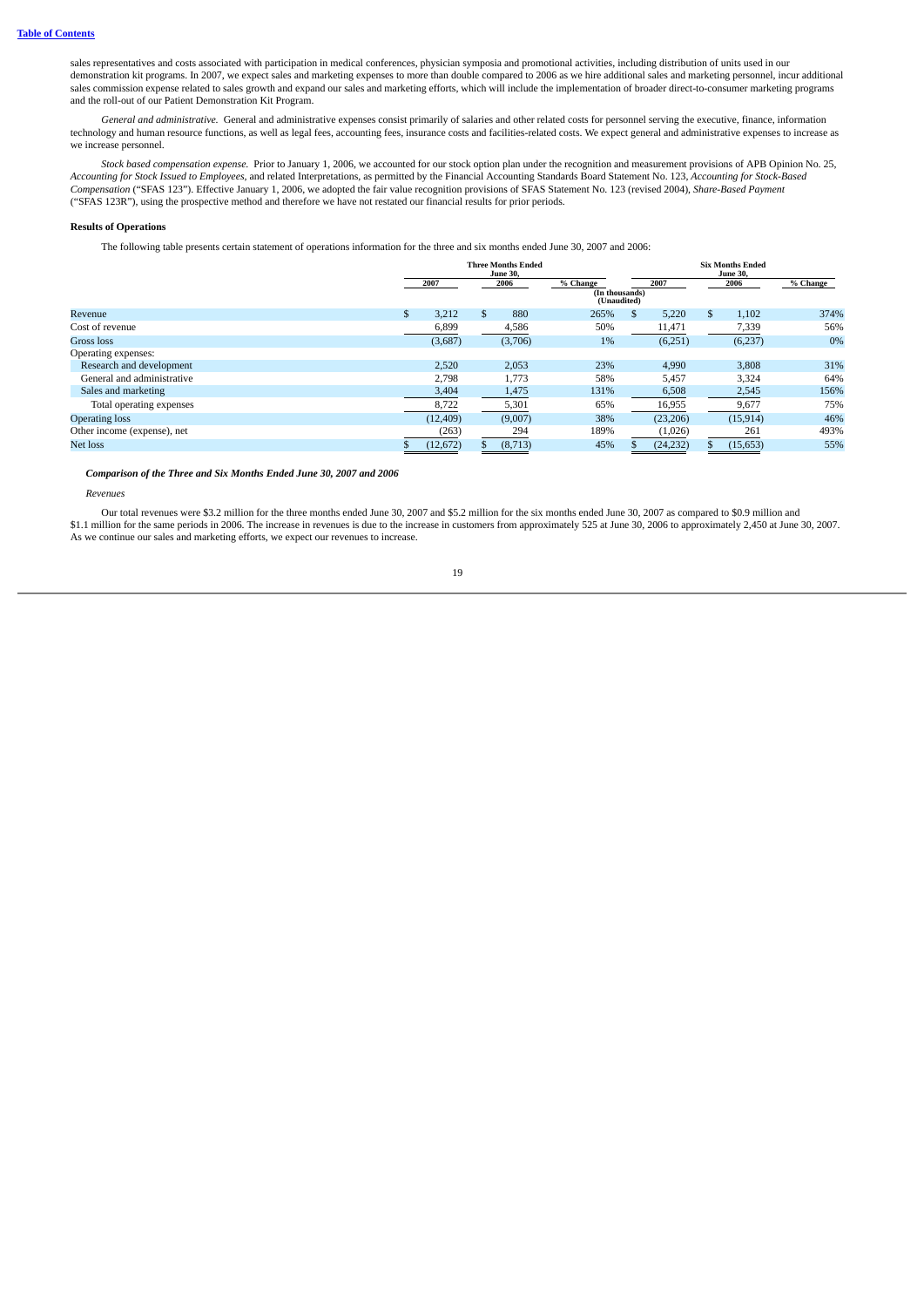### *Cost of Revenues*

Cost of revenues was \$6.9 million for the three months ended June 30, 2007 and \$11.5 million for the six months ended June 30, 2007 as compared to \$4.6 million and \$7.3 million for the same periods in 2006. The increase is due to the increased sales volume. Cost of revenues includes adjustment of inventory to lower cost or market and indirect costs. Since the OmniPods are sold at a price below direct manufacturing costs, inventory adjustments reduced cost of revenues by \$187,000 for the quarter ending June 30, 2007 to reflect valuation of inventory at the lower of cost or market. The per-unit cost to manufacture the OmniPod has decreased at June 30, 2007 from the same period in 2006. This decrease is a result of a reduced cost of raw materials and increased volumes which improved the absorption of manufacturing overhead costs.

#### *Research and Development*

Research and development expense increased \$467,000, or 23%, to \$2.5 million for the three months ended June 30, 2007 and \$1.2 million, or 31%, to \$5.0 million for the six months ended June 30, 2007. For the three months ended June 30, 2007 the increase in expense was primarily attributable to an increase of \$315,000 in employee related expenses associated with the hiring additional employees, \$137,000 in tools and supplies, \$135,000 in travel expenses partially offset by a reduction in prototype expenses. For the six months ended June 30, 2007, the increase in expense was primarily attributable to an increase of \$679,000 in employee related expenses, \$219,000 in consulting services, \$136,000 in travel expenses, and \$148,000 in tools and other expenses.

#### *General and Administrative*

General and administrative expenses increased \$1.0 million, or 58%, to \$2.8 million for the three months ended June 30, 2007 and increased \$2.1 million, or 64%, to \$5.5 million for the six months ended June 30, 2007. For the three months ended June 30, 2007 the increase in expenses was primarily due to an increase of \$312,000 in employee compensation and benefit costs associated with the hiring of additional employees, \$274,000 in consulting and legal expenses, \$204,000 in bad debt expense, \$89,000 in increased insurance expense, \$79,000 in increased depreciation expense and \$67,000 in other expenses. For the six months ended June 30, 2007, the increase in expense was primarily due to an increase of \$866,000 in employee compensation and benefit costs associated with the hiring of additional employees, \$594,000 in consulting and legal expenses, \$324,000 in bad debt expense, \$177,000 in increased depreciation expense, \$132,000 in increased insurance expense, and \$40,000 in other expenses.

#### *Sales and Marketing*

Sales and marketing expenses increased \$1.9 million, or 131%, to \$3.4 million for the three months ended June 30, 2007, and increased \$4.0 million or 156% to \$6.5 million for the six months ended June 30, 2007. The increase in expenses for the three months ended June 30, 2007 was primarily due to an increase of \$722,000 in employee compensation and benefit costs resulting from the hiring of additional employees in our sales and marketing department, \$648,000 in travel, printing and tradeshow expenses used to support our selling efforts, \$299,000 in patient demonstration kit units and \$199,000 in marketing consultants which include our external trainers. For the six months ended June 30, 2007 the increase in expenses was primarily due to an increase of \$1.3 million in patient demonstration kit units, \$1.2 million in employee compensation and benefit costs resulting from the hiring of additional employees in our sales and marketing department, \$852,000 in travel, printing and tradeshow expenses used to support our selling efforts, \$416,000 in marketing consultants which include our external trainers and \$126,000 in other marketing expenses.

#### *Other Income (Expense)*

Interest income was \$713,000 and \$1.0 million during the three and six months ended June 30, 2007, respectively. This represents an increase of \$150,000 and \$219,000 compared to the same periods in 2006, caused primarily by higher cash balances. Interest income was earned from cash deposits and short-term interest bearing instruments. Interest expense was \$986,000 and \$2.0 million during the three and six months

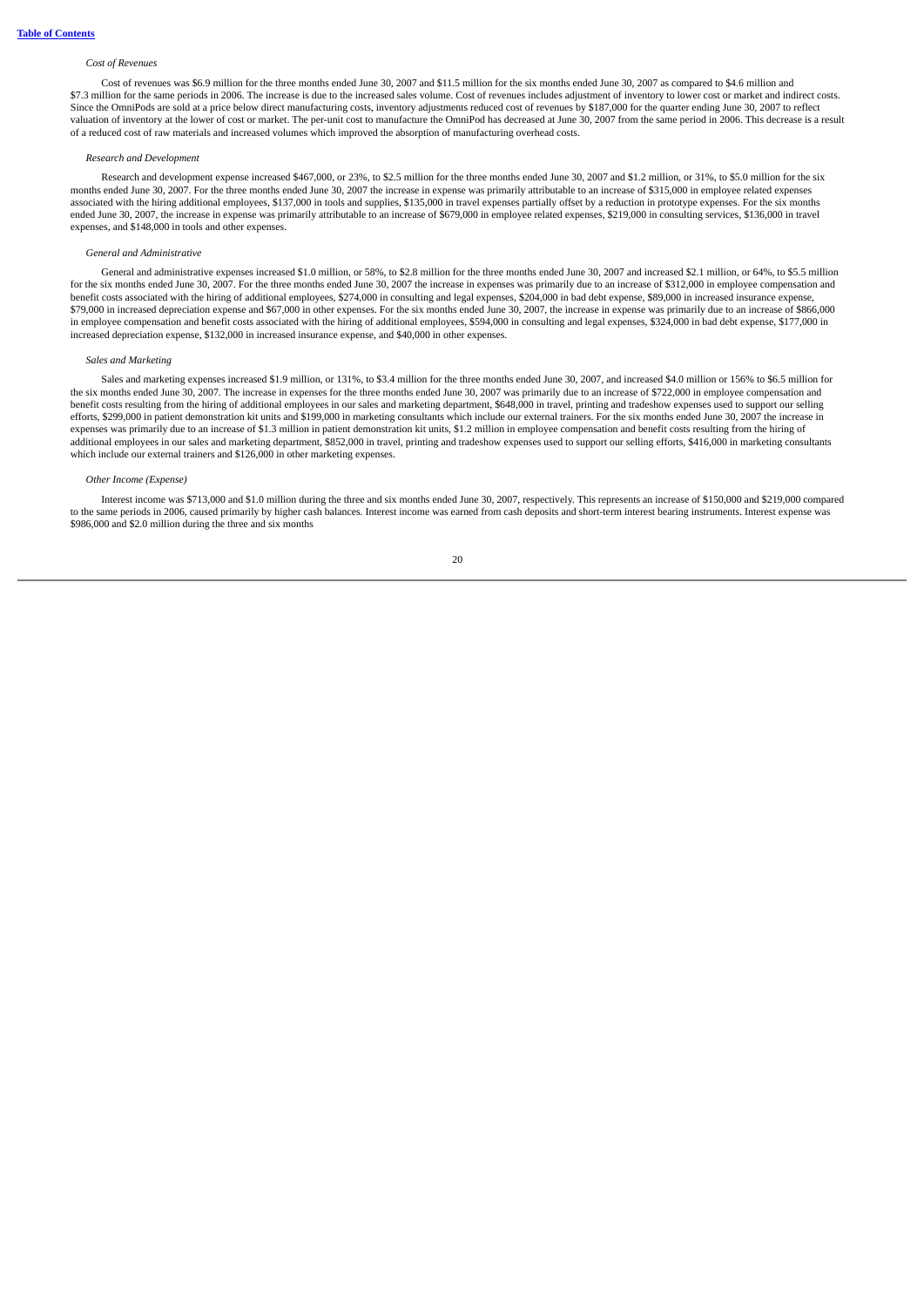ended June 30, 2007, respectively. This represents an increase of \$718,000 and \$1.4 million compared to the same periods in 2006. The increase in interest expense was attributable to the interest expense for the \$30.0 million term loan obtained in December 2006. In addition, we recorded \$10,000 of other income for the three months ended June 30, 2007 to reflect a decrease in the estimated fair value of the warrants issued in connection with our debt notes.

#### **Liquidity and Capital Resources**

We commenced operations in 2000 and have so far financed our operations through private placement of common and preferred stock, secured indebtedness and an initial public offering of our common stock. As of June 30, 2007, we had \$30.0 million of secured debt outstanding. Since inception, we have received net proceeds of \$232.9 million from the issuance of redeemable convertible preferred stock and common stock. As of June 30, 2007, we had \$119.8 million in cash and cash equivalents. We believe that our current cash and cash equivalents, including the net proceeds from our public offering, together with our short-term investments and the cash to be generated from expected product sales, will be sufficient to meet our projected operating and debt requirements for at least the next twelve months.

In May 2007, in our initial public offering, we issued and sold 7,700,000 shares of common stock at a price to the public of \$15.00 per share. In June 2007, we issued and sold an additional 665,000 shares of common stock at a price to the public of \$15.00 per share pursuant to the underwriters' partial exercise of their over-allotment option. In connection with our initial public offering, including the partial exercise of the over-allotment option, we received total gross proceeds of \$125.5 million, or approximately \$113.4 million in net proceeds after deducting underwriting discounts and offering expenses.

We intend to use the proceeds from our offering to expend funds in connection with our efforts to expand our manufacturing capacity, expand our sales and marketing activities and fund our research and development, among other general corporate purposes.

The following table sets forth the amounts of cash used in operating activities and net loss for each of the periods indicated:

|                                   |  | Six Months Ended June 30. |                               |           |
|-----------------------------------|--|---------------------------|-------------------------------|-----------|
|                                   |  | 2007                      |                               | 2006      |
|                                   |  |                           | (In thousands)<br>(Unaudited) |           |
| Cash used in operating activities |  | (21, 399)                 |                               | (12, 225) |
| Net loss                          |  | (24, 232)                 |                               | (15, 653) |

For each of the periods above, the increase in net cash used in operating activities was attributable primarily to the growth of our operations after adjustment for non-cash charges, such as depreciation, amortization and stock-based compensation expense as well as changes to working capital. Significant uses of cash from operations include increases in accounts receivable and increased inventory requirements for production, offset by increases in accounts payable, accrued expenses and deferred revenue.

The following table sets forth the amounts of cash used in investing activities and cash provided by financing activities for each of the periods indicated:

|                                       |      | Six Months Ended June 30.     |  |          |
|---------------------------------------|------|-------------------------------|--|----------|
|                                       | 2007 |                               |  | 2006     |
|                                       |      | (In thousands)<br>(Unaudited) |  |          |
| Cash used in investing activities     |      | (5.510)                       |  | (6, 870) |
| Cash provided by financing activities |      | 113.496                       |  | 49,615   |

Cash used in investing activities in both periods was primarily for the purchase of fixed assets for use in the development and manufacturing of the OmniPod System. Cash provided by financing activities in 2006 was primarily generated from the issuance of preferred stock.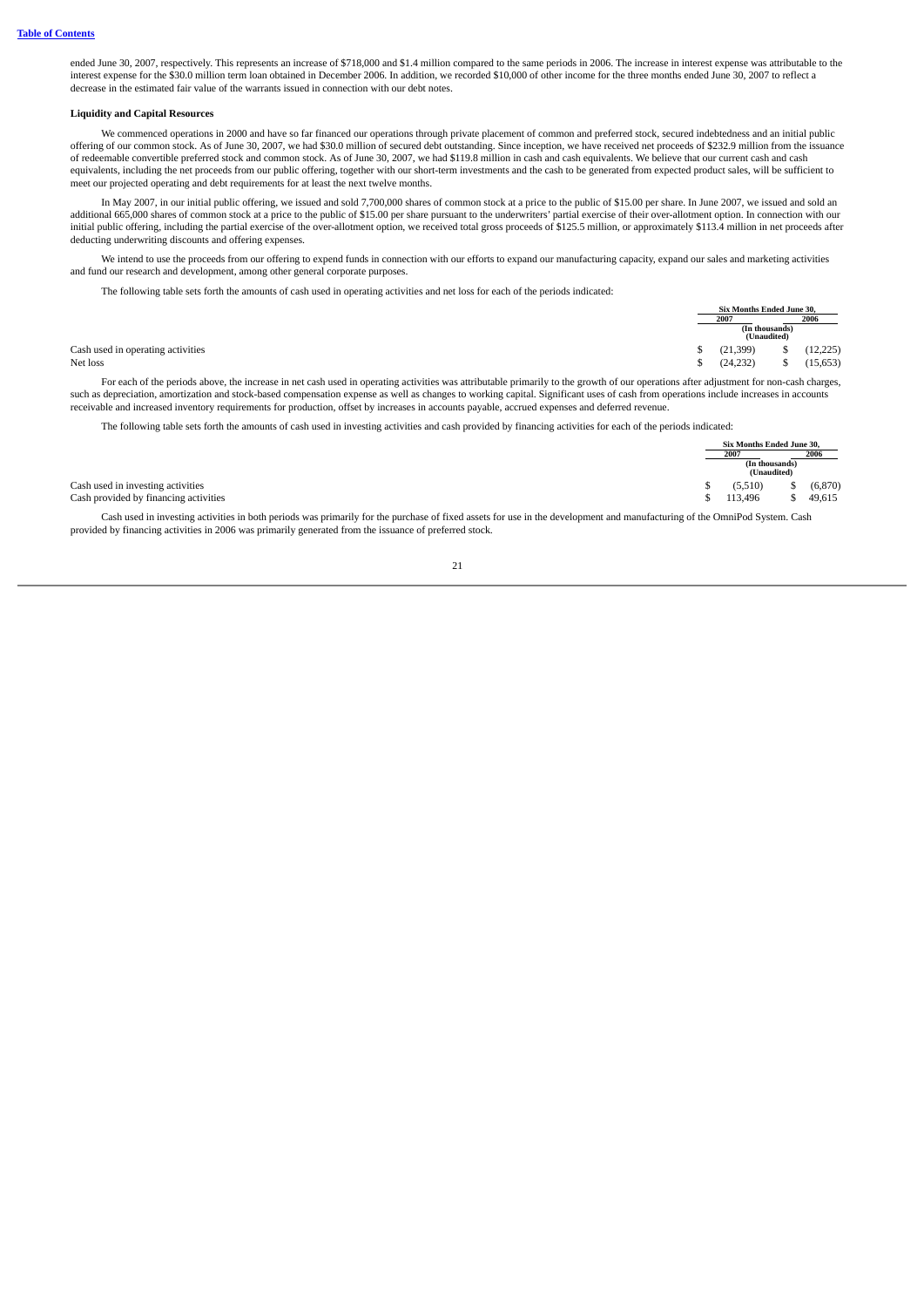In February 2006, we sold 13,738,661 shares of Series E preferred stock for net proceeds of \$49.8 million. In February 2004, we sold 14,669,421 shares of Series D preferred stock for net proceeds of \$35.4 million. All of these preferred shares converted into shares of common stock on a 1-for-2.6267 basis upon the closing of our initial public offering.

On June 2, 2005, we entered into a term loan and security agreement with Lighthouse Capital Partners V, L.P. pursuant to which we borrowed \$10.0 million. This term loan was secured by all of our assets other than our intellectual property. Our borrowings under the term loan bore interest at a rate of 8% per annum. Interest was payable on a monthly basis during the term of the loan and beginning on June 1, 2006, we were required to repay the principal in 42 equal monthly installments until the loan matured in December 2009. Upon the prepayment or final maturity of the term loan, we were required to pay the lender an additional amount equal to \$1.0 million of the original loan amount. In connection with the term loan, we issued a warrant to the lender to purchase up to 330,579 shares of Series D preferred stock at a purchase price of \$2.42 per share. The warrant automatically converts into a warrant to purchase common stock on a 1-for-2.6267 basis at a purchase price of \$6.36 per share upon the closing of our initial public offering. The cost of the warrant was being amortized to interest expense over the 54 month life of this term loan. The fair value of the warrant was calculated using the Black-Scholes option pricing model with the following assumptions: seven year expected life risk-free, interest rate of 3.89% and no dividend yield.

On December 27, 2006, we entered into a credit and security agreement with a group of lenders led by Merrill Lynch Capital pursuant to which we borrowed \$30.0 million in a term loan. We used \$9.5 million of the proceeds from this term loan to repay all remaining amounts owed under the loan with Lighthouse Capital Partners V, L.P. that we had entered into in June 2005. This term loan is secured by all of our assets other than our intellectual property. Our borrowings under the term loan bear interest at a floating rate equal to the LIBOR rate plus 6% per annum. Interest is payable on a monthly basis during the term of the loan and, beginning on October 1, 2007, we will be required to repay the principal in 33 equal monthly installments of \$909,091. In addition, we are subject to loan origination fees amounting to \$900,000 for the costs incurred by the lenders in making the funds available. We have capitalized these costs as deferred financing costs. The deferred financing cost will be amortized to interest expense over the entire 42-month life of this term loan. This term loan is subject to acceleration upon the occurrence of any fact, event or circumstance that has resulted or could reasonably be expected to result in a material adverse effect. Consequently, due to our low cash resources, relative to our operating losses, prior to our initial public offering, all of such debt was classified as a current liability at December 31, 2006 in accordance with the provisions set forth by FASB Technical Bulletin No. 79-3 Subjective Acceleration Clauses in Long-Term Debt Agreements. In connection with the term loan, we issued seven-year warrants expiring in December 2013 to the lenders to purchase up to 247,252 shares of Series E preferred stock at a purchase price of \$3.64 per share. The warrants automatically converted into warrants to purchase common stock on a 1-for-2.6267 basis at a purchase price of \$9.56 per share upon the closing of our initial public offering. At June 30, 2007, the term loan was classified as a non-current liability based on its stated repayment schedule, reflecting the significant increase our cash reserves following the initial public offering of our company's common stock in May 2007.

The credit and security agreement contains limitations, subject to certain exceptions, on, among other things, our ability to incur additional indebtedness or liens, make dividends or distributions to our stockholders, repurchase shares of our stock, acquire or dispose of any assets other than in the ordinary course of business, make investments in other entities, merge or consolidate with another entity or engage in a change of control, a new business or a non-arms' length transaction with one of our affiliates. Additionally, under the agreement, we are obligated to complete construction of a second OmniPod manufacturing line by March 31, 2009, which deadline may be extended to June 30, 2009 in specified circumstances. If we are not in compliance with these covenants, breach any representation or warranty in the credit and security agreement, default in any payment due under the credit and security agreement or related promissory notes or any other indebtedness above a specified amount, fail to discharge a judgment against us above a specified amount, cease to be solvent or experience other insolvency related events, then the administrative agent may declare all of the amounts owed under the term loan immediately due and payable.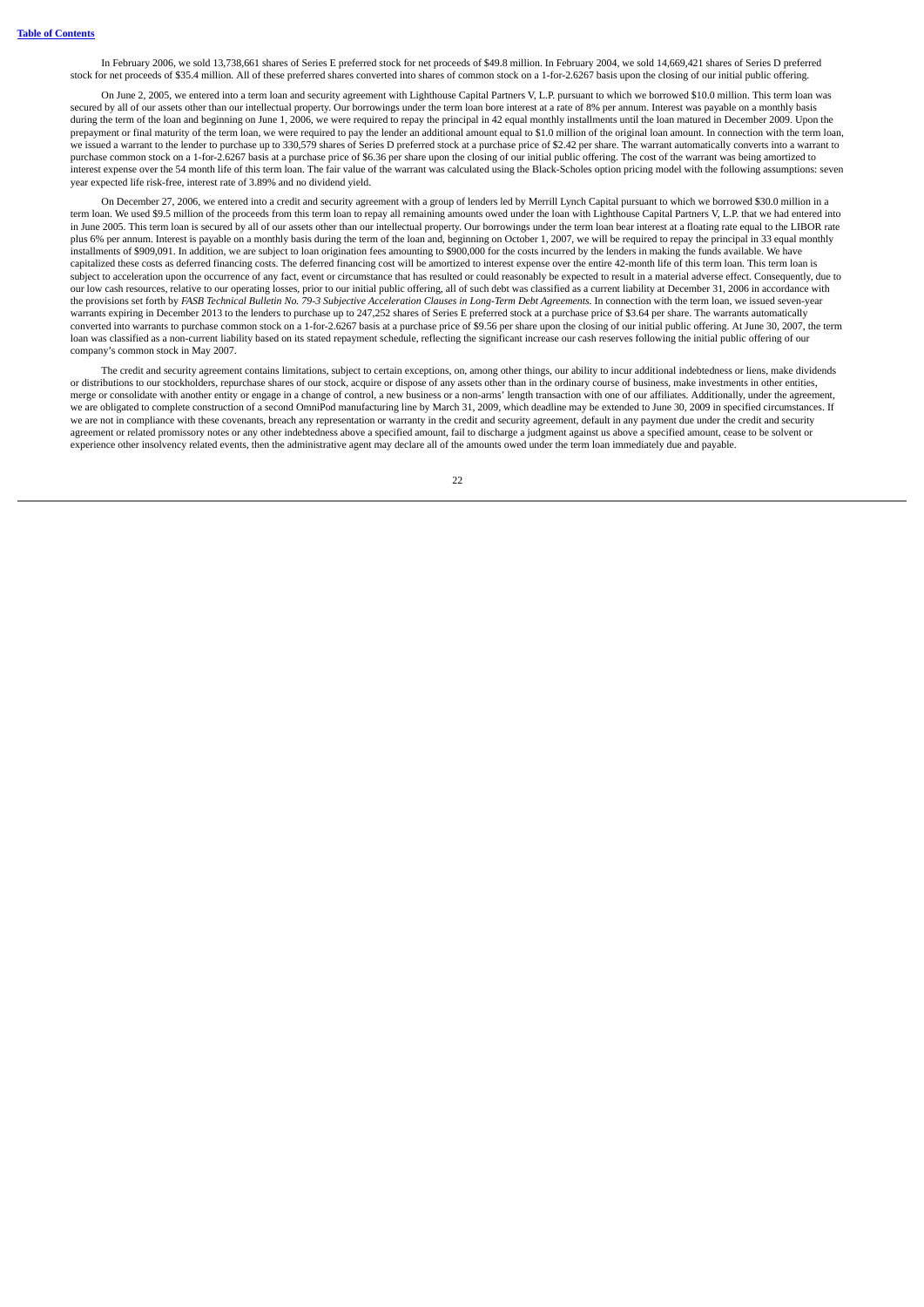We lease our facilities, which are accounted for as operating leases. The lease generally provides for a base rent plus real estate taxes and certain operating expenses related to the lease. We entered into a new lease in 2004 which contains renewal options, escalating payments and leasehold allowances over the life of the lease. As of June 30, 2007, we had an outstanding letter of credit which totaled \$200,000 to cover our security deposits for lease obligations. This letter of credit will expire October 30, 2009.

#### **Off-Balance Sheet Arrangements**

As of June 30, 2007, we did not have any off-balance sheet financing arrangements.

#### **Critical Accounting Policies and Estimates**

Our financial statements are based on the selection and application of generally accepted accounting principles, which require us to make estimates and assumptions about future events that affect the amounts reported in our financial statements and the accompanying notes. Future events and their effects cannot be determined with certainty. Therefore, the determination of estimates requires the exercise of judgment. Actual results could differ from those estimates, and any such differences may be material to our financial statements. We believe that the policies set forth below may involve a higher degree of judgment and complexity in their application than our other accounting policies and represent the critical accounting policies and estimates used in the preparation of our financial statements. If different assumptions or conditions were to prevail, the results could be materially different from our reported results. Our critical accounting policies are disclosed in the Management's Discussion and Analysis of Financial Condition and Results of Operations on our registration statement on Form S-1 for the fiscal year ended December 31, 2006. The significant changes and/or expanded discussion of such critical accounting policies are contained herein.

#### *Asset Valuation*

Asset valuation includes assessing the recorded value of certain assets, including accounts receivable, inventory and fixed assets. We use a variety of factors to assess valuation, depending upon the asset. Accounts receivable consist of amounts due from third-party payors and patients. We account for bad debts using the allowance method. The bad debt allowances are recorded in the period when the revenue is recorded. We base our allowance on historical experience, assessment of specific risk, discussions with individual customers or various assumptions and estimates that are believed to be reasonable under the circumstances. Actual results may differ materially from our estimates. Fixed property and equipment is stated at cost and depreciated using the straight-line method over the estimated useful lives of the respective assets. Leasehold improvements are amortized over their useful life or the life of the lease, whichever is shorter. We review long-lived assets, including property and equipment and intangibles, for impairment whenever events or changes in business circumstances indicate that the carrying amount of the assets may not be fully recoverable. An impairment loss would be recognized when estimated undiscounted future cash flows expected to result from the use of the asset and its eventual disposition is less than its carrying amount. Impairment, if any, is measured as the amount by which the carrying amount of a long-lived asset exceeds its fair value. We consider various valuation factors, principally discounted cash flows, to assess the fair values of long-lived assets

#### *Income Taxes*

In June 2006, the FASB issued FASB Interpretation ("FIN") No. 48, *"Accounting for Uncertainty in Income Taxes"* , which clarifies the accounting for uncertainty in income taxes recognized in an entity's financial statements in accordance with SFAS No. 109. FIN 48 prescribes a recognition threshold and measurement attribute for the financial statement recognition and measurement of a tax position taken or expected to be taken in a tax return. In addition, FIN 48 provides guidance on derecognition, classification, interest and penalties, accounting in interim periods, disclosure and transition. FIN 48 is effective for fiscal years beginning after December 15, 2006. We adopted FIN 48 on January 1, 2007. The adoption of FIN 48 did not have a material impact on our financial position or results of operations. Upon adoption and as of June 30, 2007, we have no unrecognized tax benefits recorded.

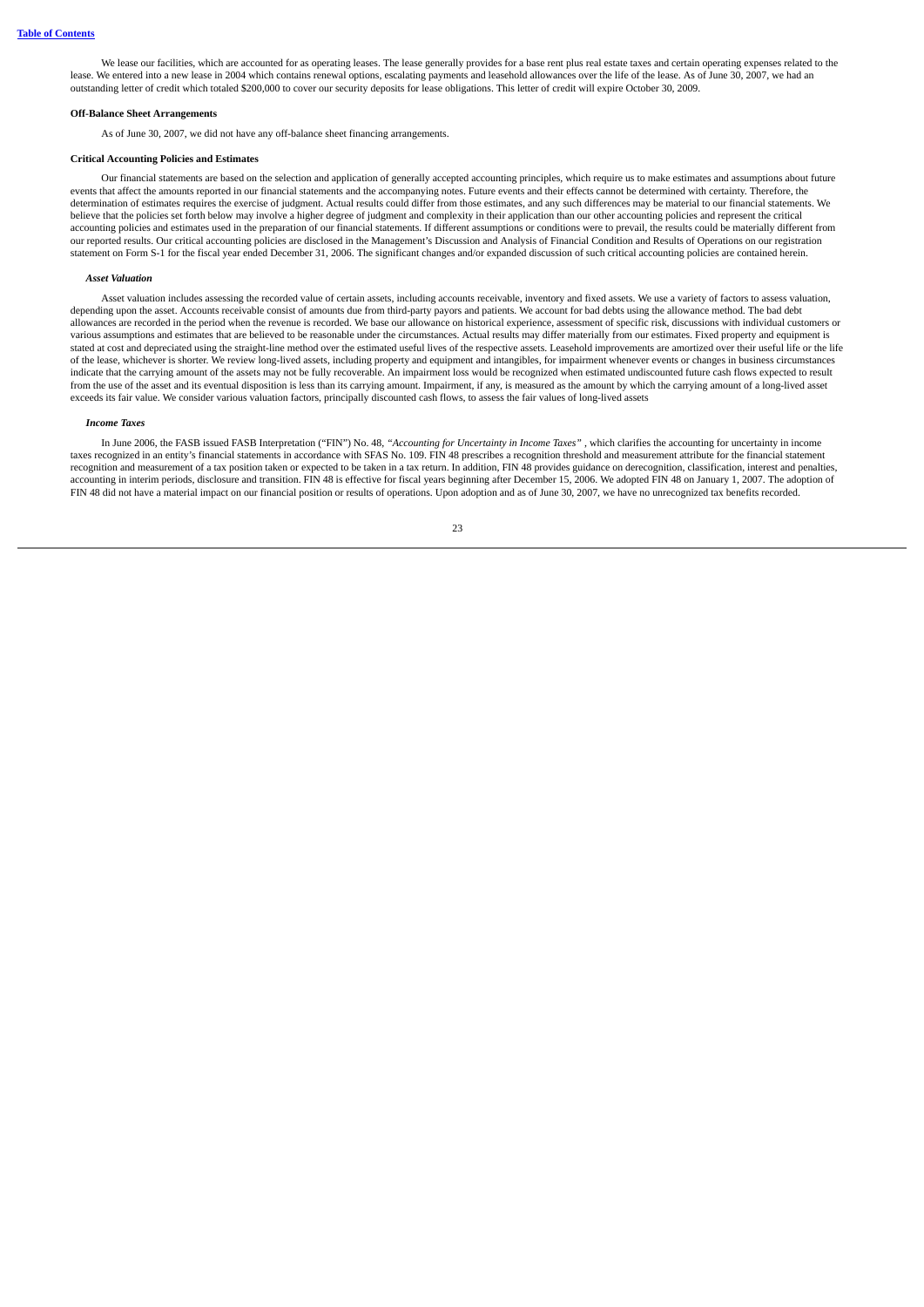#### *Warrants*

In connection with the term loans with Lighthouse Capital Partners and a group of lenders led by Merrill Lynch Capital, we issued warrants to the lenders to purchase shares of its redeemable convertible preferred stock. Until the completion of our initial public offering, these warrants were recorded as "warrants to purchase shares subject to redemption" in current liabilities in accordance with FASB Statement No. 150, Accounting for Certain Financial Instruments with Characteristics of Both Liabilities and Equity and FASB Staff Position No. 150-5 Issuer's Accounting under FASB Statement No. 150 for Freestanding Warrants and Other Similar Instruments on Shares That Are Redeemable ("FSP 150-5").

Significant terms and fair values of warrants to purchase redeemable convertible preferred stock are as follows (in thousands except share and per share data):

|                    |                           |                                    |                  | Shares as of         |                      | Fair Value as of |
|--------------------|---------------------------|------------------------------------|------------------|----------------------|----------------------|------------------|
| Stock              | <b>Expiration</b><br>Date | <b>Exercise Price</b><br>per Share | June 30,<br>2007 | December 31.<br>2006 | December 31.<br>2006 |                  |
| Series D preferred | June 2, 2012              | 6.36                               | 125,853          | 125,853              |                      | 1,096            |
| Series E preferred | Dec. 27, 2013             | 9.56                               | 78.440           | 94.128               |                      | 835              |
| Total              |                           |                                    | 204,293          | 219.981              |                      | 1.931            |

In the three months ended June 30, 2007, a member of the group of lenders led by Merrill Lynch Capital exercised their right to convert 15,688 warrants into common stock, resulting in the issuance of 5,688 common shares.

We recorded \$835,000 fair value of the warrants for Series E preferred stock as a discount to the term loan. The costs of the warrants are being amortized to interest expense over the 42-month life of this term loan

Upon the closing of our initial public offering on May 18, 2007, all outstanding warrants to purchase shares of our preferred stock were converted into warrants to purchase shares of our common stock and, as a result, are no longer be subject to FSP 150-5 for periods ended or ending on or after that date. The aggregate fair value of these warrants as of May 18, 2007, determined to be \$2,005,000, was reclassified from liabilities to additional paid-in capital, a component of stockholders' equity, and we have ceased to record any related periodic fair value adjustments.

We recorded interest income of approximately \$10,000 in the three months ended June 30, 2007, as the aggregate fair value of warrants decreased from the value recorded at March 31, 2007. The decrease in fair value is primarily caused by a lower expected life for the warrants, considering the existence of a market for our common stock.

#### **Recent Accounting Pronouncements**

In September 2006, the FASB issued SFAS No. 157, *Fair Value Measurements* ("SFAS 157"). This standard defines fair value, establishes a framework for measuring fair value in accounting principles generally accepted in the United States, and expands disclosure about fair value measurements. This pronouncement applies under other accounting standards that require or permit fair value measurements. Accordingly, this statement does not require any new fair value measurement. This statement is effective for fiscal years beginning after November 15, 2007, and for interim periods within those fiscal years. We will be required to adopt SFAS 157 in the first quarter of 2008. We are currently evaluating the requirements of SFAS 157 and have not yet determined the impact on our consolidated financial statements.

In February 2007, the FASB issued SFAS No. 159, Fair Value Option for Financial Assets and Financial Liabilities - Including an amendment of FASB Statement 115 ("SFAS 159"), which permits entities to choose to measure many financial instruments and certain other items at fair value. SFAS 159 is effective as of the beginning of an entity's first fiscal year that begins after November 15, 2007. We are currently evaluating if we will elect the fair value option for any of our eligible financial instruments and other items.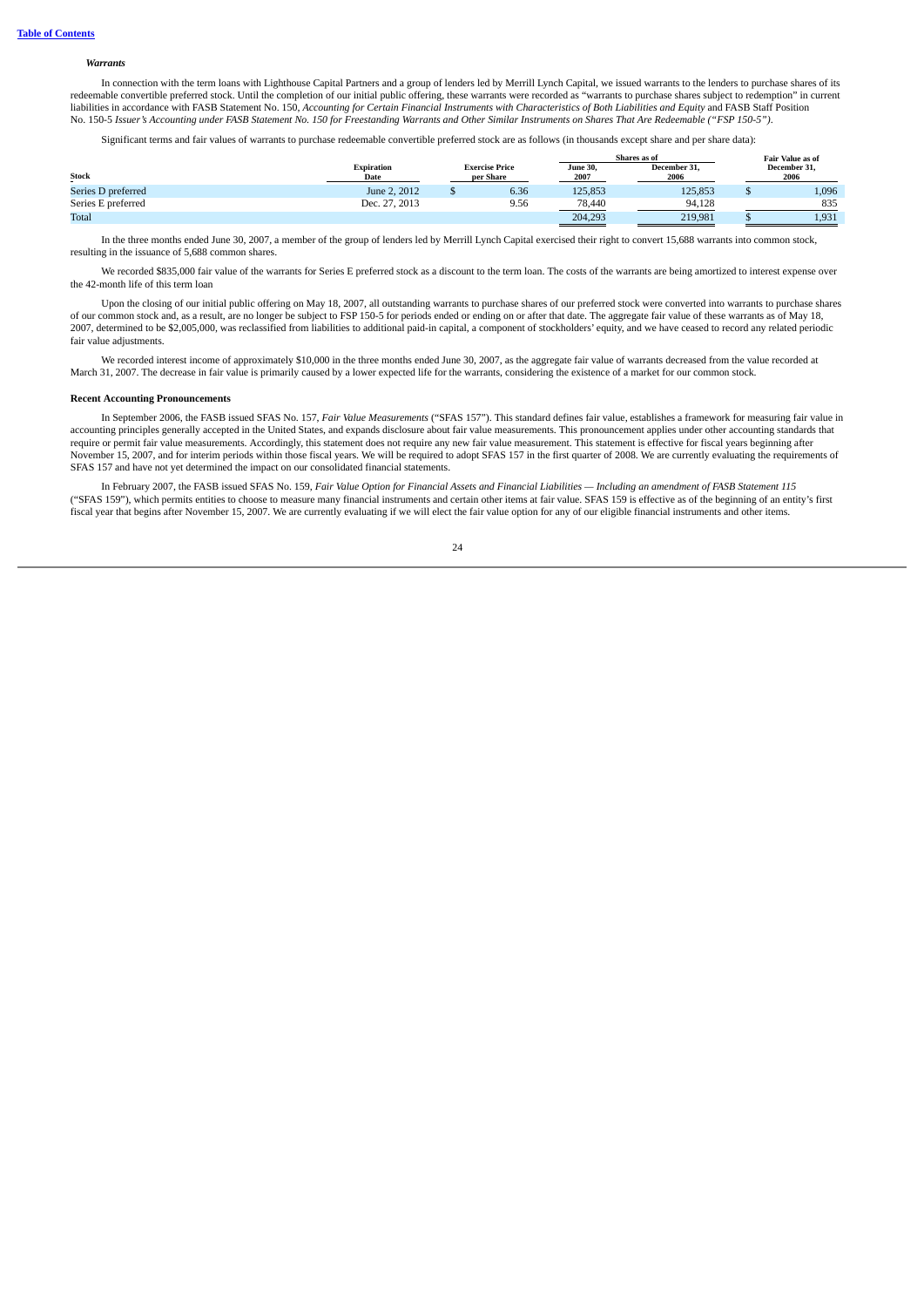### <span id="page-27-0"></span>**Item 3.** *Quantitative and Qualitative Disclosures about Market Risk*

We do not use derivative financial instruments in our investment portfolio and have no foreign exchange contracts. Our financial instruments consist of cash, cash equivalents, short-term investments, accounts receivable, accounts payable, accrued expenses and long-term obligations. We consider investments that, when purchased, have a remaining maturity of 90 days or less to be cash equivalents. The primary objectives of our investment strategy are to preserve principal, maintain proper liquidity to meet operating needs and maximize yields. To minimize our exposure to an adverse shift in interest rates, we invest mainly in cash equivalents and short-term investments and maintain an average maturity of six months or less. We do not believe that a 10% change in interest rates would have a material impact on the fair value of our investment portfolio or our interest income.

### <span id="page-27-1"></span>**Item 4T.** *Controls and Procedures*

## **Disclosure Controls and Procedures**

Management conducted an evaluation, as of June 30, 2007, of the effectiveness of the design and operation of our disclosure controls and procedures, (as such term is defined in Rules 13a-15(e) and 15d-15(e) under the Securities Exchange Act of 1934) under the supervision and with the participation of our chief executive officer and chief financial officer. In designing and evaluating our disclosure controls and procedures, we and our management recognize that any controls and procedures, no matter how well designed and operated, can provide only reasonable assurance of achieving the desired control objectives, and our management necessarily was required to apply its judgment in evaluating and implementing possible controls and procedures. Based upon that evaluation, our chief executive officer and chief financial officer have concluded that they believe that as of the end of the period covered by this Quarterly Report on Form 10-Q, our disclosure controls and procedures were effective at the reasonable assurance level.

#### **Changes in Internal Control Over Financial Reporting**

<span id="page-27-2"></span>There were no changes in our internal control over financial reporting that occurred during the three months ended June 30, 2007 that have materially affected, or are reasonably likely to materially affect, our internal control over financial reporting.

# **PART II — OTHER INFORMATION**

### <span id="page-27-3"></span>**Item 1.** *Legal Proceedings.*

None.

#### <span id="page-27-4"></span>**Item 1A.** *Risk Factors*

In addition to the other information set forth in this report, you should carefully consider the factors discussed in Part I, Item 1A. "Risk Factors" in our Quarterly Report on Form 10-Q for the three months ended March 31, 2007, which could materially affect our business, financial condition or future results. The risks described in our Quarterly Report on Form 10-Q are not the only risks we face. Additional risks and uncertainties not currently known to us or that we currently deem to be immaterial also may materially adversely affect our business, financial condition and/or operating results.

### <span id="page-27-5"></span>**Item 2.** *Unregistered Sales of Equity Securities and Use of Proceeds*

From April 1, 2007 through May 14, 2007, we granted stock options to purchase 174,535 shares of our common stock at a weighted average exercise price of \$14.02 per share. In the three months ended June 30, 2007, we also issued 8,888 shares of our common stock upon the exercise of options for aggregate proceeds of \$12,913.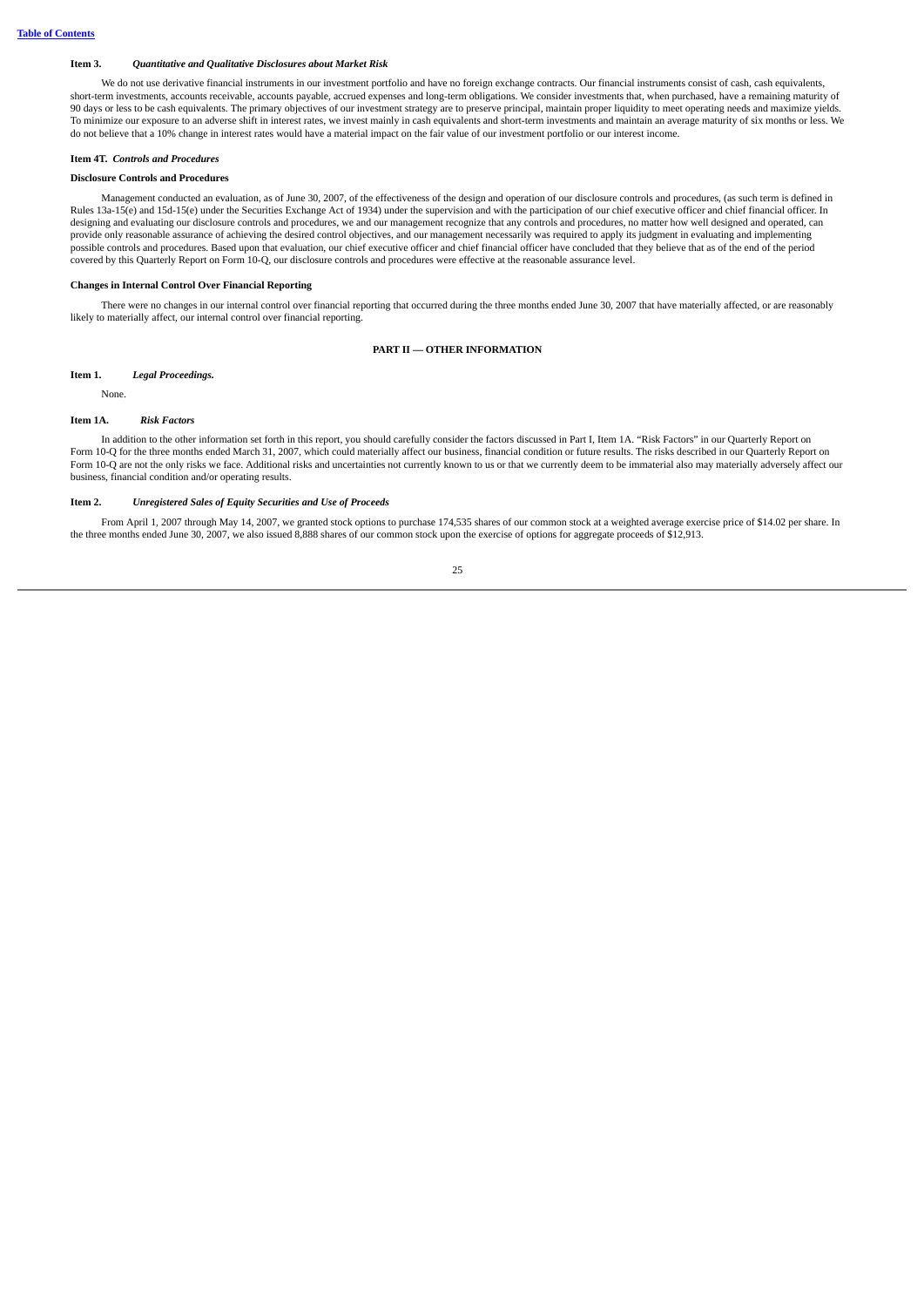The securities issued in the foregoing transactions were offered and sold in reliance on exemptions from registration set forth in Section 4(2) of the Securities Act of 1933, as amended, or regulations promulgated thereunder, relating to sales by an issuer not involving any public offering, or an exemption from registration under Rule 701 promulgated under the Securities Act of 1933, as amended. No underwriters or placement agents were involved in the foregoing issuances and sales.

On May 14, 2007, our registration statements on Form S-1 (Registration Nos. 333-140694 and 333-142952), as amended, were declared effective for our initial public offering, pursuant to which we offered and sold 8,365,000 shares of common stock and received net proceeds of approximately \$113.4 million, after deducting underwriting discounts and offering commissions of approximately \$8.8 million and other offering costs of approximately \$3.3 million. None of the underwriting discounts and commissions or offering expenses were incurred or paid to directors or officers of ours or their associates or to persons owning 10 percent or more of our common stock or to any affiliates of ours. As of June 30, 2007, all of such proceeds from the offering remain and are invested in short-term, interest-bearing investment grade securities.

Upon the closing of our initial public offering on May 18, 2007, all outstanding warrants to purchase shares of our preferred stock were converted into warrants to purchase shares of common stock. In the three months ended June 30, 2007, a member of the group of lenders led by Merrill Lynch Capital net exercised their right to convert 15,688 warrants into common stock, resulting in the issuance of 5,688 common shares. The securities issued in the foregoing transaction were offered and sold in reliance on exemptions from registration set forth in Section 4(2) of the Securities Act or regulations promulgated thereunder, relating to sales by an issuer not involving any public offering, and Section 3(a)(9) of the Securities Act relating to exchanges of securities. No underwriters or placement agents were involved in the foregoing issuance.

#### <span id="page-28-0"></span>**Item 3.** *Defaults Upon Senior Securities*

None.

# <span id="page-28-1"></span>**Item 4.** *Submission of Matters to a Vote of Security Holders.*

On April 27, 2007, in connection with our initial public offering, our stockholders approved the following matters by written consent: (i) the adoption of the Seventh Amended and Restated Certificate of Incorporation to provide for certain changes consistent with becoming a public company and to effect a 1-for-2.6267 reverse split of our common stock to be effective prior to the closing of the initial public offering; (ii) the adoption of our Eighth Amended and Restated Certificate of Incorporation to eliminate the terms of our preferred stock outstanding to be effective upon the closing of the initial public offering; (iii) the adoption of our Amended and Restated By-laws to provide for certain changes consistent with our becoming a public company; (iv) the adoption of our 2007 Stock Option and Incentive Plan; and (v) the adoption of our 2007 Employee Stock Purchase Plan. All such actions were effected pursuant to an action by written consent of our stockholders pursuant to Section 228 of the Delaware General Corporation Law. A total of 17,523,932 shares of our stock out of 17,933,237 shares issued and outstanding (on an as-if-converted basis and giving effect to the 1-for-2.6267 reverse split of our common stock) consented to these matters.

### <span id="page-28-2"></span>**Item 5.** *Other Information*

None.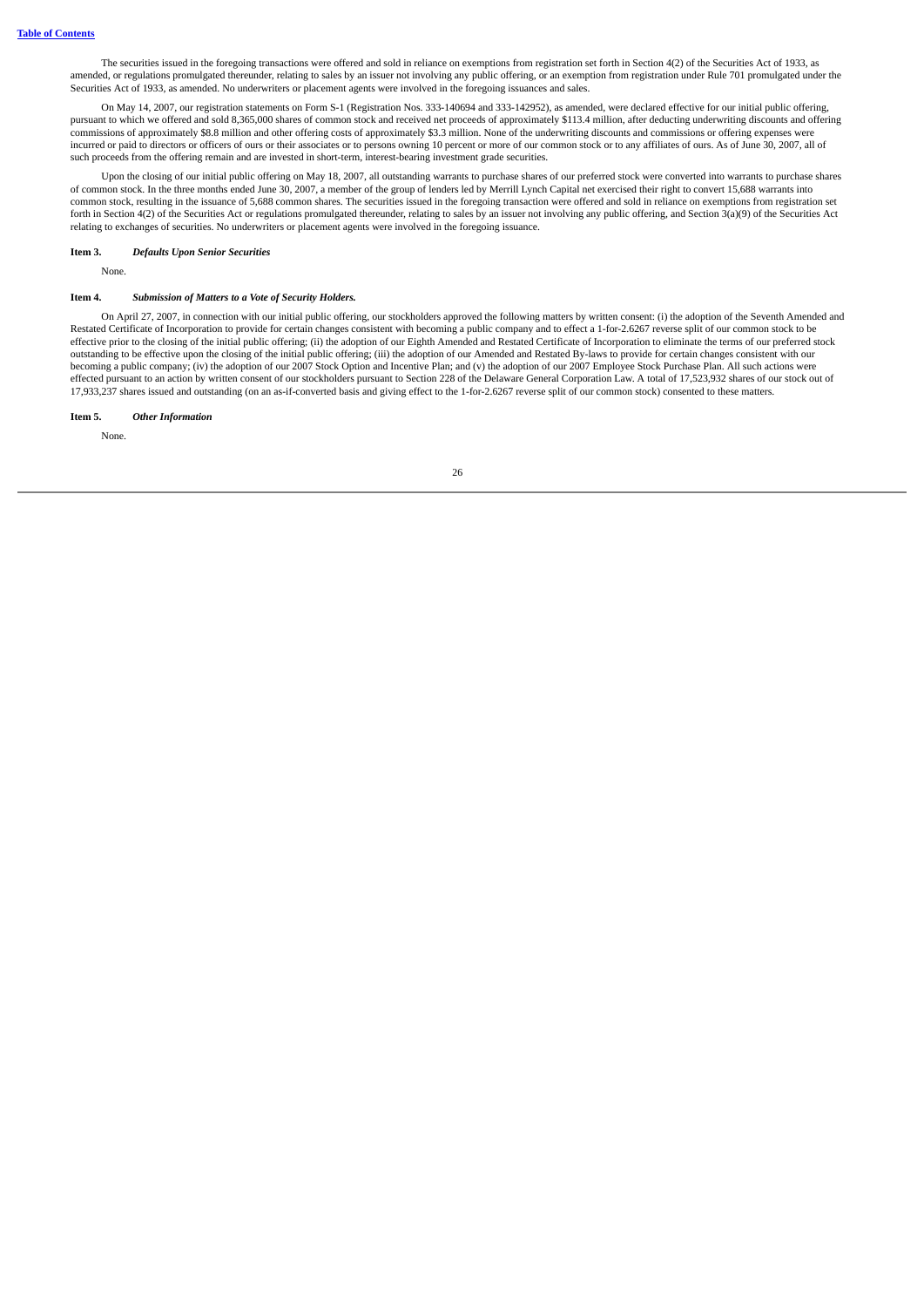## <span id="page-29-0"></span>**Item 6.** *Exhibits*

| Exhibit<br>Number | <b>Description of Document</b>                                                                                                                                                                                                                          |
|-------------------|---------------------------------------------------------------------------------------------------------------------------------------------------------------------------------------------------------------------------------------------------------|
| 3.1               | Eighth Amended and Restated Certificate of Incorporation of Insulet Corporation (filed as Exhibit 3.1 to the Registrant's Registration Statement on Form S-8<br>(No. 333-144636) and incorporated herein by reference).                                 |
| 3.2               | Amended and Restated By-laws of Insulet Corporation (filed as Exhibit 3.2 to the Registrant's Registration Statement on Form S-8 (No. 333-144636) and incorporated<br>herein by reference).                                                             |
| 10.1              | Insulet Corporation 2007 Stock Option and Incentive Plan (filed as Exhibit 10.7 to the Registrant's Registration Statement on Form S-1 (No. 333-140694) and<br>incorporated herein by reference).                                                       |
| 10.2              | Non-Qualified Stock Option Agreement for Employees under the 2007 Stock Option and Incentive Plan (filed as Exhibit 10.8 to the Registrant's Registration Statement<br>on Form S-1 (No. 333-140694) and incorporated herein by reference).              |
| 10.3              | Non-Qualified Stock Option Agreement for Non-Employee Directors under the 2007 Stock Option and Incentive Plan (filed as Exhibit 10.9 to the Registrant's<br>Registration Statement on Form S-1 (No. 333-140694) and incorporated herein by reference). |
| 10.4              | Restricted Stock Award Agreement under the 2007 Stock Option and Incentive Plan (filed as Exhibit 10.10 to the Registrant's Registration Statement on Form S-1<br>(No. 333-140694) and incorporated herein by reference).                               |
| 10.5              | Incentive Stock Option Agreement under the 2007 Stock Option and Incentive Plan (filed as Exhibit 10.11 to the Registrant's Registration Statement on Form S-1<br>(No. 333-140694) and incorporated herein by reference).                               |
| 10.6              | Insulet Corporation 2007 Employee Stock Purchase Plan (filed as Exhibit 10.12 to the Registrant's Registration Statement on Form S-1 (No. 333-140694) and<br>incorporated herein by reference).                                                         |

- 31.1\* Certification of Duane DeSisto, President and Chief Executive Officer, pursuant to Rule 13a-14(a) and 15d-14(a), as adopted pursuant to Section 302 of the Sarbanes-Oxley Act of 2002.
- 31.2\* Certification of Carsten Boess, Chief Financial Officer, pursuant to Rule 13a-14(a) and 15d-14(a), as adopted pursuant to Section 302 of the Sarbanes-Oxley Act of 2002. 32.1\* Certification of Duane DeSisto, President and Chief Executive Officer, and Carsten Boess, Chief Financial Officer, pursuant to 18 U.S.C. Section 1350, as adopted pursuant to Section 906 of the Sarbanes-Oxley Act of 2002.

\* Filed herewith.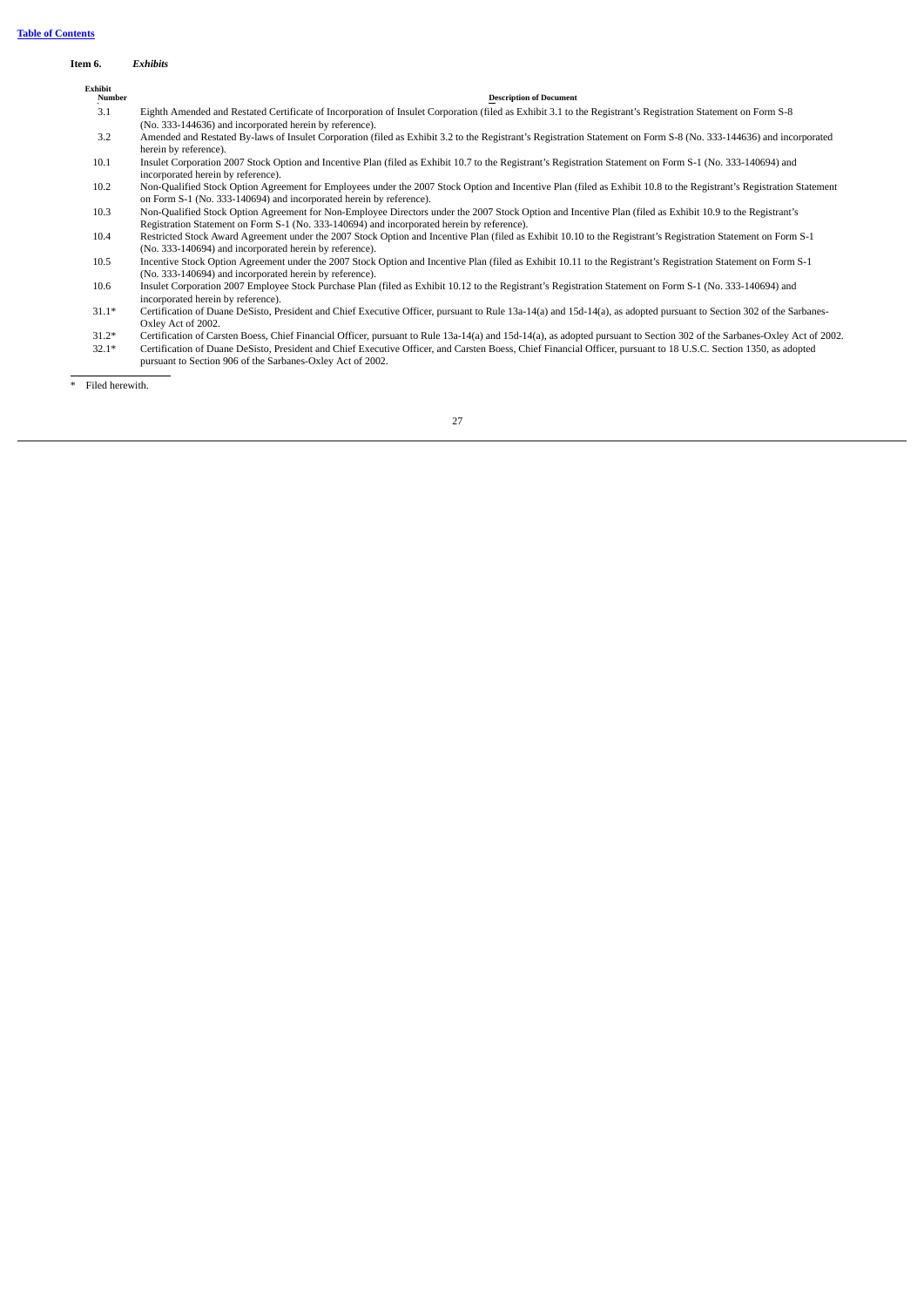# **SIGNATURES**

<span id="page-30-0"></span>Pursuant to the requirements of the Securities Exchange Act of 1934, the registrant has caused this report to be signed on its behalf by the undersigned thereunto duly authorized.

INSULET CORPORATION (Registrant)

/s/ Duane DeSisto Duane DeSisto President and Chief Executive Officer (Principal Executive Officer)

/s/ Carsten Boess Carsten Boess Chief Financial Officer (Principal Financial and Accounting Officer)

Date: August 14, 2007

Date: August 14, 2007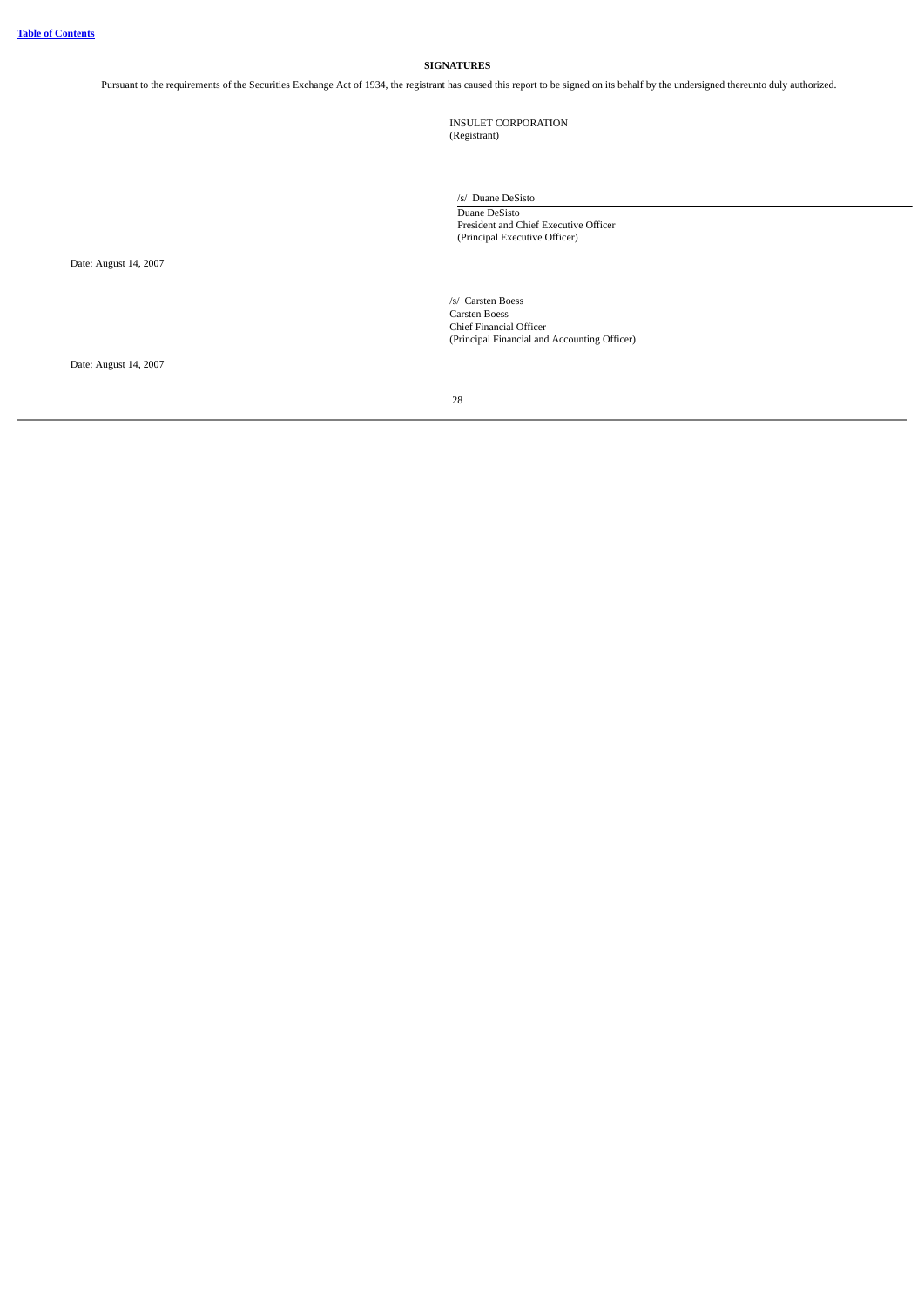### **EXHIBIT INDEX**

# **Exhibit**

**Description** of **Document** 3.1 Eighth Amended and Restated Certificate of Incorporation of Insulet Corporation (filed as Exhibit 3.1 to the Registrant's Registration Statement on Form S-8

- (No. 333-144636) and incorporated herein by reference).
- 3.2 Amended and Restated By-laws of Insulet Corporation (filed as Exhibit 3.2 to the Registrant's Registration Statement on Form S-8 (No. 333-144636) and incorporated herein by reference).
- 10.1 Insulet Corporation 2007 Stock Option and Incentive Plan (filed as Exhibit 10.7 to the Registrant's Registration Statement on Form S-1 (No. 333-140694) and incorporated herein by reference).
- 10.2 Non-Qualified Stock Option Agreement for Employees under the 2007 Stock Option and Incentive Plan (filed as Exhibit 10.8 to the Registrant's Registration Statement on Form S-1 (No. 333-140694) and incorporated herein by reference).
- 10.3 Non-Qualified Stock Option Agreement for Non-Employee Directors under the 2007 Stock Option and Incentive Plan (filed as Exhibit 10.9 to the Registrant's Registration Statement on Form S-1 (No. 333-140694) and incorporated herein by reference).
- 10.4 Restricted Stock Award Agreement under the 2007 Stock Option and Incentive Plan (filed as Exhibit 10.10 to the Registrant's Registration Statement on Form S-1 (No. 333-140694) and incorporated herein by reference).
- 10.5 Incentive Stock Option Agreement under the 2007 Stock Option and Incentive Plan (filed as Exhibit 10.11 to the Registrant's Registration Statement on Form S-1 (No. 333-140694) and incorporated herein by reference).
- 10.6 Insulet Corporation 2007 Employee Stock Purchase Plan (filed as Exhibit 10.12 to the Registrant's Registration Statement on Form S-1 (No. 333-140694) and incorporated herein by reference).
- 31.1\* Certification of Duane DeSisto, President and Chief Executive Officer, pursuant to Rule 13a-14(a) and 15d-14(a), as adopted pursuant to Section 302 of the Sarbanes-Oxley Act of 2002.
- 31.2\* Certification of Carsten Boess, Chief Financial Officer, pursuant to Rule 13a-14(a) and 15d-14(a), as adopted pursuant to Section 302 of the Sarbanes-Oxley Act of 2002. 32.1\* Certification of Duane DeSisto, President and Chief Executive Officer, and Carsten Boess, Chief Financial Officer, pursuant to 18 U.S.C. Section 1350, as adopted
- pursuant to Section 906 of the Sarbanes-Oxley Act of 2002.

\* Filed herewith.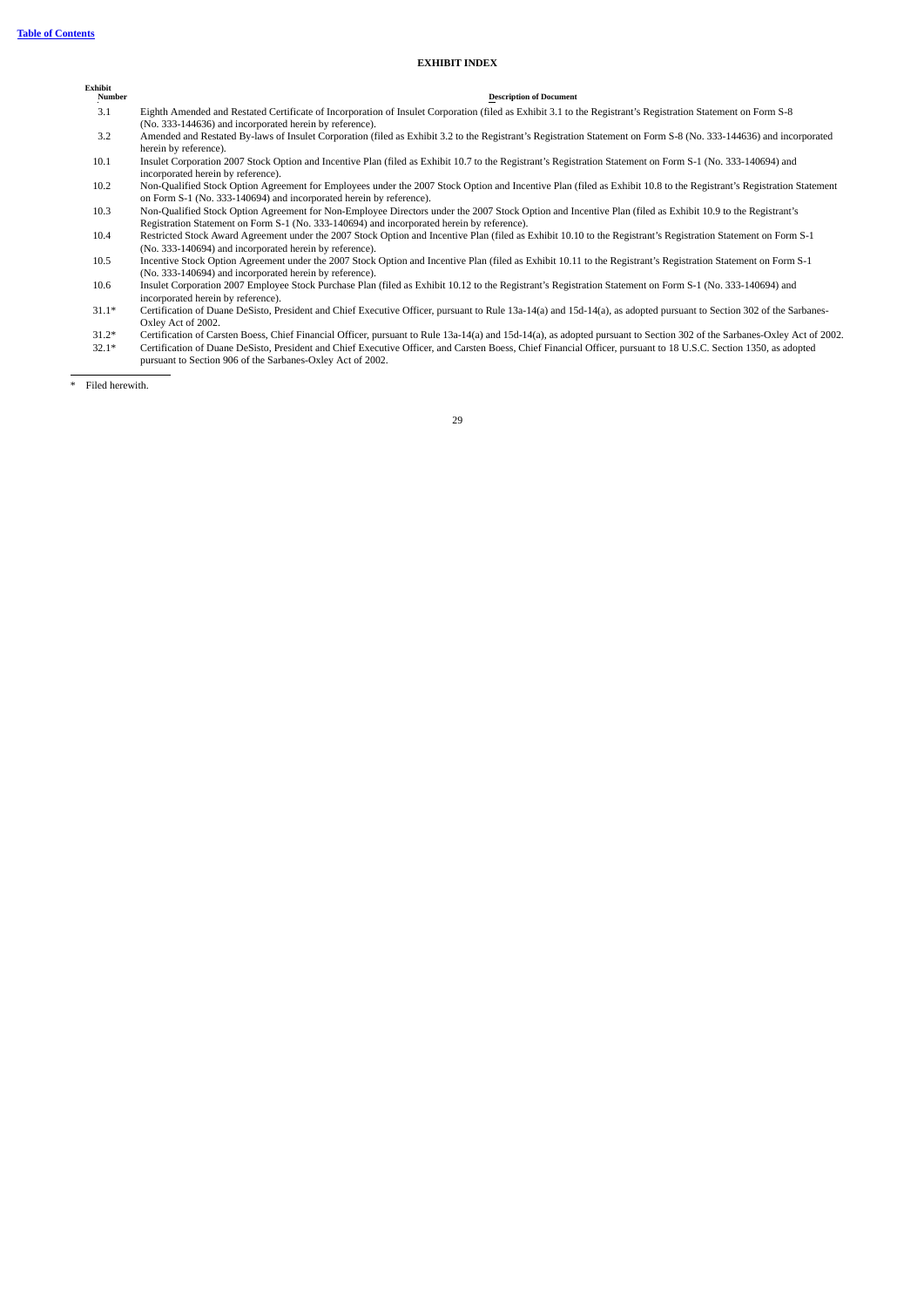### **CERTIFICATION**

I, Duane DeSisto, certify that:

(1) I have reviewed this Quarterly Report on Form 10-Q of Insulet Corporation;

(2) Based on my knowledge, this report does not contain any untrue statement of a material fact or omit to state a material fact necessary to make the statements made, in light of the circumstances under which such statements were made, not misleading with respect to the period covered by this report;

(3) Based on my knowledge, the financial statements, and other financial information included in this report, fairly present in all material respects the financial condition, results of operations and cash flows of the registrant as of, and for, the periods presented in this report;

(4) The registrant's other certifying officer and I are responsible for establishing and maintaining disclosure controls and procedures (as defined in Exchange Act Rules 13a-15(e) and 15d-15(e)) for the registrant and have:

(a) Designed such disclosure controls and procedures, or caused such disclosure controls and procedures to be designed under our supervision, to ensure that material information relating to the registrant, including its consolidated subsidiaries, is made known to us by others within those entities, particularly during the period in which this report is being prepared;

(b) [Paragraph omitted in accordance with SEC transition instructions contained in SEC Release No. 34-47986];

(c) Evaluated the effectiveness of the registrant's disclosure controls and procedures and presented in this report our conclusions about the effectiveness of the disclosure controls and procedures as of the end of the period covered by this report based on such evaluation; and

(d) Disclosed in this report any change in the registrant's internal control over financial reporting that occurred during the registrant's most recent fiscal quarter that has materially affected, or is reasonably likely to materially affect, the registrant's internal control over financial reporting; and

(5) The registrant's other certifying officer and I have disclosed, based on our most recent evaluation of internal control over financial reporting, to the registrant's auditors and the audit committee of the registrant's board of directors:

(a) All significant deficiencies and material weaknesses in the design or operation of internal control over financial reporting which are reasonably likely to adversely affect the registrant's ability to record, process, summarize and report financial information; and

(b) Any fraud, whether or not material, that involves management or other employees who have a significant role in the registrant's internal control over financial reporting.

/s/ Duane DeSisto Duane DeSisto President and Chief Executive Officer

August 14, 2007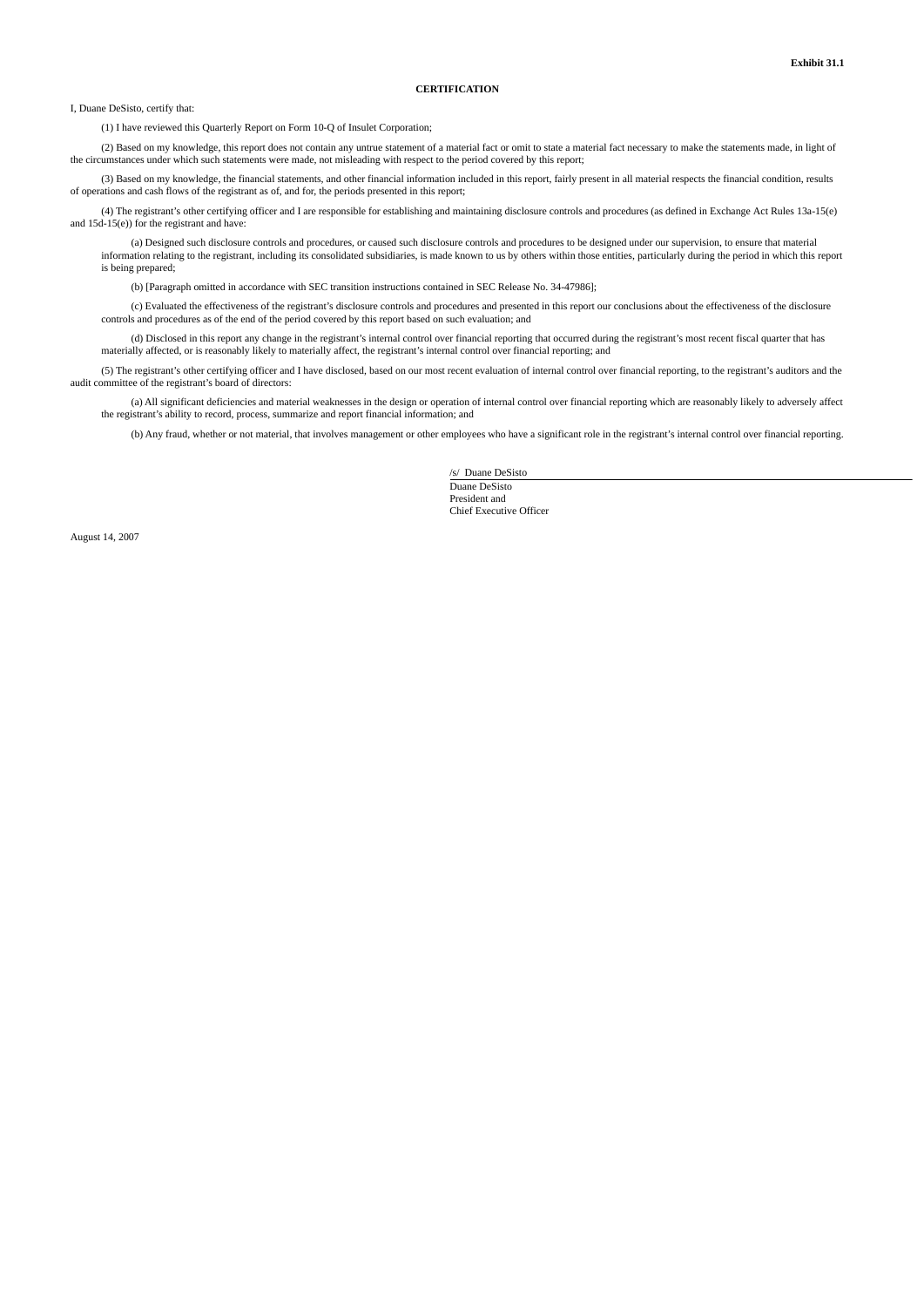### **CERTIFICATION**

I, Carsten Boess, certify that:

(1) I have reviewed this Quarterly Report on Form 10-Q of Insulet Corporation;

(2) Based on my knowledge, this report does not contain any untrue statement of a material fact or omit to state a material fact necessary to make the statements made, in light of the circumstances under which such statements were made, not misleading with respect to the period covered by this report;

(3) Based on my knowledge, the financial statements, and other financial information included in this report, fairly present in all material respects the financial condition, results of operations and cash flows of the registrant as of, and for, the periods presented in this report;

(4) The registrant's other certifying officer and I are responsible for establishing and maintaining disclosure controls and procedures (as defined in Exchange Act Rules 13a-15(e) and 15d-15(e)) for the registrant and have:

(a) Designed such disclosure controls and procedures, or caused such disclosure controls and procedures to be designed under our supervision, to ensure that material information relating to the registrant, including its consolidated subsidiaries, is made known to us by others within those entities, particularly during the period in which this report is being prepared;

(b) [Paragraph omitted in accordance with SEC transition instructions contained in SEC Release No. 34-47986];

(c) Evaluated the effectiveness of the registrant's disclosure controls and procedures and presented in this report our conclusions about the effectiveness of the disclosure controls and procedures as of the end of the period covered by this report based on such evaluation; and

(d) Disclosed in this report any change in the registrant's internal control over financial reporting that occurred during the registrant's most recent fiscal quarter that has materially affected, or is reasonably likely to materially affect, the registrant's internal control over financial reporting; and

(5) The registrant's other certifying officer and I have disclosed, based on our most recent evaluation of internal control over financial reporting, to the registrant's auditors and the audit committee of the registrant's board of directors:

(a) All significant deficiencies and material weaknesses in the design or operation of internal control over financial reporting which are reasonably likely to adversely affect the registrant's ability to record, process, summarize and report financial information; and

(b) Any fraud, whether or not material, that involves management or other employees who have a significant role in the registrant's internal control over financial reporting.

/s/ Carsten Boess Carsten Boess

Chief Financial Officer

August 14, 2007